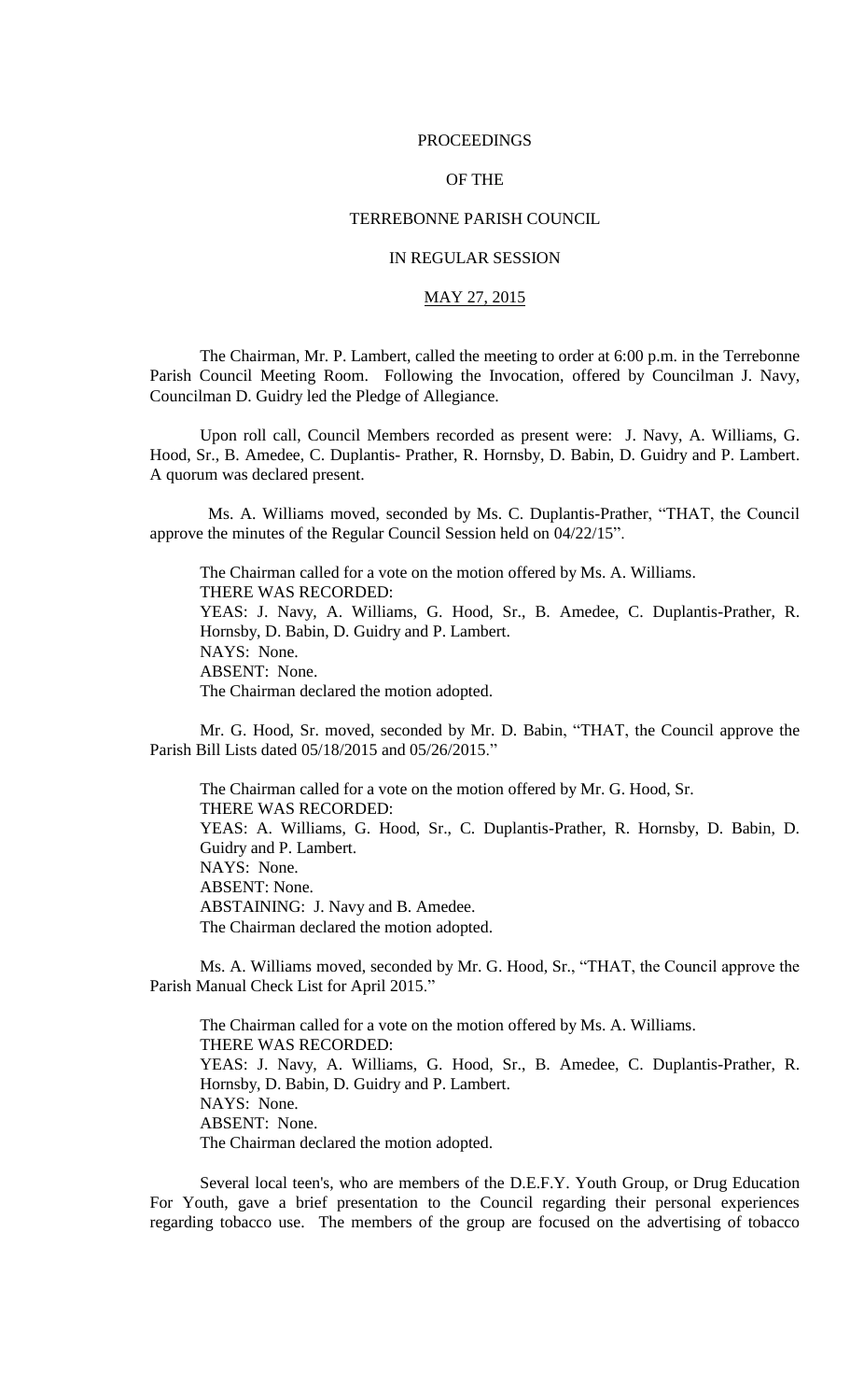products in stores where youth are likely to visit on a regular basis and asked the Council to assist them in their efforts to get communities involved with a movement that takes down the influence of the tobacco industry.

Several Council members applauded the D.E.F.Y. Youth Group's efforts and urged them to continue on their mission to bring awareness to Terrebonne Parish. The Council members also invited the Youth Group back to bring forth any ideas or suggestions to assist with their movement.

The Chairman acknowledged Ms. Judy Carter, a Houma resident, who addressed the Council regarding nuisance fee's. Ms. Carter stated when she received her property tax notice, she noticed a large fee that was included for nuisance fees on two separate properties. She stated that she purchased the properties from a sheriff tax sale and was never given notice regarding nuisance fees for said properties. Ms. Carter stated that, in her opinion, she should not be held accountable for the above mentioned nuisance fees and asked the Council for clarity regarding this matter.

Upon questioning from Councilman J. Navy, Mr. Patrick Gordon, Director of the Planning and Zoning Department, stated that he was not aware of Ms. Carter's situation and would be glad to investigate the matter; he also acknowledged that there is a problem with the tax property sale process at sheriff auctions, but mentioned that it is the buyers responsibility to research the property before purchasing to make sure it is clear of any liens or mortgages.

Parish Attorney Courtney Alcock stated that condemnations and property tax sales are two separate operations with separate processes and by law, a tax sale cannot be stopped if there are taxes owed. Ms. Alcock continued stating that the sheriff has an obligation to put up the properties for sale to get the taxes covered; and that separate and apart, the Parish is handling it's nuisance complaints following the state law, in which the records are filled at the Courthouse. Ms. Alcock suggested that the Sheriff notify buyers of commendation proceedings at the sheriff sale.

Councilman J. Navy suggested that Ms. Carter to meet with Patrick Gordon to discuss and solve her issues to get clarification on the matter.

Councilman D. Babin stated that is it the responsibility of the buyer to research the property, but agreed that a simpler solution is needed and should be looked into.

Ms. C. Duplantis-Prather moved, seconded by Mr. G. Hood, Sr., "THAT, it now being 6:36 p.m., the Council open public hearings."

The Chairman called for a vote on the motion offered by Ms. C. Duplantis-Prather. THERE WAS RECORDED: YEAS: J. Navy, A. Williams, G. Hood, Sr., B. Amedee, C. Duplantis-Prather, R. Hornsby, D. Babin, D. Guidry and P. Lambert. NAYS: None. ABSENT: None. The Chairman declared the motion adopted.

The Chairman recognized the public for comments on the following:

A. A proposed ordinance that will create the Bayou Cane Fire Prevention Bureau as a Certified Fire Prevention Agency and defining the intent, purpose and organization of said Bureau, and providing for related matters.

Mr. D. Babin moved, seconded by Mr. D. Guidry, "THAT, the Council continue Agenda Item 6:30 A - Proposed ordinance that will create the Bayou Cane Fire Prevention Bureau as a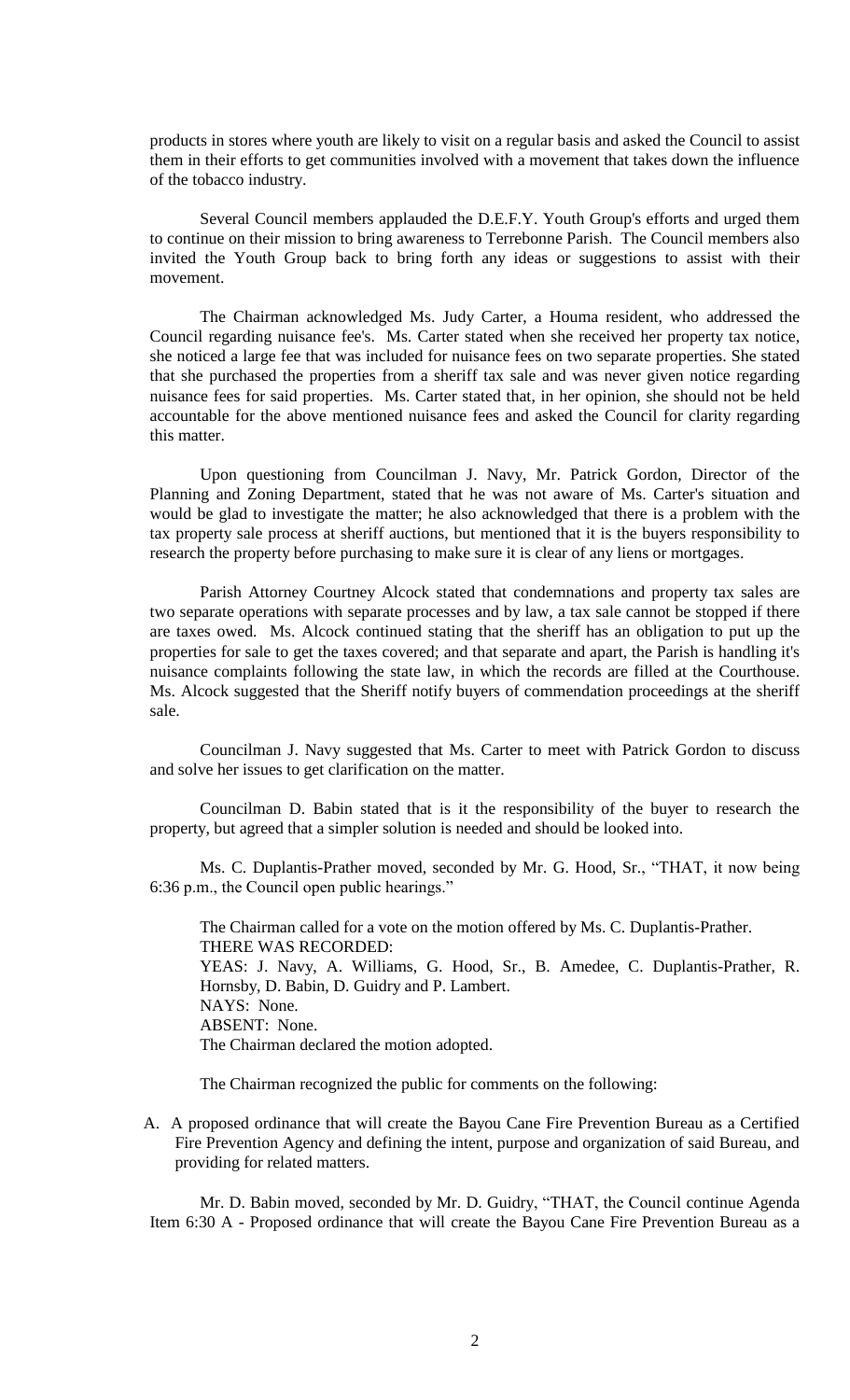Certified Fire Prevention Agency and defining the intent, purpose and organization of said Bureau, and providing for related matters, until the June 24, 2015 Council meeting."

The Chairman called for a vote on the motion offered by Mr. D. Babin. THERE WAS RECORDED: YEAS: J. Navy, A. Williams, G. Hood, Sr., B. Amedee, C. Duplantis-Prather, R. Hornsby, D. Babin, D. Guidry and P. Lambert. NAYS: None. ABSENT: None. The Chairman declared the motion adopted.

The Chairman recognized the public for comments on the following:

- B. A proposed ordinance to amend the 2015 Adopted Operating Budget and the 5 Year Capital Outlay of the Terrebonne Parish Consolidated Government for the following items:
	- I. Animal Shelter Building, \$1,629,932
	- II. Parish Maintained Levee Improvements, \$194,408
	- III. Road and Bridge Fund, \$62,484.

There were no comments from the public on the proposed ordinance.

Ms. C. Duplantis-Prather moved, seconded by Mr. G. Hood, Sr., "THAT, the Council close the aforementioned public hearing."

The Chairman called for a vote on the motion offered by Ms. C. Duplantis-Prather. THERE WAS RECORDED: YEAS: J. Navy, A. Williams, G. Hood, Sr., B. Amedee, C. Duplantis-Prather, R. Hornsby, D. Babin, D. Guidry and P. Lambert. NAYS: None. ABSENT: None. The Chairman declared the motion adopted.

OFFERED BY: Mr. G. Hood, Sr. SECONDED BY: Ms. C. Duplantis-Prather

## ORDINANCE NO. 8557

AN ORDINANCE TO AMEND THE 2015 ADOPTED OPERATING BUDGET AND THE 5 YEAR CAPITAL OUTLAY OF THE TERREBONNE PARISH CONSOLIDATED GOVERNMENT FOR THE FOLLOWING ITEM:

- I. ANIMAL SHELTER BUILDING, \$1,629,932
- II. PARISH MAINTAINED LEVEE IMPROVEMENTS, \$194,408
- III. ROAD & BRIDGE FUND, \$62,484

## SECTION I

WHEREAS, the Terrebonne Parish Consolidated Government evaluated the bids for the new Animal Shelter, and,

WHEREAS, a review of the project budget indicates a \$1,629,932 shortfall to proceed with the acceptance of the lowest bid, and

WHEREAS, additional funding is available from various projects as listed below as well as General Fund's Fund Balance: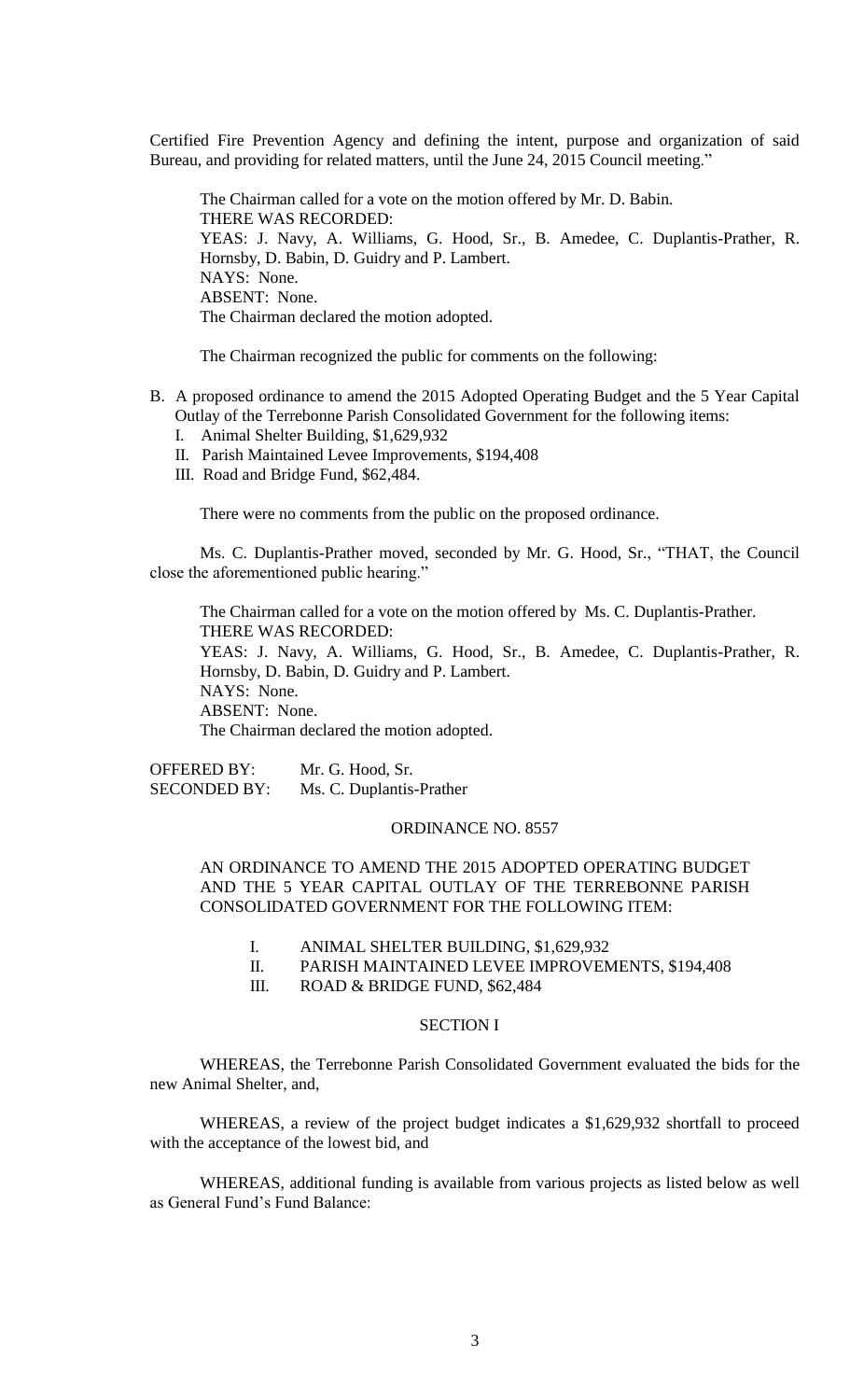North Campus Land, \$175,321 Public Works Complex, \$98,879 Gibson-Jarvis Sewerage, \$47,494 Dumas/Legion Pools, \$34,109 Rosemarie Lane Waterline, \$10,544 Bayou Terrebonne Clear/Snag, \$837,981 Barataria, Drain Line/Bulkhead, \$68,054 Concord Road Levee, \$148,111 Bayou Chauvin Channel Improvement, \$59,877 Hwy 311/Enterprise Drive Bridge, \$47,143 Hwy 24 Presque Isle Turning Lane, \$45,814 Dularge Bridge, \$36,375 General Fund, \$20,230

NOW, THEREFORE BE IT ORDAINED, by the Terrebonne Parish Council, on behalf of the Terrebonne Parish Consolidated Government, that the 2015 Adopted Budget and the 5 Year Capital Outlay of the Terrebonne Parish Consolidated Government be amended for the Animal Shelter Building Project. (Attachment A)

#### SECTION II

WHEREAS, Administration has funds available for Levee Improvement – Parish Maintained Project account from the following account:

#### Company Canal Forced Drainage, \$194,408

NOW, THEREFORE BE IT ORDAINED, by the Terrebonne Parish Council, on behalf of the Terrebonne Parish Consolidated Government, that the 2015 Adopted Budget and the 5 Year Capital Outlay of the Terrebonne Parish Consolidated Government be amended for the Levee Drainage-Parish Maintained Project. (Attachment B)

#### SECTION III

WHEREAS, there is \$62,484 remaining in the following road and bridge project accounts that can be transferred over to the bridge maintenance and operations account of the Road and Bridge Fund.

Hwy 311/Enterprise Drive Bridge, \$37,628 Rose Marie Lane, \$11,534 Synergy Center Road Extension, \$10,947 Bayouside Drive Bridge, \$2,375

NOW, THEREFORE BE IT ORDAINED, by the Terrebonne Parish Council, on behalf of the Terrebonne Parish Consolidated Government, that the 2015 Adopted Budget and the 5 Year Capital Outlay of the Terrebonne Parish Consolidated Government be amended for the Road and Bridge Fund. (Attachment C)

### SECTION IV

If any word, clause, phrase, section or other portion of this ordinance shall be declared null, void, invalid, illegal, or unconstitutional, the remaining words, clauses, phrases, sections and other portions of this ordinance shall remain in full force and effect, the provisions of this ordinance hereby being declared to be severable.

### SECTION V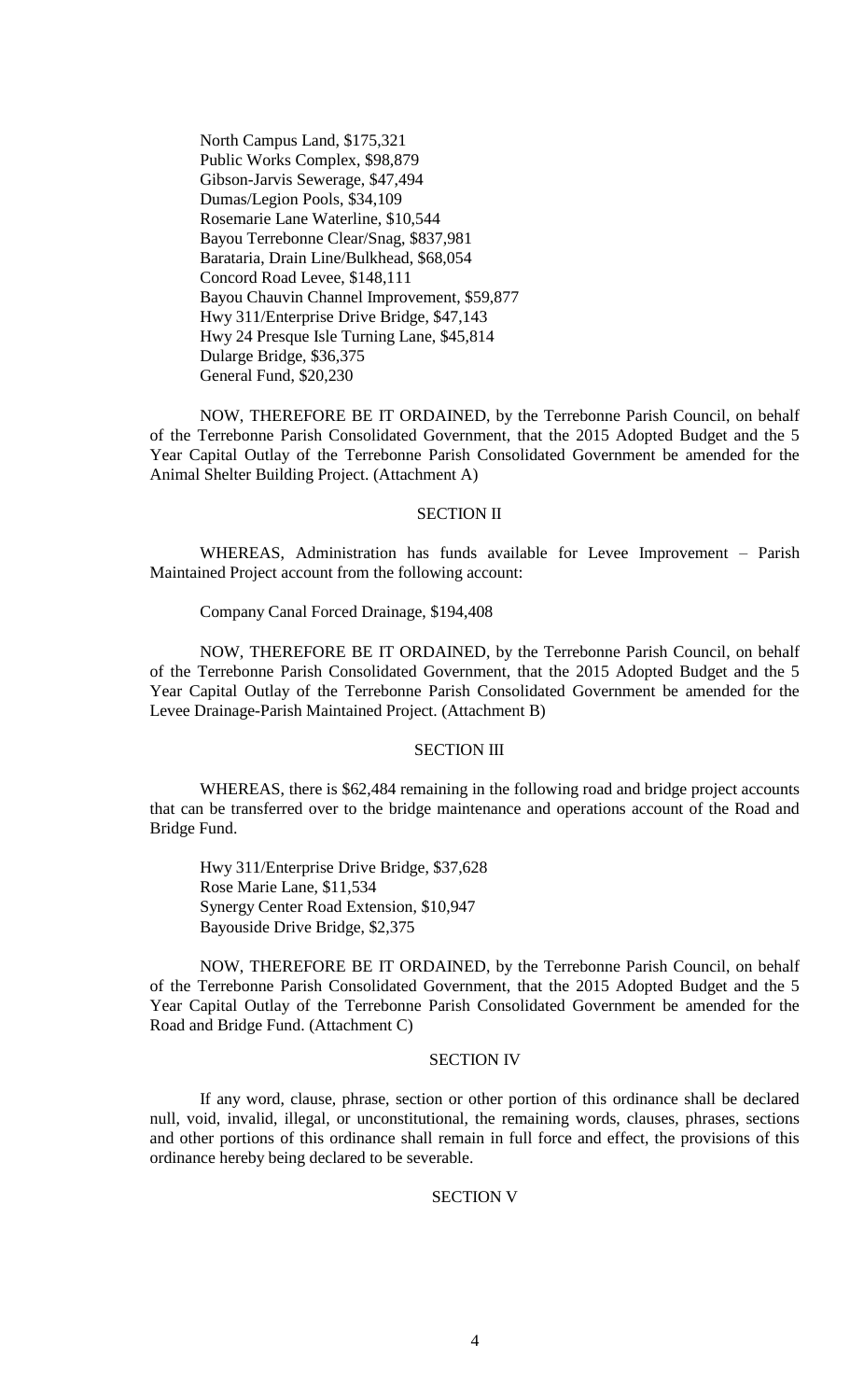This ordinance shall become effective upon approval by the Parish President or as otherwise provided in Section 2-13(b) of the Home Rule Charter for a Consolidated Government for Terrebonne Parish, whichever occurs sooner.

This ordinance, having been introduced and laid on the table for at least two weeks, was voted upon as follows:

THERE WAS RECORDED:

YEAS: J. Navy, A. Williams, G. Hood, Sr., B. Amedee, C. Duplantis-Prather, R. Hornsby, D. Babin, D. Guidry, and P. Lambert. NAYS: None. NOT VOTING: None. ABSTAINING: None. ABSENT: None. The Chairman declared the ordinance adopted on this, the 27th day of May 2015.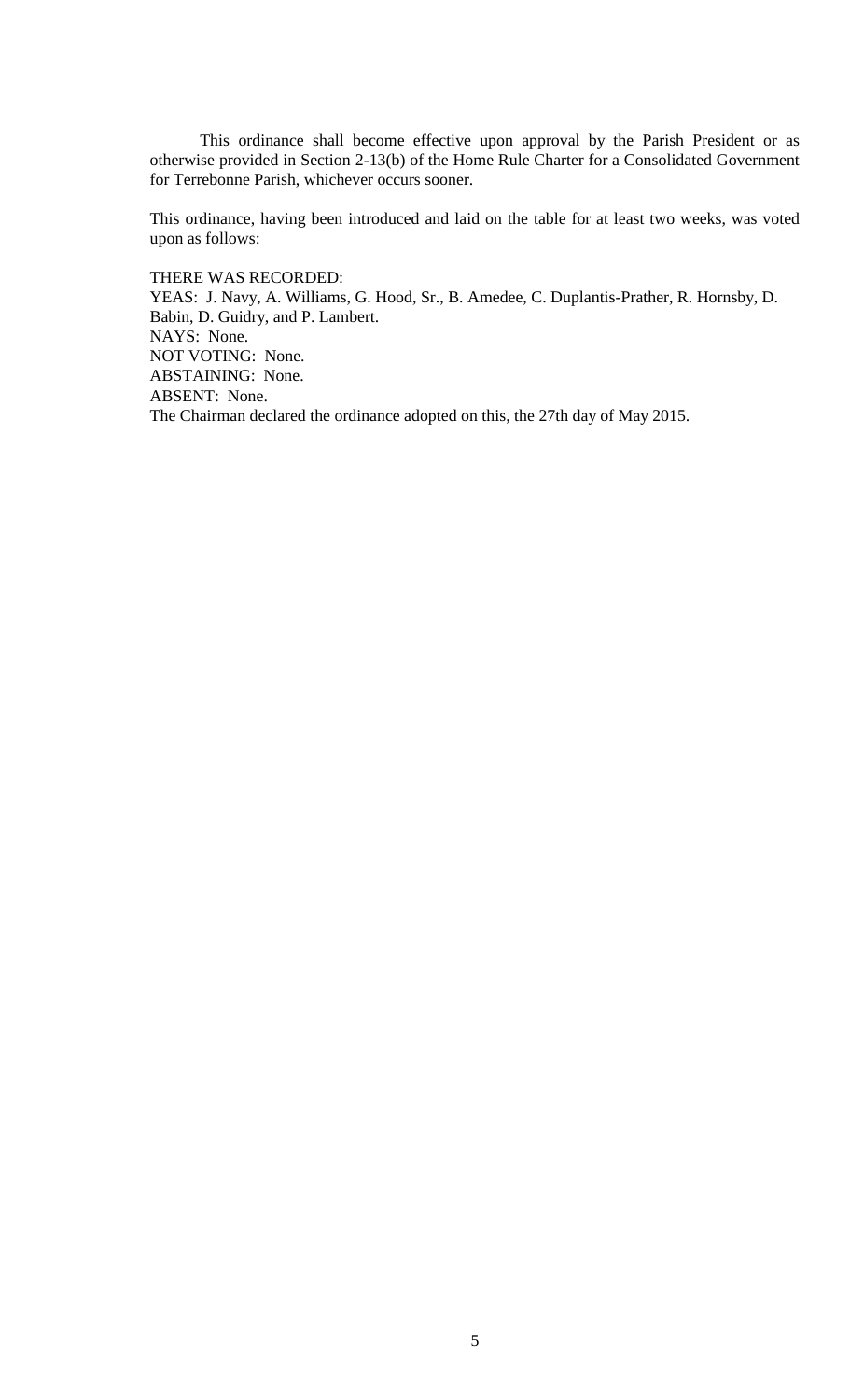Prepared By: Finance Department PC File: 2015-Various Items - J Date Prepared: 5/5/2015 BA #16

| <b>ATTACHMENT A - Animal Shelter Building</b>              |                |                |                |
|------------------------------------------------------------|----------------|----------------|----------------|
|                                                            |                | 2015           |                |
|                                                            | <b>Adopted</b> | <b>Amended</b> |                |
|                                                            |                | <b>Change</b>  |                |
| Animal Shelter Building                                    | 3,266,981      | 1,629,932      | 4,896,913      |
| North Campus Land/Land Improvement                         | 175,321        | (175, 321)     |                |
| Public Works Complex                                       | 101,977        | (98, 879)      | 3,098          |
| Gibson-Jarvis Sewerage                                     | 47,494         | (47, 494)      |                |
| <b>Dumas/Legion Pools</b>                                  | 34,109         | (34, 109)      |                |
| Rosemarie Lane Waterline                                   | 10,544         | (10, 544)      |                |
| <b>Transfer from General Fund</b>                          | (3,212,000)    | (20, 230)      | (3, 232, 230)  |
| Transfer from Parishwide Drainage Const                    |                | (1, 114, 023)  | (1, 114, 023)  |
| Transfer from Road Construction Fund                       |                | (129, 332)     | (129, 332)     |
|                                                            |                |                |                |
| Bayou Terrebonne Clear/Snag                                | 1,384,935      | (837, 981)     | 546,954        |
| Barataria Drain Line/Bulkhead                              | 68,054         | (68, 054)      |                |
| <b>Concord Road Levee</b>                                  | 148,111        | (148, 111)     |                |
| Bayou Chauvin Channel Improvement                          | 59,877         | (59, 877)      |                |
| Transfer to Capital Projects Control                       |                | 1,114,023      | 1,114,023      |
|                                                            |                |                |                |
| Hwy 311/Enterprise Drive Bridge                            | 84,771         | (47, 143)      | 37,628         |
| Hwy 24 Presque Isle Turning Lane                           | 45,814         | (45, 814)      |                |
| Dularge Bridge                                             | 36,375         | (36, 375)      |                |
| Transfer to Capital Projects Control                       |                | 129,332        | 129,332        |
|                                                            |                |                |                |
| Transfer to Animal Shelter Project                         | 3,212,000      | 20,230         | 3,232,230      |
| Fund Balance (Decrease)                                    | N/A            | (20, 230)      | N/A            |
|                                                            |                |                |                |
| <b>ATTACHMENT B - Parish Maintained Levee Improvements</b> |                |                |                |
|                                                            |                | 2015           |                |
|                                                            | <b>Adopted</b> | <b>Change</b>  | <b>Amended</b> |
|                                                            |                |                |                |
| Levee Improvments (Parish Maintained)                      | 664,263        | 194,408        | 858,671        |
| Company Canal Forced Drainage Project                      | 194,408        | (194, 408)     |                |
|                                                            |                |                |                |
| <b>ATTACHMENT C - Road and Bridge Fund</b>                 |                |                |                |
|                                                            |                |                |                |
|                                                            |                | 2015           |                |
|                                                            | <b>Adopted</b> | <b>Change</b>  | Amended        |
|                                                            |                |                |                |
| <b>Bridge Repairs</b>                                      | 400,000        | 62,484         | 462,484        |
| <b>Transfer from Road Construction Fund</b>                |                | (60, 109)      | (60, 109)      |
| Transfer from 1998 Public Improv. Const                    |                | (2, 375)       | (2, 375)       |
|                                                            |                |                |                |
| Hwy 311/Enterprise Drive Bridge                            | 37,628         | (37, 628)      |                |
| Rose Marie Lane                                            | 11,534         | (11, 534)      |                |
| Synergy Center Road Extension                              | 10,947         | (10, 947)      |                |
| Transfer to Road & Bridge Fund                             |                | 60,109         | 60,109         |
|                                                            |                |                |                |
| Transfer to Road & Bridge Fund                             |                | 2,375          | 2,375          |
| <b>Bayouside Drive Bridge</b>                              | 2,375          | (2, 375)       |                |
|                                                            |                |                |                |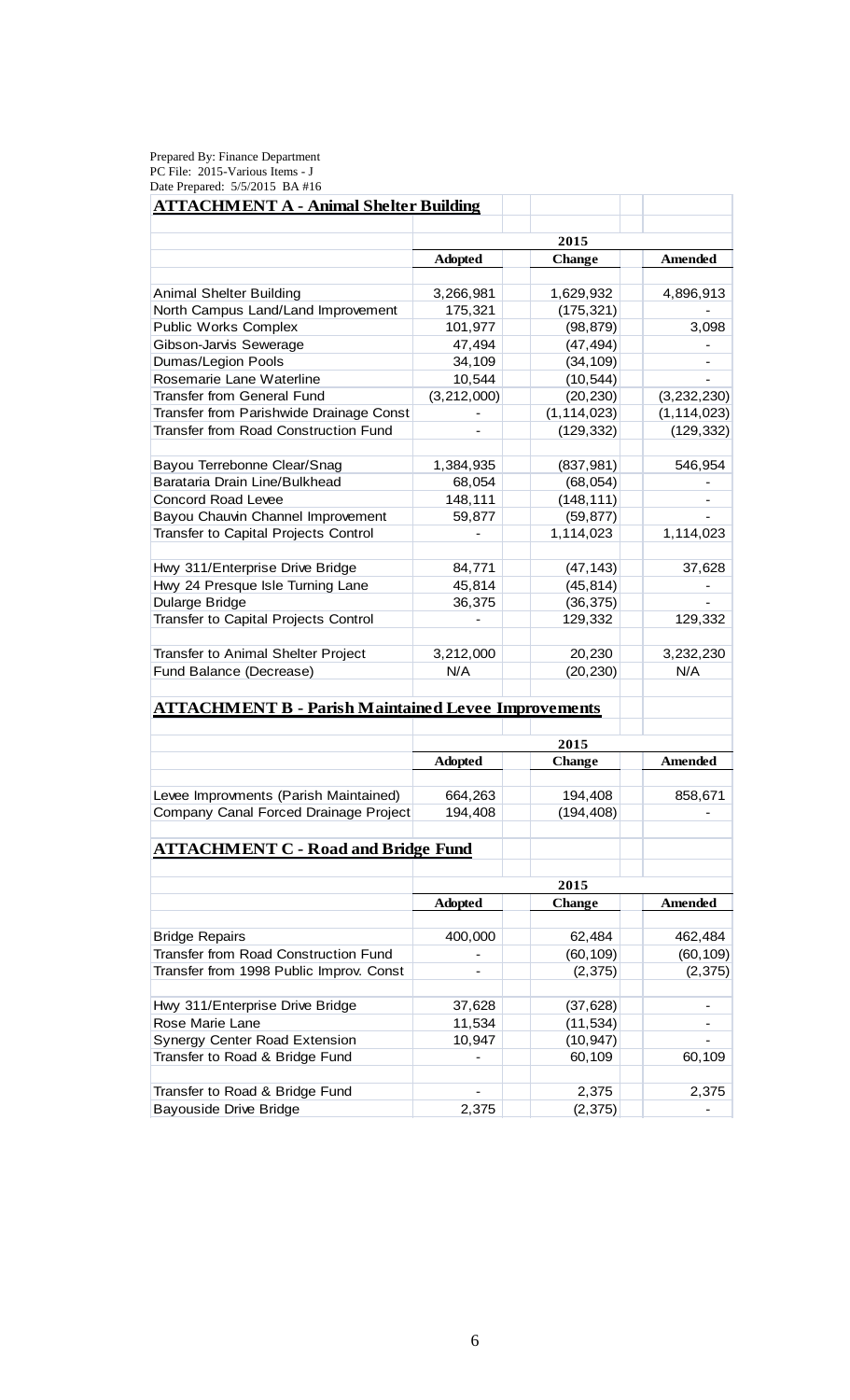The Chairman recognized the public for comments on the following:

- C. A proposed ordinance to amend the 2015 Adopted Operating Budget and the 5 Year Capital Outlay of the Terrebonne Parish Consolidated Government for the following items:
	- I. Customer Service Department Vehicle Repair, \$5,487
	- II. Utility Administration Work Order System, \$35,000
	- III. Police Dept Louisiana Government Assistance Program, \$94,167
	- IV. Animal Shelter Position Upgrade, \$0
	- V. Terrebonne Folklife Culture Center, \$500
	- VI. Hurricane Isaac Recovery Program, \$300,000
	- VII. Flood Mitigation Assistance Program, \$2,813,215.

There were no comments from the public on the proposed ordinance.

Ms. A. Williams moved, seconded by Mr. G. Hood, Sr., "THAT, the Council close the aforementioned public hearing."

The Chairman called for a vote on the motion offered by Ms. A. Williams. THERE WAS RECORDED: YEAS: J. Navy, A. Williams, G. Hood, Sr., B. Amedee, C. Duplantis-Prather, R. Hornsby, D. Babin, D. Guidry and P. Lambert. NAYS: None. ABSENT: None. The Chairman declared the motion adopted.

OFFERED BY: Mr. D. Guidry SECONDED BY: Mr. G. Hood, Sr.

### ORDINANCE NO. 8558

AN ORDINANCE TO AMEND THE 2015 ADOPTED OPERATING BUDGET AND THE 5-YEAR CAPITAL OUTLAY OF THE TERREBONNE PARISH CONSOLIDATED GOVERNMENT FOR THE FOLLOWING ITEMS AND TO PROVIDE FOR RELATED MATTERS.

- I. CUSTOMER SERVICE DEPARTMENT VEHICLE REPAIR, \$5,487
- II. UTILITY ADMINISTRATION WORK ORDER SYSTEM, \$35,000
- III. POLICE DEPT LOUISIANA GOVERNMENT ASSISTANCE PROGRAM, \$94,167
- IV. ANIMAL SHELTER POSITION UPGRADE, \$0
- V. TERREBONNE FOLKLIFE CULTURE CENTER, \$500
- VI. HURRICANE ISAAC RECOVERY PROGRAM, \$300,000
- VII. FLOOD MITIGATION ASSISTANCE PROGRAM, \$2,813,215

## SECTION I

WHEREAS, Customer Service Department received \$4,887 reimbursements for damages occurred to Customer Service Department vehicle (Unit 214) plus an estimated additional amount of \$600 for a total of \$5,487, and

WHEREAS, these reimbursements need to be reflected in the maintenance account for the repairs to the vehicle.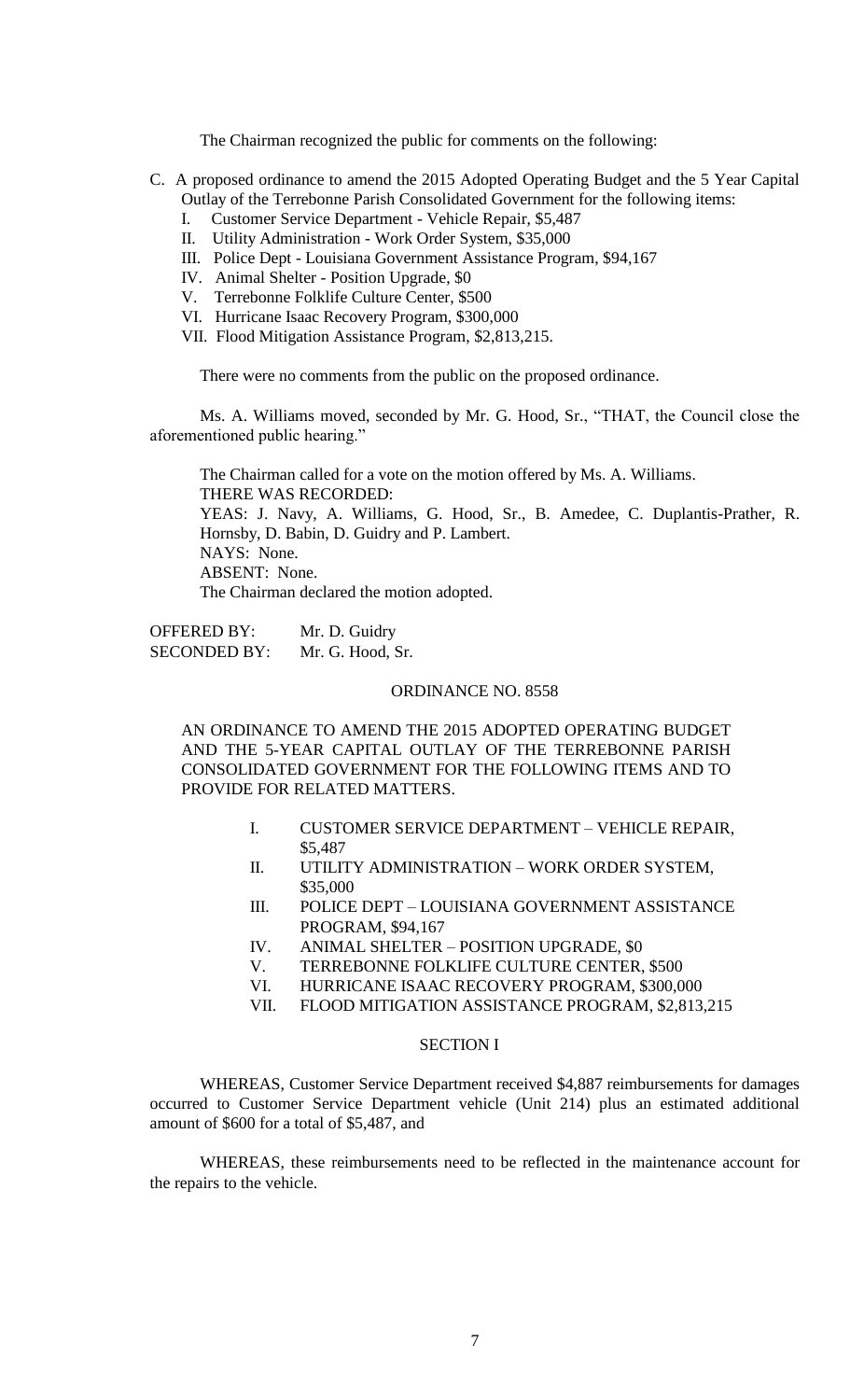NOW, THEREFORE BE IT ORDAINED, by the Terrebonne Parish Council, on behalf of the Terrebonne Parish Consolidated Government, that the 2015 Adopted Operating Budget be amended to recognize the reimbursement for damages occurred to Customer Service Department vehicle. (Attachment A)

## SECTION II

WHEREAS, Utility Administration is requesting \$35,000 in order to acquire the license and implement an asset management and work order software application which will be funded by the Net Positions of the Utilities Fund.

NOW, THEREFORE BE IT FURTHER ORDAINED, by the Terrebonne Parish Council, on behalf of the Terrebonne Parish Consolidated Government, that the 2015 Adopted Budget of the Terrebonne Parish Consolidated Government be amended for the Utility Administration – Work Order System. (Attachment B)

## SECTION III

WHEREAS, the Parish approved the application of State of Louisiana, Office of Community Development through the Local Government Assistance Program (LGAP), reference Resolution 15-053, and

WHEREAS, the State of Louisiana has allocated funds to be set aside for local governing bodies to decide how and where funds could be spent to help local communities; and

WHEREAS, according to the Louisiana Division of Administration, Office of Community Services, Local Government Assistance Program, the Terrebonne Parish Consolidated Government has been allotted \$94,167 for the 2014-2015 fiscal year, and

WHEREAS, these funds will be used to purchase vehicles for the Police Department.

NOW, THEREFORE BE IT FURTHER ORDAINED, by the Terrebonne Parish Council, on behalf of the Terrebonne Parish Consolidated Government, that the 2015 Adopted Budget of the Terrebonne Parish Consolidated Government, be amended to recognize the \$94,167 from the Local Government Assistance Program. (Attachment C)

### SECTION IV

WHEREAS, the Animal Shelter has requested to upgrade the Animal Shelter Attendant Supervisor from Grade 103 to Grade 106; and

WHEREAS, Utility Administration, Human Resources, and Parish Administration agree with this request, and

WHEREAS, this is a budgeted position upgrade only.

NOW, THEREFORE BE IT FURTHER ORDAINED, by the Terrebonne Parish Council, on behalf of the Terrebonne Parish Consolidated Government, that the 2015 Adopted Budget of the Terrebonne Parish Consolidated Government be amended for the Animal Shelter Attendant Supervisor Position Only. (Attachment D)

## SECTION V

WHEREAS, Apache Corporation is donating to the Terrebonne Folklife Culture Center \$500; and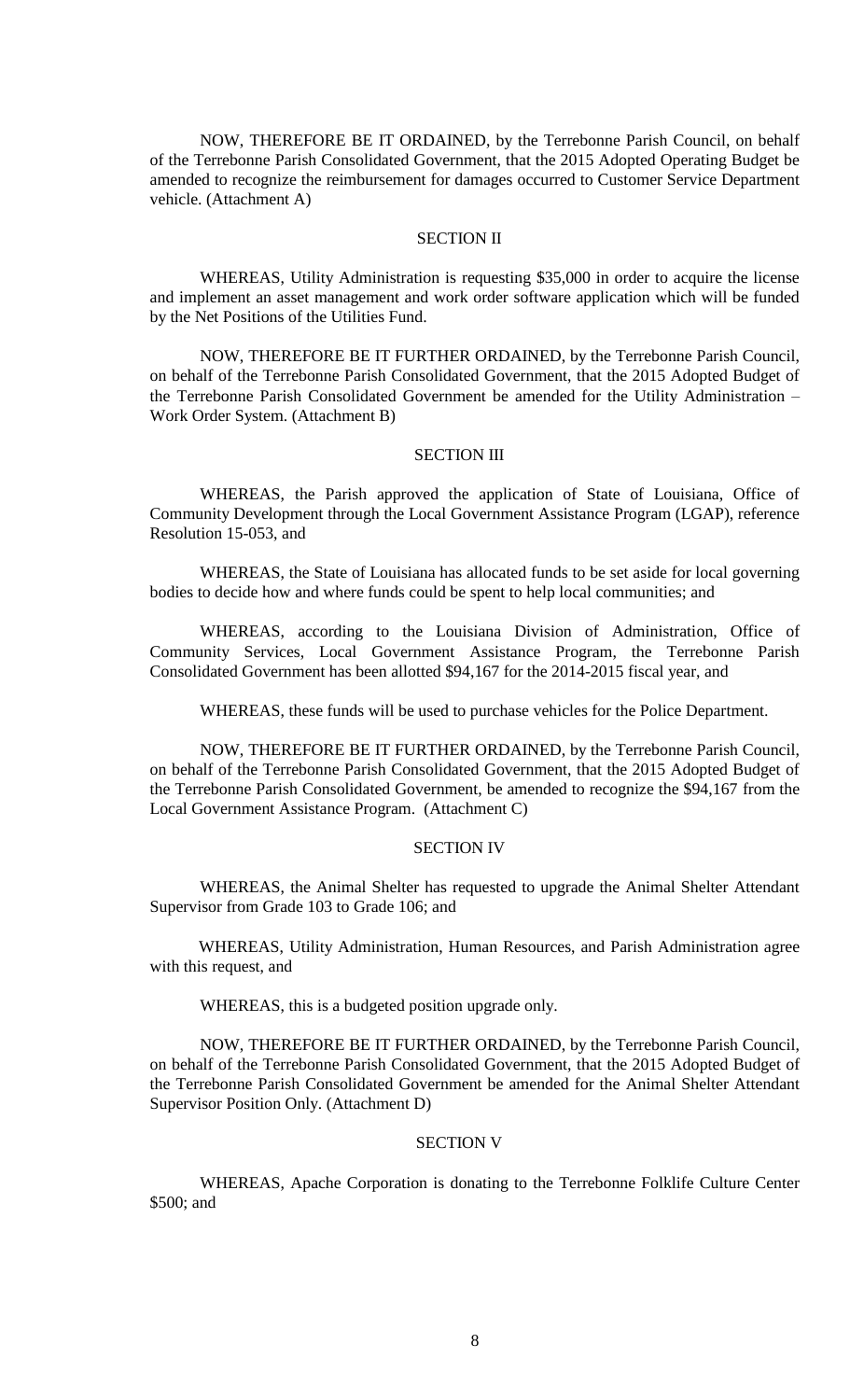WHEREAS, this donation is to be used for the much needed art supplies for the cultural classes, especially for the duck carving classes.

NOW, THEREFORE BE IT FURTHER ORDAINED, by the Terrebonne Parish Council, on behalf of the Terrebonne Parish Consolidated Government, that the 2015 Adopted Budget of the Terrebonne Parish Consolidated Government be amended for the Terrebonne Folklife Culture Center. (Attachment D)

## SECTION VI

WHEREAS, Article VII, Section 14(c) of the Constitution of the State of Louisiana provides, "For a public purpose, the State and its political subdivisions or political subdivisions or political corporations may engage in cooperative endeavors with each other, with the United States or its agencies, or with any public or private association, corporation, or individual"; and

WHEREAS, in the aftermath of Hurricane Isaac, the United States Congress, through Public Law 113-2 and 78 FR 103, appropriated funds to the U. S. Department of Housing and Urban Development ("HUD") Community Development Block Grant ("CDBG") Program for use through the State of Louisiana for disaster recovery, and

WHEREAS, Hurricane Isaac caused significant damage to the Parish and based on damage estimates, the Parish is a heavily impacted parish, and

WHEREAS, the grant award is \$300,000 for the purpose of funding the Parish's activities under the Hurricane Isaac Parish Hazard Mitigation Assistance LMI Cost Share Program.

NOW, THEREFORE BE IT FURTHER ORDAINED, by the Terrebonne Parish Council, on behalf of the Terrebonne Parish Consolidated Government, that the 2015 Adopted Budget of the Terrebonne Parish Consolidated Government be amended for the Hurricane Isaac Recovery Program. (Attachment E)

### SECTION VII

WHEREAS, the Terrebonne Parish Consolidated Government has applied for funding allocated as a result of the yearly Flood Mitigation Assistance (FMA) program through the Federal Emergency Management agency (FEMA) and the National Flood Insurance Program (NFIP), and

WHEREAS, by communication from the GOHSEP dated March 30, 2015, the Terrebonne Parish Consolidated Government has been notified that its application for federal assistance allocated to elevate severe repetitive loss structures was approved by FEMA February 25, 2015; and

WHEREAS, the approved funding for the elevation of approximately (14) flood damaged structures in the Parish is as follows:

| Federal Share (100%)   | \$2,813,215 |
|------------------------|-------------|
| Non Federal Share (0%) | -S          |
| TOTAL PROJECT AWARD:   | \$2,813,215 |

WHEREAS, the Governor's Office of Homeland Security and Emergency Preparedness (GOHSEP) is the grantee under this Hazard Mitigation Assistance Program; and

WHEREAS, Terrebonne Parish Consolidated Government is a subgrantee;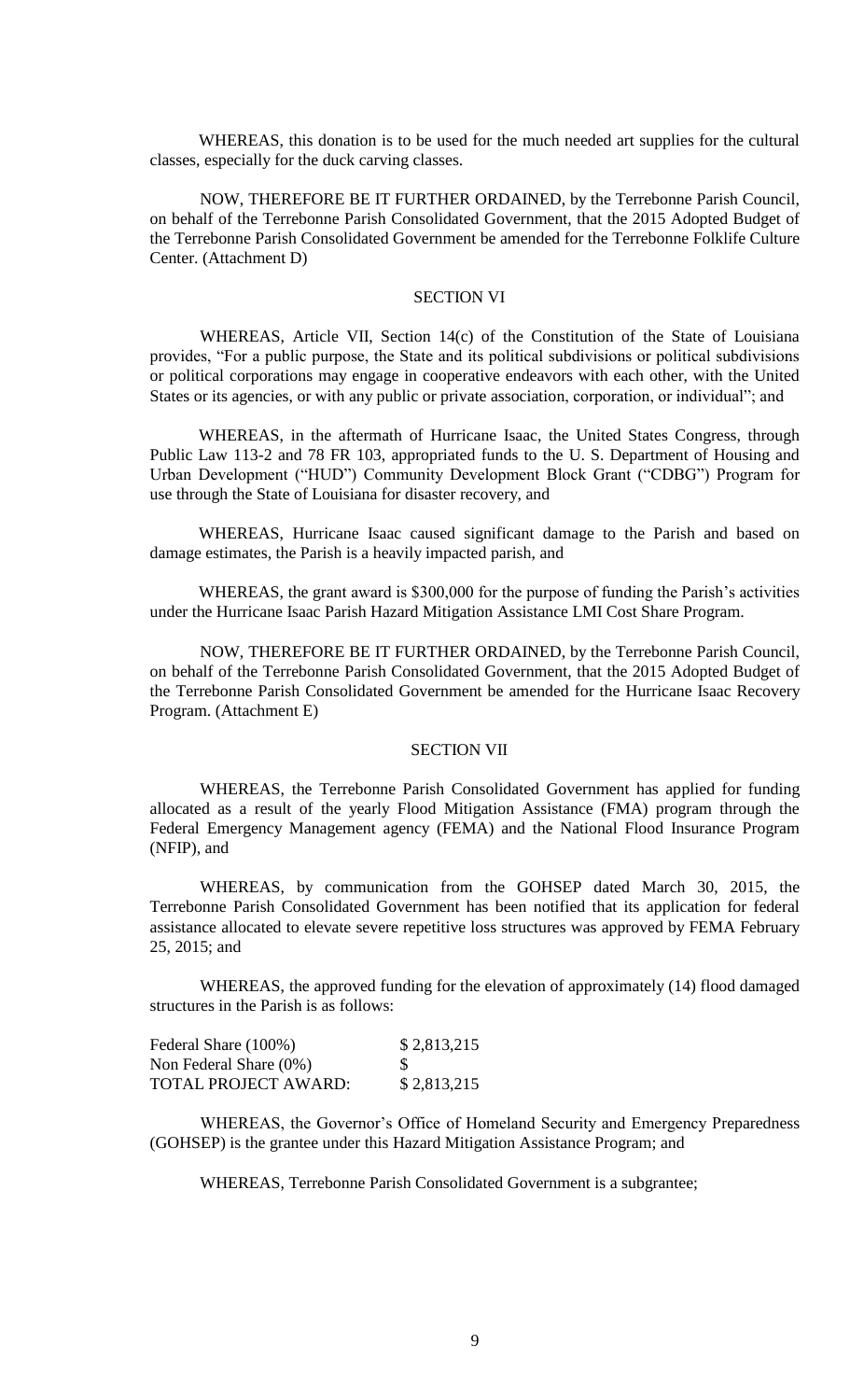NOW, THEREFORE BE IT FURTHER ORDAINED, by the Terrebonne Parish Council, on behalf of the Terrebonne Parish Consolidated Government, that the 2015 Adopted Budget of the Terrebonne Parish Consolidated Government be amended for the Flood Mitigation Assistance Program. (Attachment F)

## **SECTION VIII**

If any word, clause, phrase, section or other portion of this ordinance shall be declared null, void, invalid, illegal, or unconstitutional, the remaining words, clauses, phrases, sections and other portions of this ordinance shall remain in full force and effect, the provisions of this ordinance hereby being declared to be severable.

## SECTION IX

This ordinance shall become effective upon approval by the Parish President or as otherwise provided in Section 2-13(b) of the Home Rule Charter for a Consolidated Government for Terrebonne Parish, whichever occurs sooner.

This ordinance, having been introduced and laid on the table for at least two weeks, was voted upon as follows:

THERE WAS RECORDED: YEAS: J. Navy, A. Williams, G. Hood, Sr., B. Amedee, C. Duplantis-Prather, R. Hornsby, D. Babin, D. Guidry, and P. Lambert. NAYS: None. NOT VOTING: None. ABSTAINING: None. ABSENT: None. The Chairman declared the ordinance adopted on this, the 27th day of May 2015.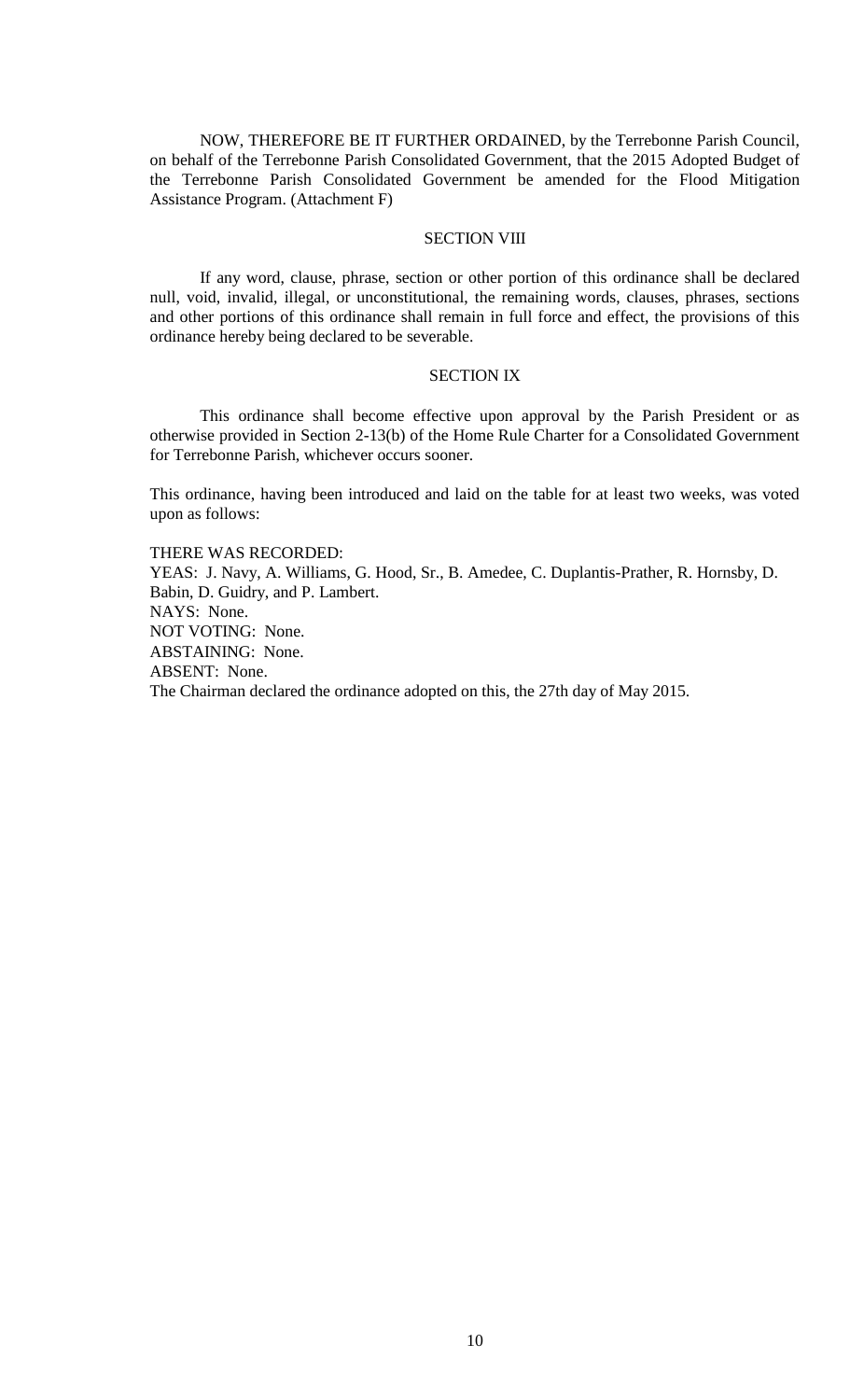Prepared By: Finance Department PC File: 2015-Various Items - H Date Prepared: 5/5/2015 BA # 15

| <b>ATTACHMENT A - Customer Service Dept - Vehicle Repair</b>               |                |               |                |
|----------------------------------------------------------------------------|----------------|---------------|----------------|
|                                                                            |                | 2015          |                |
|                                                                            | <b>Adopted</b> | <b>Change</b> | Amended        |
| Auto & Truck Repair                                                        | 2,500          | 5,487         | 7,987          |
| <b>Other Fees</b>                                                          |                | (5, 487)      | (5, 487)       |
| <b>ATTACHMENT B - Utility Administration - Work Order System</b>           |                |               |                |
|                                                                            |                | 2015          |                |
|                                                                            | <b>Adopted</b> | <b>Change</b> | Amended        |
| <b>Other Contracts</b>                                                     | 22,640         | 35,000        | 57,640         |
| Net Positions (Decrease)                                                   | N/A            | (35,000)      | N/A            |
| <b>ATTACHMENT C - Police Dept - Louisiana Government Assitance Program</b> |                |               |                |
|                                                                            |                | 2015          |                |
|                                                                            | <b>Adopted</b> | <b>Change</b> | <b>Amended</b> |
| <b>Transfer from General Fund</b>                                          | (1,800,000)    | 94,167        | (1,705,833)    |

| Local Government Assistance Program | (124.800) | (94, 167) | (218, 967) |
|-------------------------------------|-----------|-----------|------------|
|                                     |           |           |            |
| Transfer to Public Safety Fund      | 1,800,000 | (94.167)  | 1,705,833  |
| Fund Balance (Increase)             | N/A       | 94.167    | N/A        |

| <b>ATTACHMENT D - Animal Shelter - Position Upgrade</b> |         |        |         |       |        |        |        |
|---------------------------------------------------------|---------|--------|---------|-------|--------|--------|--------|
|                                                         |         |        |         |       |        |        |        |
|                                                         | 2015    |        |         |       |        |        |        |
|                                                         | Adopted | Change | Amended | ∟evel | MIN    | MID    | MAX    |
| 151-442                                                 |         |        |         |       |        |        |        |
| Animal Shelter Attendant Supervisor                     |         | -1     | 0       | 103   | 19.733 | 25.160 | 30,744 |
| Animal Shelter Attendant Supervisor                     | 0       |        |         | 106   | 23.445 | 29.893 | 36,527 |

| Allinial Orienter Attentiant Oupervisor                  |                          | 1 V V         | 20,440<br>29,090 |
|----------------------------------------------------------|--------------------------|---------------|------------------|
| <b>ATTACHMENT E - Terrebonne Folklife Culture Center</b> |                          |               |                  |
|                                                          |                          |               |                  |
|                                                          |                          | 2015          |                  |
|                                                          | <b>Adopted</b>           | <b>Change</b> | Amended          |
| Folklife Apache Art Supplies                             |                          | 500           | 500              |
| Donation - Apache Art Supplies                           |                          | (500)         | (500)            |
|                                                          |                          |               |                  |
| <b>ATTACHMENT F - Hurricane Isaac Recovery Program</b>   |                          |               |                  |
|                                                          |                          |               |                  |
|                                                          |                          | 2015          |                  |
|                                                          | <b>Adopted</b>           | <b>Change</b> | <b>Amended</b>   |
| Salaries - Allocated                                     |                          | 6,000         | 6,000            |
| Fringes - Allocated                                      |                          | 4,000         | 4,000            |
| Supplies/Postage                                         |                          | 500           | 500              |
| <b>Recording Fees</b>                                    | $\overline{\phantom{0}}$ | 750           | 750              |
| <b>LMI Property Mitigation</b>                           |                          | 288,750       | 288,750          |
| OCD Hurricane Isaac Recovery                             |                          | (300,000)     | (300,000)        |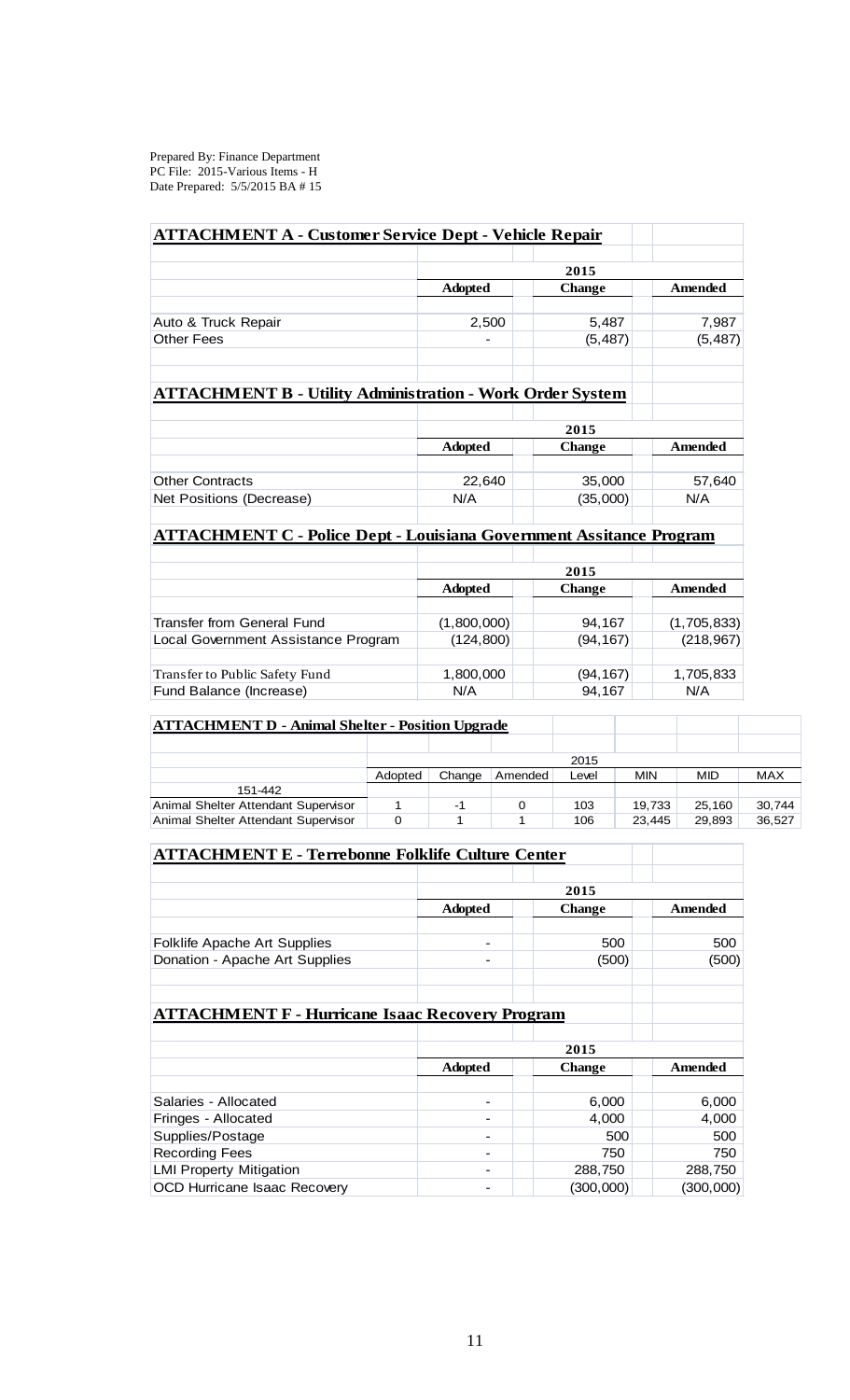| <b>ATTACHMENT G - Flood Mitigation Assistance Program</b> |                |               |             |
|-----------------------------------------------------------|----------------|---------------|-------------|
|                                                           |                |               |             |
|                                                           |                | 2015          |             |
|                                                           | <b>Adopted</b> | <b>Change</b> | Amended     |
|                                                           |                |               |             |
| Elevation                                                 |                | 2,813,215     | 2,813,215   |
| <b>Elevation Revenue</b>                                  |                | (2,813,215)   | (2,813,215) |

The Chairman recognized the public for comments on the following:

D. A proposed ordinance that will establish a "3-Way Stop" at the 2nd intersection of Sugarwood Boulevard and Leighton Loop going into Sugarwood Subdivision.

There were no comments from the public on the proposed ordinance.

Mr. R. Hornsby moved, seconded by Mr. D. Babin, "THAT, the Council close the aforementioned public hearing."

The Chairman called for a vote on the motion offered by Mr. R. Hornsby. THERE WAS RECORDED: YEAS: J. Navy, A. Williams, G. Hood, Sr., B. Amedee, C. Duplantis-Prather, R. Hornsby, D. Babin, D. Guidry and P. Lambert. NAYS: None. ABSENT: None. The Chairman declared the motion adopted.

OFFERED BY: Mr. R Hornsby SECONDED BY: Mr. D. Guidry and Mr. D. Babin

ORDINANCE NO. 8559

AN ORDINANCE AMENDING THE PARISH CODE OF TERREBONNE PARISH, CHAPTER 18, ARTICLE IV. OPERATION OF VEHICLES, DIVISION 2. PARISH, SECTION 18-88 TO ESTABLISH A "3-WAY STOP" AT THE 2<sup>ND</sup> INTERSECTION OF SUGARWOOD BOULEVARD AND LEIGHTON LOOP GOING INTO SUGARWOOD SUBDIVISION; TO AUTHORIZE THE INSTALLATION OF THE APPROPRIATE SIGNS; AND TO ADDRESS OTHER MATTERS RELATIVE THERETO.

## SECTION I

BE IT ORDAINED by the Terrebonne Parish Council, in regular session convened, acting pursuant to the authority invested in it by the Constitution and laws of the State of Louisiana, the Home Rule Charter for a Consolidated Government for Terrebonne Parish, and including, but not limited to, LSA R.S. 33:1368 and other statutes of the State of Louisiana, to amend the Parish Code of Terrebonne Parish, Chapter 18, Article IV, Section 18-88 to create a "3 Way Stop" at the 2<sup>ND</sup> intersection of Sugarwood Boulevard and Leighton Loop going into Sugarwood Subdivision, as follows:

CHAPTER 18, Motor Vehicles and Traffic ARTICLE IV, Operation of Vehicles DIVISION 2. Parish SECTION 18-88. Three-way stop intersections.

(ADD TO LIST)  $2<sup>nd</sup>$  intersection of Sugarwood Boulevard and Leighton Loop going into Sugarwood Subdivision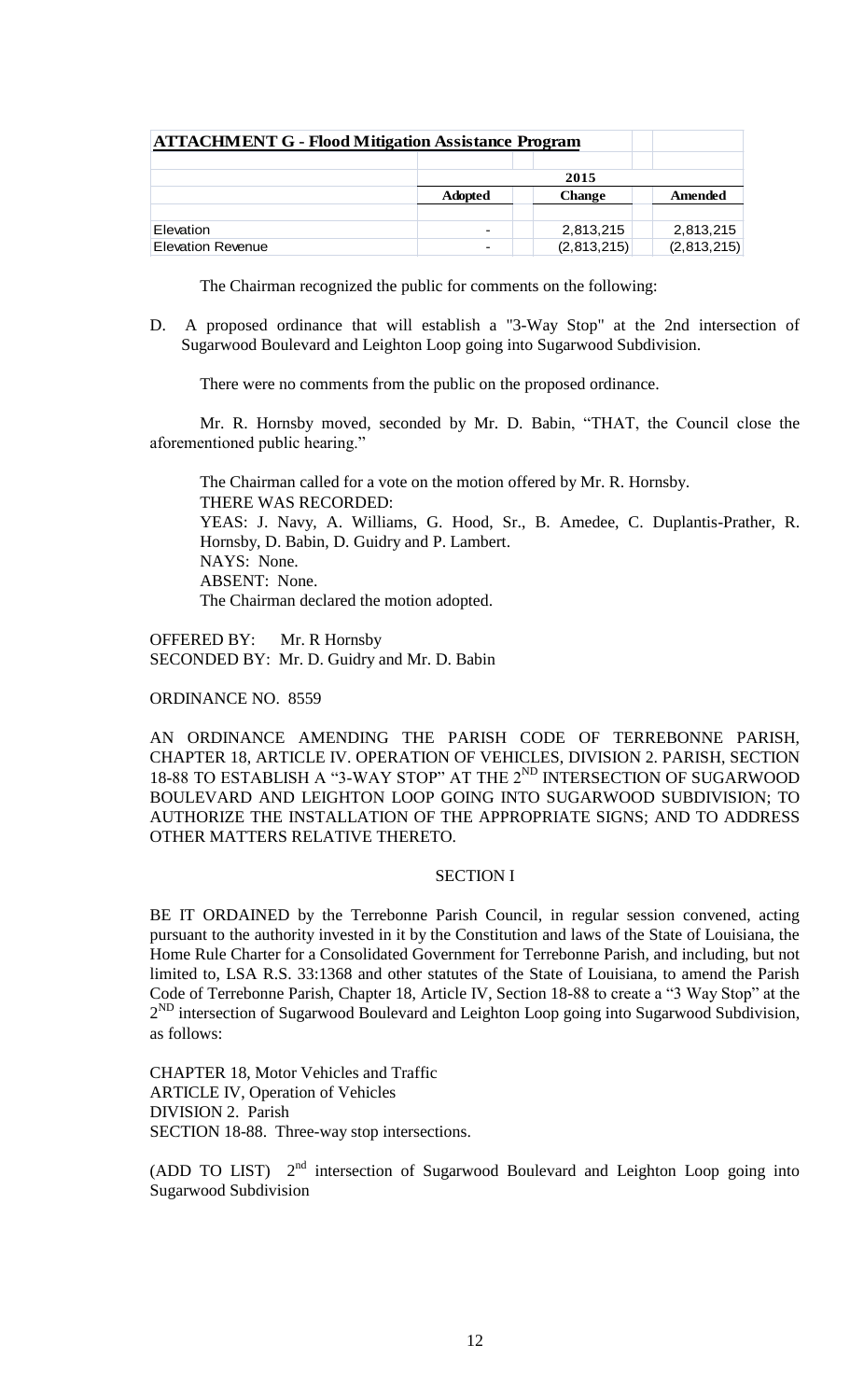The 2<sup>nd</sup> intersection of Sugarwood Boulevard and Leighton Loop going into Sugarwood Subdivision shall be declared as a "3 Way Stop" intersection, and appropriate "3 Way Stop" signs shall be erected and maintained along said roadways. Any vehicle traveling on Sugarwood Boulevard and/or Leighton Loop shall adhere to the provisions of this ordinance.

## SECTION II

If any word, clause, phrase, section or other portion of this ordinance shall be declared null, void, invalid, illegal, or unconstitutional, the remaining words, clauses, phrases, sections or other portions of this ordinance shall remain in full force and effect, the provisions of this section hereby being declared to be severable.

## SECTION III

Any ordinance or part thereof in conflict herewith is hereby repealed.

# SECTION IV

This ordinance shall become effective upon approval by the Parish President or as otherwise provided in Section 2-13 (b) of the Home Rule Charter for Consolidated Government for Terrebonne Parish, whichever occurs sooner.

This ordinance, having been introduced and laid on the table for at least two weeks, was voted upon as follows:

### THERE WAS RECORDED:

YEAS: J. Navy, A. Williams, G. Hood, Sr., B. Amedee, C. Duplantis-Prather, R. Hornsby, D. Babin, D. Guidry, and P. Lambert. NAYS: None. NOT VOTING: None. ABSTAINING: None. ABSENT: None. The Chairman declared the ordinance adopted on this, the 27th day of May 2015.

The Chairman recognized the public for comments on the following:

E. A proposed ordinance that will create a "No Parking" zone at 1017 Lee Avenue.

There were no comments from the public on the proposed ordinance.

Ms. B. Amedee moved, seconded by Mr. J. Navy, "THAT, the Council close the aforementioned public hearing."

The Chairman called for a vote on the motion offered by Ms. B. Amedee. THERE WAS RECORDED: YEAS: J. Navy, A. Williams, G. Hood, Sr., B. Amedee, C. Duplantis-Prather, R. Hornsby, D. Babin, D. Guidry and P. Lambert. NAYS: None. ABSENT: None. The Chairman declared the motion adopted.

OFFERED BY: Mr. J. Navy SECONDED BY: Ms. C. Duplantis-Prather

## ORDINANCE NO. 8560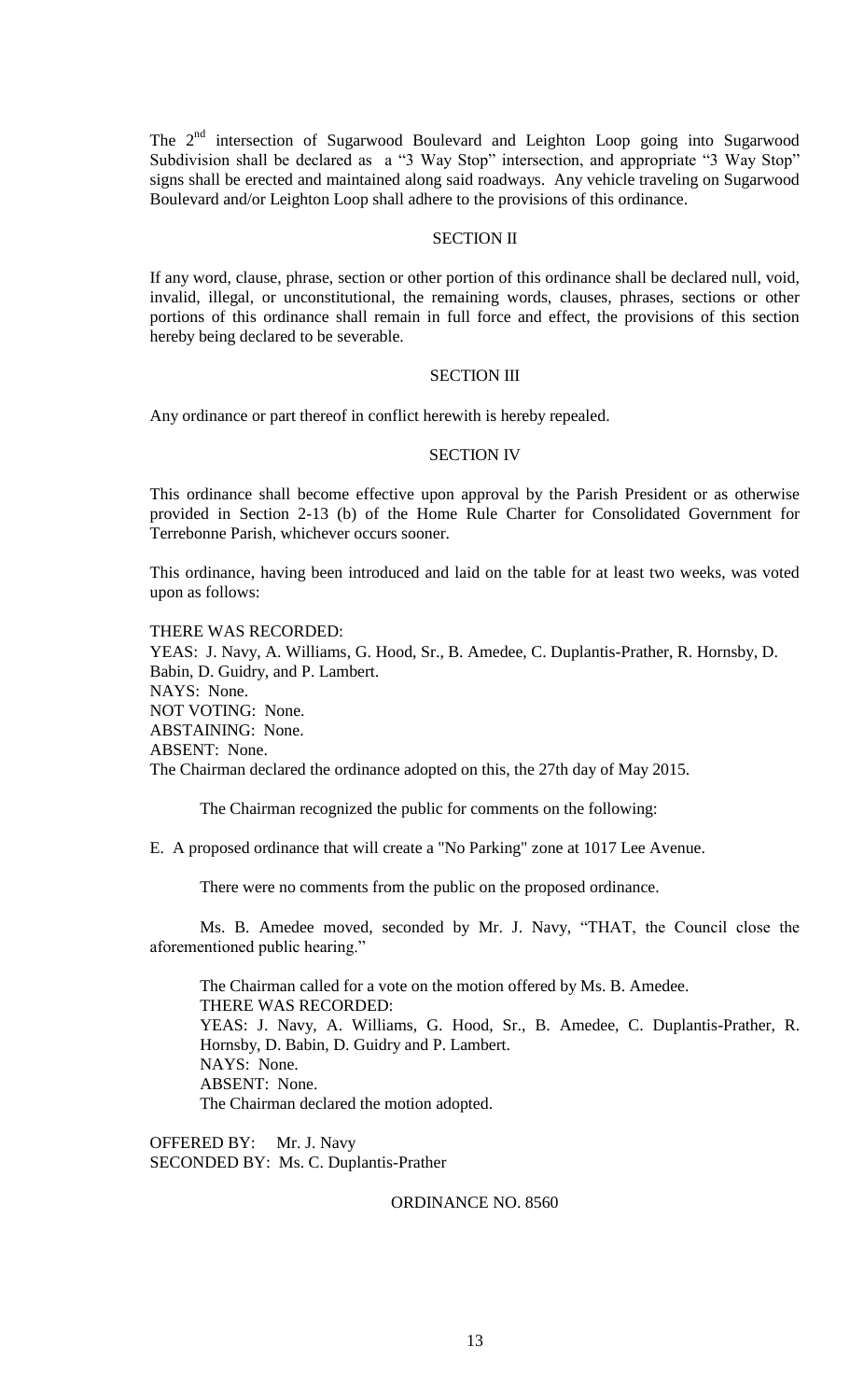AN ORDINANCE AMENDING THE PARISH CODE OF TERREBONNE PARISH, CHAPTER 18, ARTICLE V, STOPPING, STANDING AND PARKING, DIVISION 2. PARISH, SECTION 18-223 TO ESTABLISH A "NO PARKING" ZONE IN FRONT OF 1017 LEE AVENUE; TO AUTHORIZE THE INSTALLATION OF THE PROPER SIGNS; AND TO ADDRESS OTHER MATTERS RELATIVE THERETO.

## SECTION I

BE IT ORDAINED by the Terrebonne Parish Council, in regular session convened, acting pursuant to the authority invested in it by the Constitution and laws of the State of Louisiana, the Home Rule Charter for a Consolidated Government for Terrebonne Parish, and including, but not limited to, LSA R.S. 33:1368 and other statutes of the State of Louisiana, to amend the Parish Code of Terrebonne Parish, Chapter 18, Article V, Division 2, Section 18-223 to establish a "No Parking" zone in front of 1017 Lee Avenue, as follows:

CHAPTER 18, Motor Vehicles and Traffic ARTICLE V, Stopping, Standing and Parking DIVISION 2. PARISH SECTION 18-223, .No Parking Zones.

(a) *Generally*. The following shall be "no-parking" zones:

Lee Avenue, in front of 1017

The area directly in front of 1017 Lee Avenue shall be declared as a "No Parking" zone, and appropriate "No Parking" signs shall be installed on the above named roadway and maintained along said roadway. Any vehicles traveling on Lee Avenue shall adhere to the provisions of this ordinance.

## SECTION II

If any word, clause, phrase, section or other portion of this ordinance shall be declared null, void, invalid, illegal, or unconstitutional, the remaining words, clauses, phrases, sections or other portions of this ordinance shall remain in full force and effect, the provisions of this section hereby being declared to be severable.

## SECTION III

Any ordinance or part thereof in conflict herewith is hereby repealed.

## SECTION IV

This ordinance shall become effective upon approval by the Parish President or as otherwise provided in Section 2-13 (b) of the Home Rule Charter for Consolidated Government for Terrebonne Parish, whichever occurs sooner.

This ordinance, having been introduced and laid on the table for at least two weeks, was voted upon as follows:

THERE WAS RECORDED: YEAS: J. Navy, A. Williams, G. Hood, Sr., B. Amedee, C. Duplantis-Prather, R. Hornsby, D. Babin, D. Guidry, and P. Lambert. NAYS: None. NOT VOTING: None. ABSTAINING: None. ABSENT: None.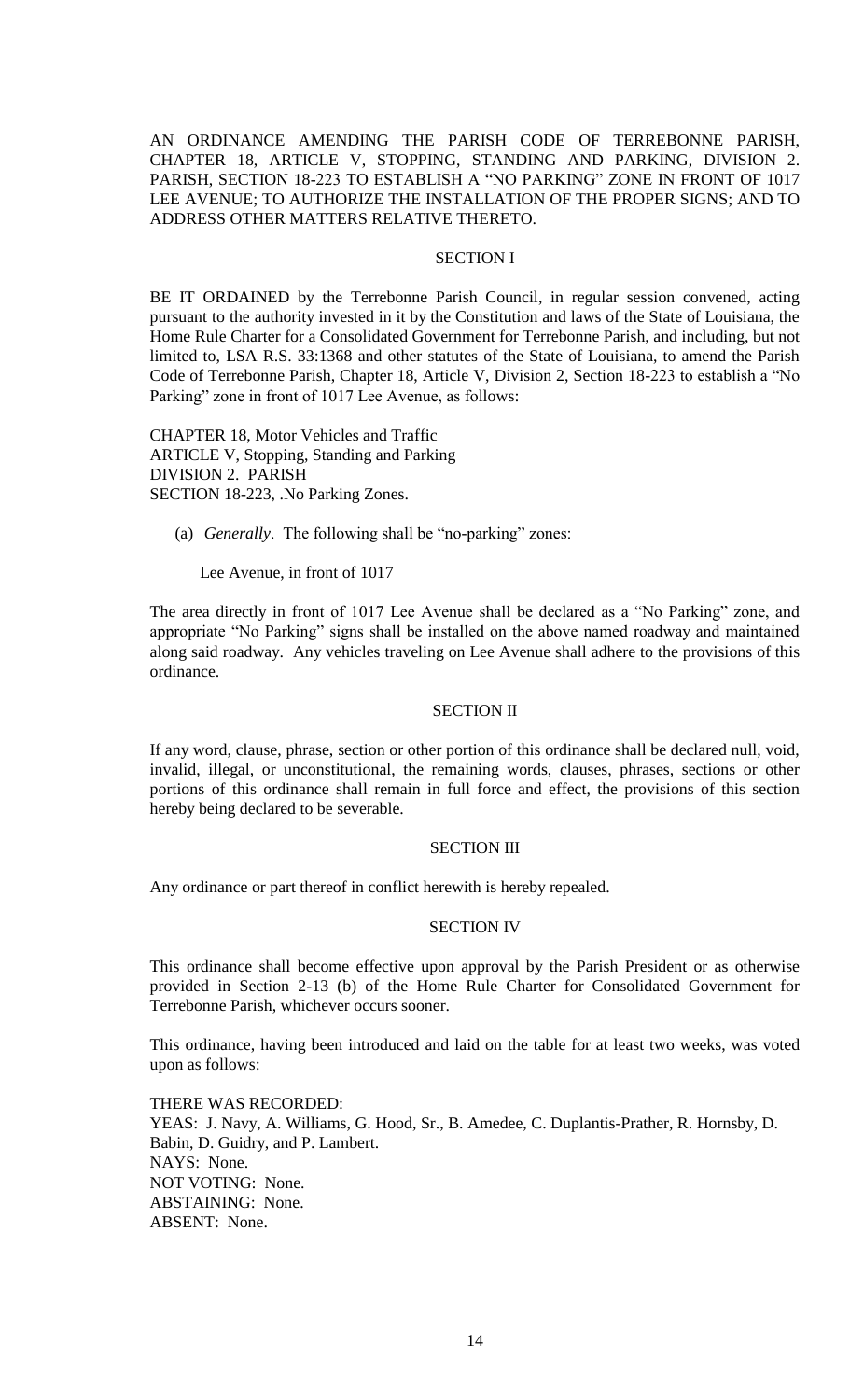The Chairman declared the ordinance adopted on this, the 27th day of May 2015.

The Chairman recognized the public for comments on the following:

F. A proposed ordinance that will remove the existing "3-Way Stop" at the intersection of Birch Avenue and Duval Avenue, establishing Duval Avenue at its intersection of Birch Avenue as a "One-Way Stop" intersection.

There were no comments from the public on the proposed ordinance.

Ms. C. Duplantis-Prather moved, seconded by Ms. B. Amedee, "THAT, the Council close the aforementioned public hearing."

The Chairman called for a vote on the motion offered by Ms. C. Duplantis-Prather. THERE WAS RECORDED: YEAS: J. Navy, A. Williams, G. Hood, Sr., B. Amedee, C. Duplantis-Prather, R. Hornsby, D. Babin, D. Guidry and P. Lambert. NAYS: None. ABSENT: None. The Chairman declared the motion adopted.

OFFERED BY: Ms. C. Duplantis. SECONDED BY: Mr. G. Hood, Sr.

## ORDINANCE NO. 8561

AN ORDINANCE TO REMOVE THE EXISTING "3-WAY STOP" AT THE INTERSECTION OF BIRCH AVENUE AND DUVAL AVENUE, TO AMEND SECTION 18-120 (F) OF THE PARISH CODE TO DESIGNATE THE END OF DUVAL AVENUE AT ITS INTERSECTION WITH BIRCH AVENUE AS A "STOP" INTERSECTION; AND TO ADDRESS OTHER MATTERS RELATIVE THERETO.

#### SECTION I

BE IT ORDAINED by the Terrebonne Parish Council, in regular session convened, acting pursuant to the authority invested in it by the Constitution and laws of the State of Louisiana, the Home Rule Charter for a Consolidated Government for Terrebonne Parish, and including, but not limited to, LSA R.S. 33:1368 and other statutes of the State of Louisiana, that will remove the existing "3-Way Stop" at the intersection of Birch Avenue and Duval Avenue to amend the Terrebonne Parish Code, Section 18-120 (f) to designate the end of Duval Avenue at its intersection with Birch Avenue, as follows:

CHAPTER 18, Motor Vehicles and Traffic ARTICLE IV, Operation of Vehicles DIVISION III, City SECTION 120, Right-of-Way Streets; designation of stop and yield intersections (f), One –way stop intersections

*The intersection of Duval Avenue and Birch Avenue shall be declared as a "One-Way Stop Intersection" and the appropriate "STOP" sign shall be erected and maintained along said roadway. Any vehicle traveling on Duval Avenue shall adhere to the provisions of this ordinance.*

# SECTION II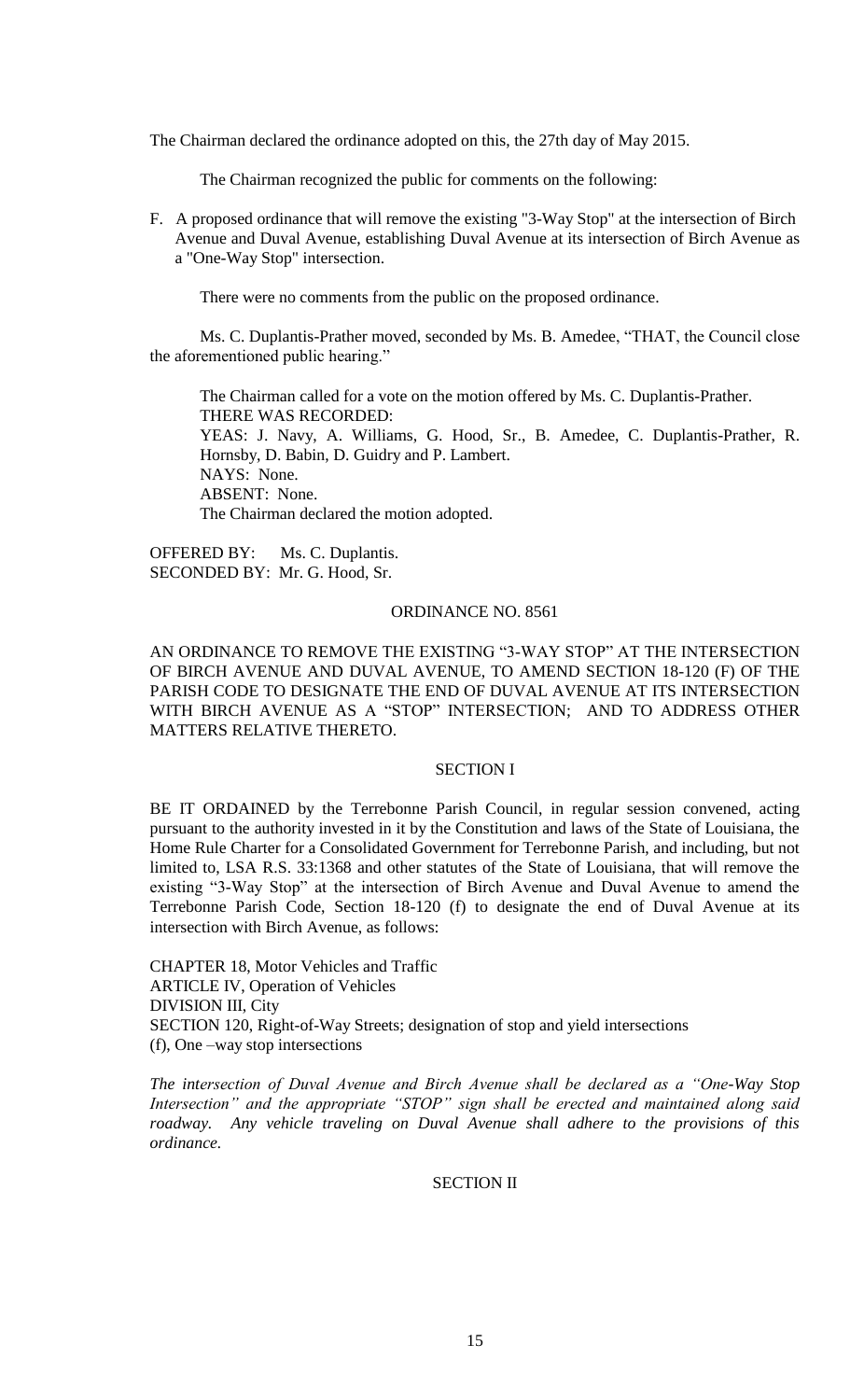If any word, clause, phrase, section or other portion of this ordinance shall be declared null, void, invalid, illegal, or unconstitutional, the remaining words, clauses, phrases, sections or other portions of this ordinance shall remain in full force and effect, the provisions of this section hereby being declared to be severable.

## SECTION III

Any ordinance or part thereof in conflict herewith is hereby repealed.

#### SECTION IV

This ordinance shall become effective upon approval by the Parish President or as otherwise provided in Section 2-13 (b) of the Home Rule Charter for Consolidated Government for Terrebonne Parish, whichever occurs sooner.

This ordinance, having been introduced and laid on the table for at least two weeks, was voted upon as follows:

THERE WAS RECORDED: YEAS: J. Navy, A. Williams, G. Hood, Sr., B. Amedee, C. Duplantis-Prather, R. Hornsby, D. Babin, D. Guidry, and P. Lambert. NAYS: None. NOT VOTING: None. ABSTAINING: None. ABSENT: None. The Chairman declared the ordinance adopted on this, the 27th day of May 2015.

The Chairman recognized the public for comments on the following:

G. A proposed ordinance to adopt the property tax millage rates for the tax year 2015.

There were no comments from the public on the proposed ordinance.

Ms. A. Williams moved, seconded by Mr. D. Guidry, "THAT, the Council close the aforementioned public hearing."

The Chairman called for a vote on the motion offered by Ms. A. Williams. THERE WAS RECORDED: YEAS: J. Navy, A. Williams, G. Hood, Sr., B. Amedee, C. Duplantis-Prather, R. Hornsby, D. Babin, D. Guidry and P. Lambert. NAYS: None. ABSENT: None. The Chairman declared the motion adopted.

OFFERED BY: Mr. D. Guidry SECONDED BY: Mr. D. Babin and Ms. A. Williams

## ORDINANCE NO. 8562

BE IT ORDAINED, that the following millages are hereby levied on the 2015 tax roll on all property subject to taxation by the Terrebonne Parish Consolidated Government:

## MILLAGES

Parish Tax – Alimony (Outside): 3.09 Mills Parish Tax – Alimony (Inside): 1.55 Mills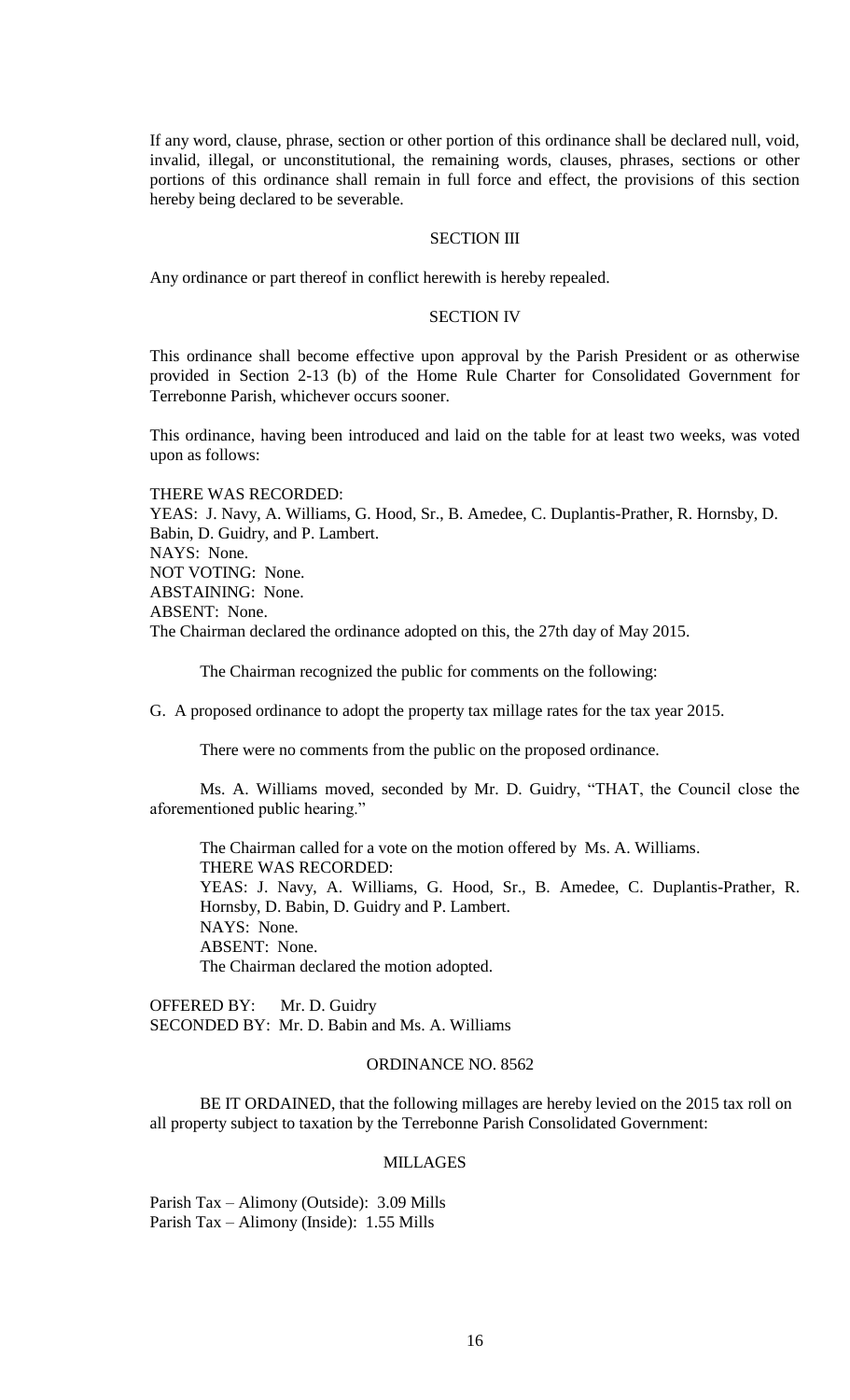Drainage Tax – Maintenance: 7.31 Mills Drainage Tax – 2004 Bonds: .05 Mills Road and Bridge – 2004 Bonds: .04 Mills Sewerage Tax – 2004 Bonds: 0.02 Mills Health Unit: 1.66 Mills Mental Health: 0.42 Mills Juvenile Detention (Houma) Maintenance: 0.98 Mills Youth Center (Juvenile Detention) (Houma) (Maintenance): .96 Terrebonne ARC (Ret. Citizens – Maintenance): 5.33 Mills Recreation Tax – Maintenance: 2.06 Mills Council on Aging: 7.50 Mills Sanitation District – Maintenance: 11.21 Mills Road District No. 6 Maintenance: 0.82 Mills Road Lighting District No. 1 – Maintenance: 3.25 Mills Road Lighting District No. 2 – Maintenance: 1.60 Mills Road Lighting District No.3-A – Maintenance: 3.50 Mills Road Lighting District No. 4 – Maintenance: 1.75 Mills Road Lighting District No. 5 – Maintenance: 2.00 Mills Road Lighting District No. 6 – Maintenance: 2.25 Mills Road Lighting District No. 7 – Maintenance: 3.00 Mills Road Lighting District No. 8 – Maintenance: 1.90 Mils Road Lighting District No. 9 – Maintenance: 1.80 Mills Road Lighting District No. 10 – Maintenance: 2.50 Mills City Ad Valorem Tax: 6.38 Mills City of Houma – Fire Protection District: 5.08 Mills City of Houma – Police Protection District: 5.08 Mills

BE IT FURTHER ORDAINED that the proper administrative officials of the Parish of Terrebonne, State of Louisiana, be and they are hereby empowered, authorized, and directed to spread said taxes, as hereinabove set forth, upon the assessment roll of said Parish for the year 2015, and to make the collection of the taxes imposed for and on behalf of the taxing authority, according to law, and that the taxes herein levied shall become a permanent lien and privilege on all property subject to taxation as herein set forth, and collection thereof shall be enforceable in the manner provided by law.

## SECTION I

If any word, clause, phrase, section or other portion of this ordinance shall be declared null, void, invalid, illegal, or unconstitutional, the remaining words, clauses, phrases, sections and other portions of this ordinance shall remain in full force and effect, the provisions of this ordinance hereby being declared to be severable.

## SECTION II

This ordinance shall become effective upon approval by the Parish President or as otherwise provided in Section 2-13(b) of the Home Rule Charter for a Consolidated Government for Terrebonne Parish, whichever occurs sooner.

This ordinance, having been introduced and laid on the table for at least two weeks, was voted upon as follows:

THERE WAS RECORDED: YEAS: J. Navy, A. Williams, G. Hood, Sr., B. Amedee, C. Duplantis-Prather, R. Hornsby, D. Babin, D. Guidry, and P. Lambert. NAYS: None. NOT VOTING: None.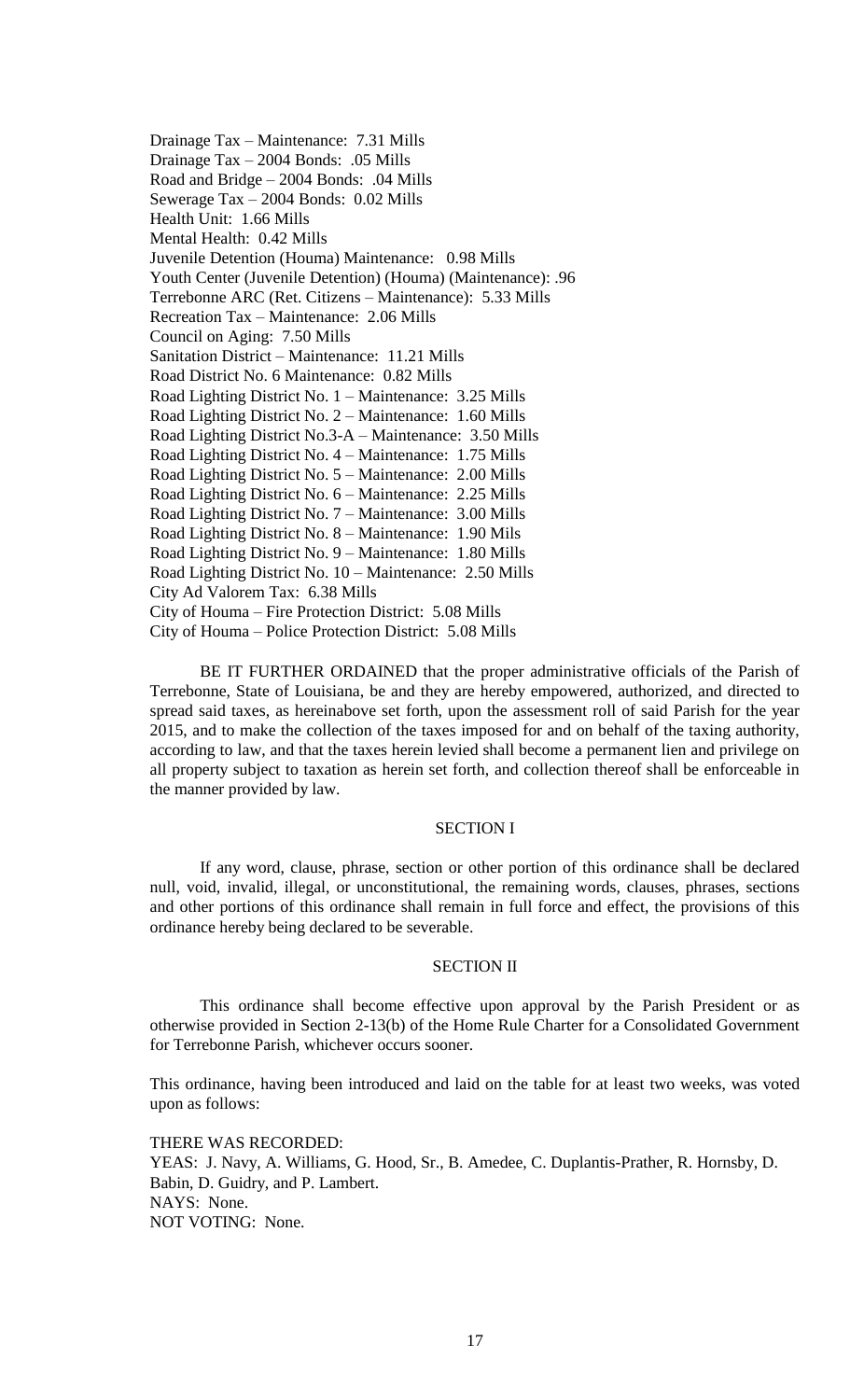ABSTAINING: None. ABSENT: None. The Chairman declared the ordinance adopted on this, the 27th day of May 2015.

Mr. D. Babin moved, seconded by Mr. G. Hood, Sr., "THAT, the Council continue with the regular order of business."

The Chairman called for a vote on the motion offered by Mr. D. Babin. THERE WAS RECORDED: YEAS: J. Navy, A. Williams, G. Hood, Sr., B. Amedee, C. Duplantis-Prather, R. Hornsby, D. Babin, D. Guidry and P. Lambert. NAYS: None. ABSENT: None. The Chairman declared the motion adopted.

The Chairman called for a report on the Public Services Committee meeting held on 05/26/15, whereupon the Committee Chairwoman noting ratification of minutes calls public hearings on June 10, 2015 at 6:30 p.m. rendered the following:

### PUBLIC SERVICES COMMITTEE

#### MAY 26, 2015

The Chairwoman, A. Williams, called the Public Services Committee meeting to order at 5:31 p. m. in the Terrebonne Parish Council Meeting Room with an Invocation led by Committee member J. Navy and the Pledge of Allegiance by Committee member C. Duplantis-Prather. Upon roll call, Committee Members recorded as present were: J. Navy, A. Williams, Capt. G. Hood, Sr., B. Amedee, C. Duplantis-Prather, R. Hornsby, D. Babin, D. Guidry and P. Lambert. A quorum was declared present.

OFFERED BY: Mr. D. Guidry SECONDED: Mr. D.. Babin

RESOLUTION NO. 15-302

A RESOLUTION PROVIDING FOR THE ACCEPTANCE OF WORK PERFORMED BY DIGCO UTILITY CONSTRUCTION, L.P., IN ACCORDANCE WITH THE CERTIFICATE OF SUBSTANTIAL COMPLETION FOR CAST IRON GAS LINE IMPROVEMENTS, ROSEMARY STREET AREA, PHASE XVII, TERREBONNE PARISH, LOUISIANA.

 WHEREAS, by contract dated May 20, 2014, the Terrebonne Parish Consolidated Government did award a contract to Digco Utility Construction, L.P., for Cast Iron Gas Line Improvements, Rosemary Street Area, Phase XVII, as will be seen by reference to said contract which is recorded under Entry No. 1454250 of the records of Terrebonne Parish, and

 NOW THEREFORE BE IT RESOLVED, that the Terrebonne Parish Council, on behalf of the Terrebonne Parish Consolidated Government, does hereby accept the work performed by Digco Utility Construction, L.P., in accordance with the Certificate of Substantial Completion, effective as of the date of the recording of this resolution and does authorize and direct the Clerk of Court and Ex-Officio Recorder of Mortgages of Terrebonne Parish to note this acceptance thereof in the margin of the inscription of said Contract Entry No. 1454250 of the records of Terrebonne Parish, Louisiana, and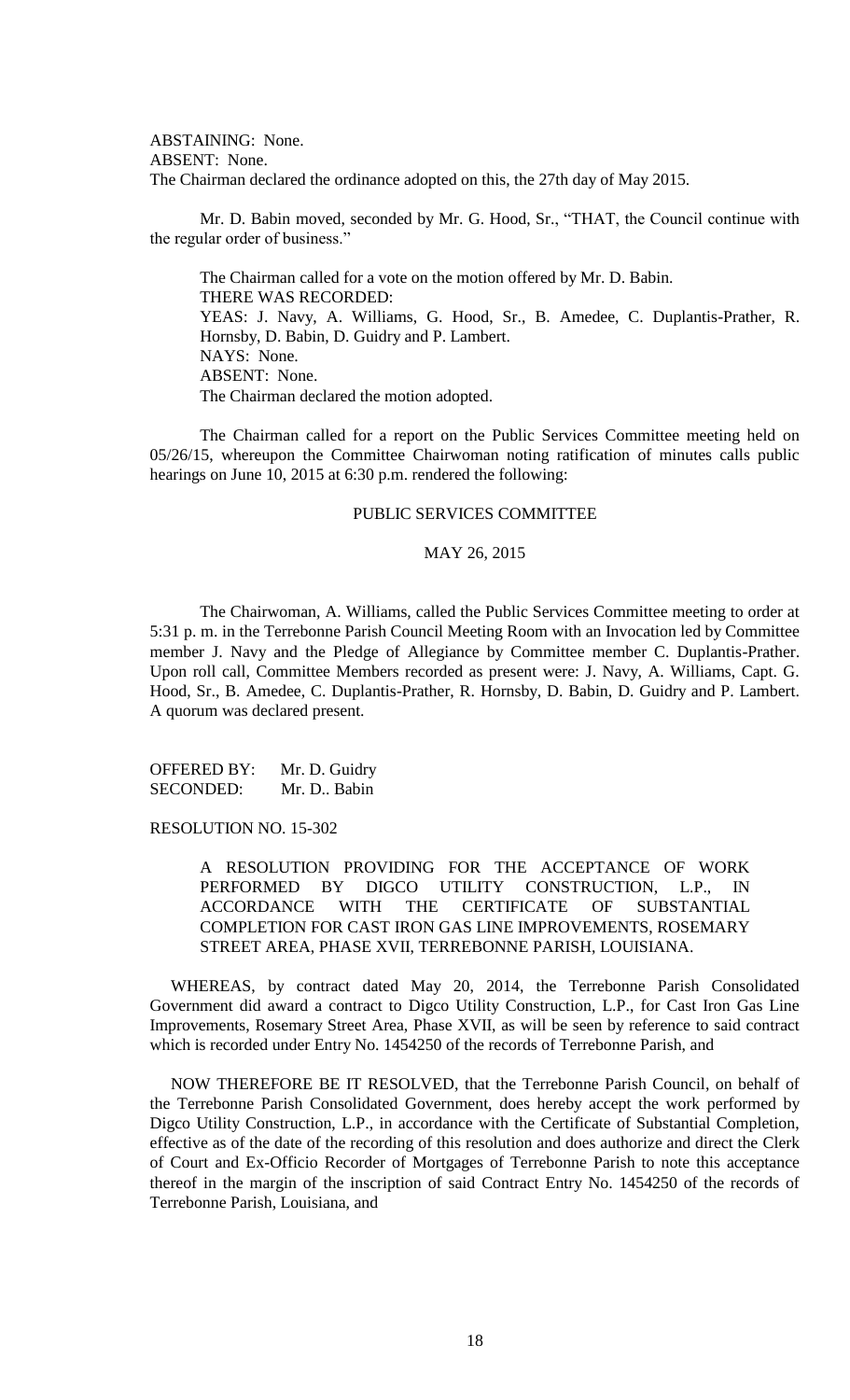BE IT FURTHER RESOLVED, that payment of project retainage, subject to (i) lapse of a 45 day clear lien period; (ii) submittal of a clear lien certificate by contractor; and (iii) completion of all punch list items, be, and is hereby authorized.

THERE WAS RECORDED:

YEAS: J. Navy, A. Williams, G. Hood, Sr., B. Amedee, C. Duplantis-Prather, R. Hornsby, D. Babin, D. Guidry, and P. Lambert. NAYS: None. ABSTAINING: None. ABSENT: None. The Chairwoman declared the resolution adopted on this, the 26th day of May 2015.

OFFERED BY: Ms. C. Duplantis-Prather SECONDED: Mr. D. Babin

RESOLUTION NO. 15-303

A Resolution awarding and authorizing the signing of a Construction Contract to the firm of B.E.T Construction, Inc., for Parish Project No.12-ANSLT-CDBG-61, FP&C Project No. 50-J55-14-05, Terrebonne Parish Animal Shelter Facility Project, Terrebonne Parish, Louisiana and authorizing the issuance of the Notice to Proceed to commence construction of said Project.

WHEREAS, the Terrebonne Parish Consolidated Government did receive bids for Parish Project No. 12-ANSLT-CDBG-61, FP&C Project No. 50-J55-14-05, Terrebonne Parish Animal Shelter Facility Project, Terrebonne Parish, Louisiana, and

WHEREAS, the lowest, responsive and responsible bid for the construction of the project was that submitted by the firm of B.E.T Construction, Inc., with a base bid in the amount of \$3,153,000, Alt. No. 1 for \$372,900, Alt. No. 2 for \$435,700 and Alt. No. 3 for \$273,400, for a total amount of \$4,235,000.00, and

WHEREAS, the Architect for this project, Perez, APC has recommended that the award of the contract be made to B.E.T Construction, Inc., and

NOW, THEREFORE BE IT RESOLVED by the Terrebonne Parish Council, on behalf of the Terrebonne Parish Consolidated Government, does hereby accept the lowest, responsive and responsible base bid submitted by the firm of B.E.T Construction, Inc., in the total bid amount of \$4,235,000.00 contingent upon a budget amendment, and

BE IT FURTHER RESOLVED, the President of Terrebonne Parish Consolidated Government, be authorized and empowered to sign a construction contract for and on behalf of the Terrebonne Parish Consolidated Government with B.E.T Construction, Inc., contingent upon a budget amendment, and

BE IT FURTHER RESOLVED, that upon receipt of the required Certificate of Insurance evidencing coverage as provided in the project specifications and upon execution and recordation of all contract documents, Perez, APC is hereby authorized to issue the Notice to Proceed to B.E.T Construction, Inc., to commence construction of said project, and

BE IT FURTHER RESOLVED, that a certified copy of this resolution be forwarded to the Architect, Perez, APC.

THERE WAS RECORDED:

YEAS: J. Navy, A. Williams, G. Hood, Sr., B. Amedee, C. Duplantis-Prather, R. Hornsby, D. Babin, D. Guidry, and P. Lambert.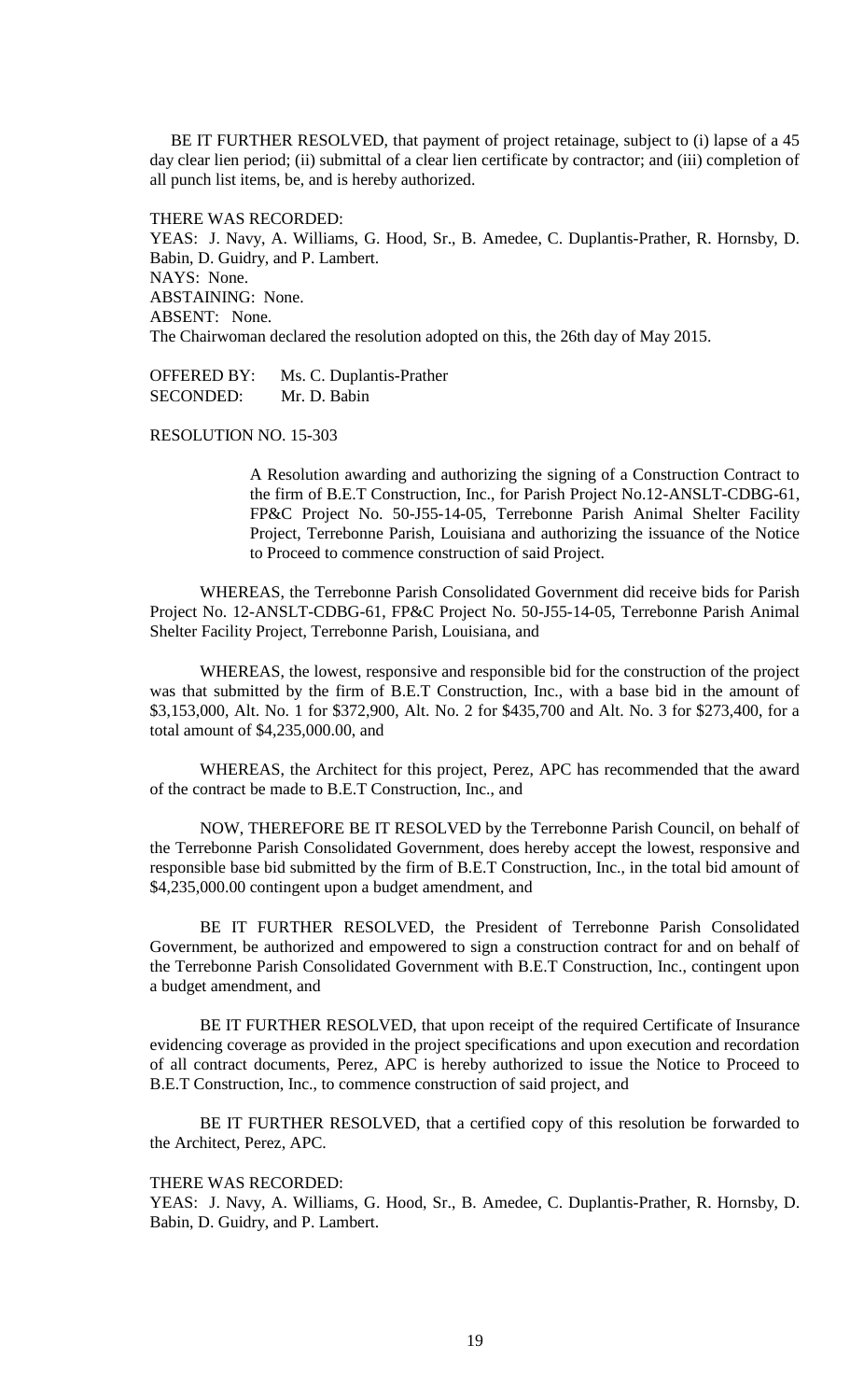NAYS: None. ABSTAINING: None. ABSENT: None. The Chairwoman declared the resolution adopted on this, the 26th day of May 2015.

OFFERED BY: Ms. B. Amedee SECONDED: Mr. J. Navy

RESOLUTION NO. 15-304

Resolution approving a Cooperative Endeavor Agreement between North Lafourche Conservation, Levee and Drainage District and Terrebonne Parish Consolidated Government to provide for assignment of drainage servitudes and permit rights for a portion of the 1-1B drainage project, along St. Louis Bayou near Thibodaux, LA, and authorizing the Parish President to sign, execute and administer any and all relevant documents.

WHEREAS, Louisiana Revised Statute 33:1324(3) provides that any parish or political subdivision of the state may make agreements between or among themselves to engage jointly in the acquisition or improvement of any public project or improvement, specifically public drainage projects, provided that at least one of the participants to the agreement is authorized under a provision of law to perform such activity for completion of the undertaking; and

WHEREAS, Terrebonne Parish Consolidated Government, (TPCG) and North Lafourche Conservation, Levee and Drainage District are authorized to provide for and to enter into intergovernmental agreements for the improvement and maintenance of public drainage in; and

WHEREAS, TPCG and the North Lafourche Conservation, Levee and Drainage District, recognize the local public purpose of improving and maintaining drainage systems for the residents.

NOW, THEREFORE BE IT RESOLVED, that the Terrebonne Parish Council, on behalf of Terrebonne Parish Consolidated Government, authorizes the Parish President, Michel H. Claudet, to enter into an agreement with North Lafourche Conservation, Levee and Drainage District to provide for assignment of drainage servitudes and permit rights for a portion of the 1- 1B drainage project, along St. Louis Bayou near Thibodaux, LA.

THERE WAS RECORDED:

YEAS: J. Navy, A. Williams, G. Hood, Sr., B. Amedee, C. Duplantis-Prather, R. Hornsby, D. Babin, D. Guidry, and P. Lambert. NAYS: None. ABSTAINING: None. ABSENT: None. The Chairwoman declared the resolution adopted on this, the 26th day of May 2015.

OFFERED BY: Mr. D. Guidry SECONDED: Mr. R. Hornsby

## RESOLUTION NO. 15-305

# A RESOLUTION AUTHORIZING THE PARISH PRESIDENT TO EXECUTE A INTERGOVERNMENTAL AGREEMENT BETWEEN TERREBONNE PARISH LIBRARY BOARD OF CONTROL, TERREBONNE PARISH RECREATION DISTRICT NUMBER 7 AND TERREBONNE PARISH CONSOLIDATED GOVERNMENT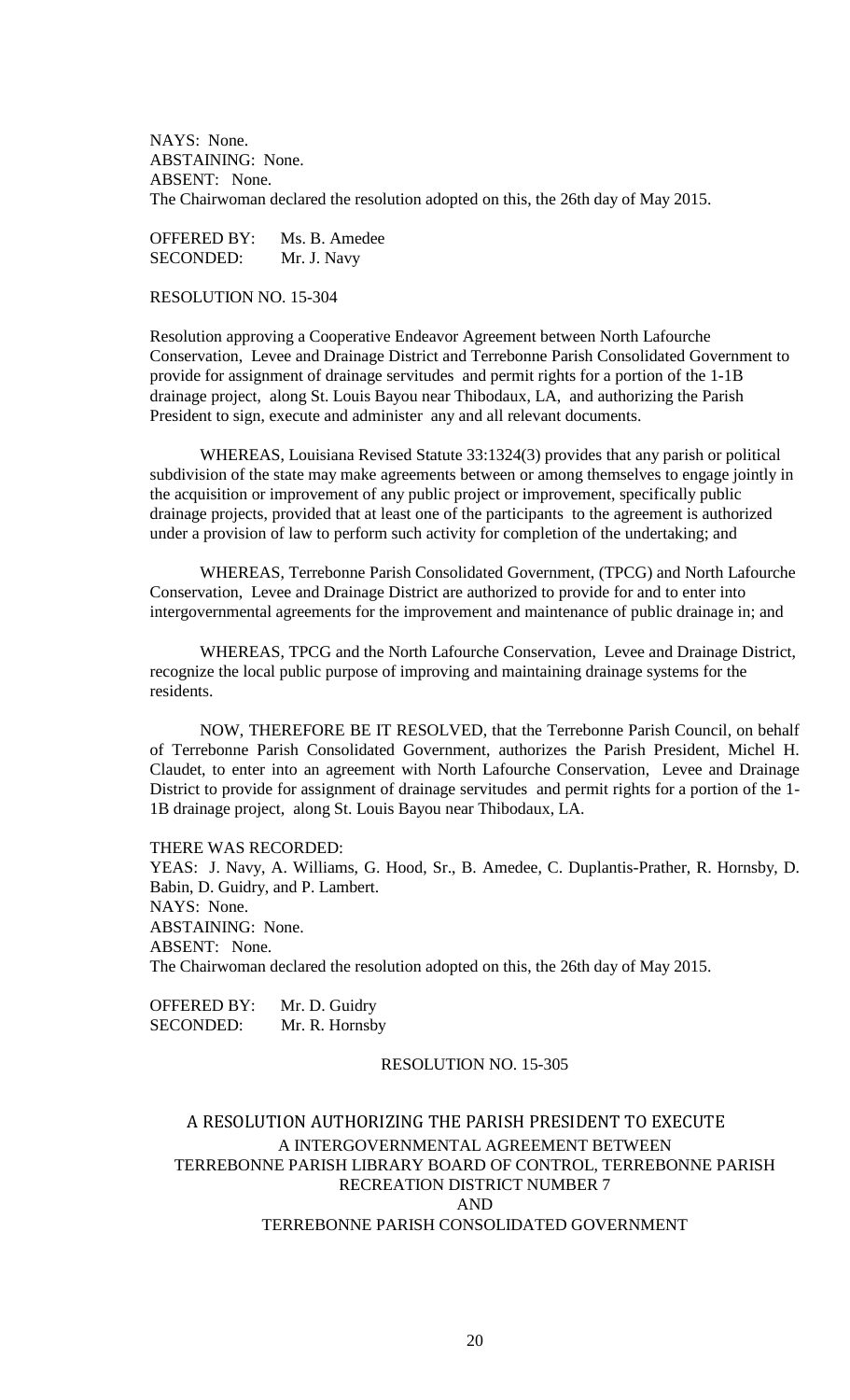WHEREAS, LA R.S. 33:1324, also known as the Local Services Act, provides that any parish or political subdivision of the state may make agreements between or among themselves to engage jointly in the acquisition or improvement of any public project or improvement provided that at least one of the participants to the agreement is authorized under a provision of law to perform such activity for completion of the undertaking; and

WHEREAS, Section 2-11(12) of the Terrebonne Parish Charter requires an ordinance to acquire an interest in real property on behalf of the Parish Government; and

WHEREAS, the TPCG and the TPLBC are authorized to utilize dedicated millage funds for library purposes including the acquisition of sites and construction of libraries in Terrebonne Parish; and

WHEREAS, Terrebonne Parish Recreation District Number 7 is authorized to utilize its millage funding to acquire sites and to construct recreational facilities for the benefit of its district; and

WHEREAS, TPCG, with the concurrence of the Library Board of Control and Recreation District Number 7, subject to the conditions set in the Purchase Agreement, desires to acquire the Property described in the attached Purchase Agreement for use in part as a library for the Chauvin area and in part as recreational facility for Recreation District Number 7; and

WHEREAS, the Terrebonne Parish Consolidated Government , the Library Board of Control and Recreation District Number 7 each finds that entering this intergovernmental agreement will have a public benefit within their authority to provide local services within Terrebonne Parish; and

NOW THEREFORE, BE IT RESOLVED by the Terrebonne Parish Council on behalf of Terrebonne Parish Consolidated Government that the Parish President, Michel Claudet, is hereby authorized to execute an intergovernmental agreement between the Terrebonne Parish Consolidated Government, the Terrebonne Parish Library Board of Control and Terrebonne Parish Recreation District 7 containing substantially the same terms as those set out in the attached agreement.

THERE WAS RECORDED:

YEAS: J. Navy, A. Williams, G. Hood, Sr., B. Amedee, C. Duplantis-Prather, R. Hornsby, D. Babin, D. Guidry, and P. Lambert. NAYS: None. ABSTAINING: None. ABSENT: None. The Chairwoman declared the resolution adopted on this, the 26th day of May 2015.

Mr. D. Guidry moved, seconded by Mr. P. Lambert, "THAT, the Public Services Committee introduce an ordinance to acquire property at 4377 Bayouside Drive for use in a project to construct public library facilities and public recreation facilities or for any other governmental use, at fair market value not to exceed \$296,000.00 and call a public hearing June 10, 2015 at 6:30 p.m."

The Chairwoman called for the vote on the motion offered by Mr. D. Guidry. THERE WAS RECORDED: YEAS: J. Navy, A. Williams, G. Hood, Sr., B. Amedee, C. Duplantis-Prather, R. Hornsby, D. Babin, D. Guidry and P. Lambert. NAYS: None. ABSENT: None. The Chairwoman declared the motion adopted.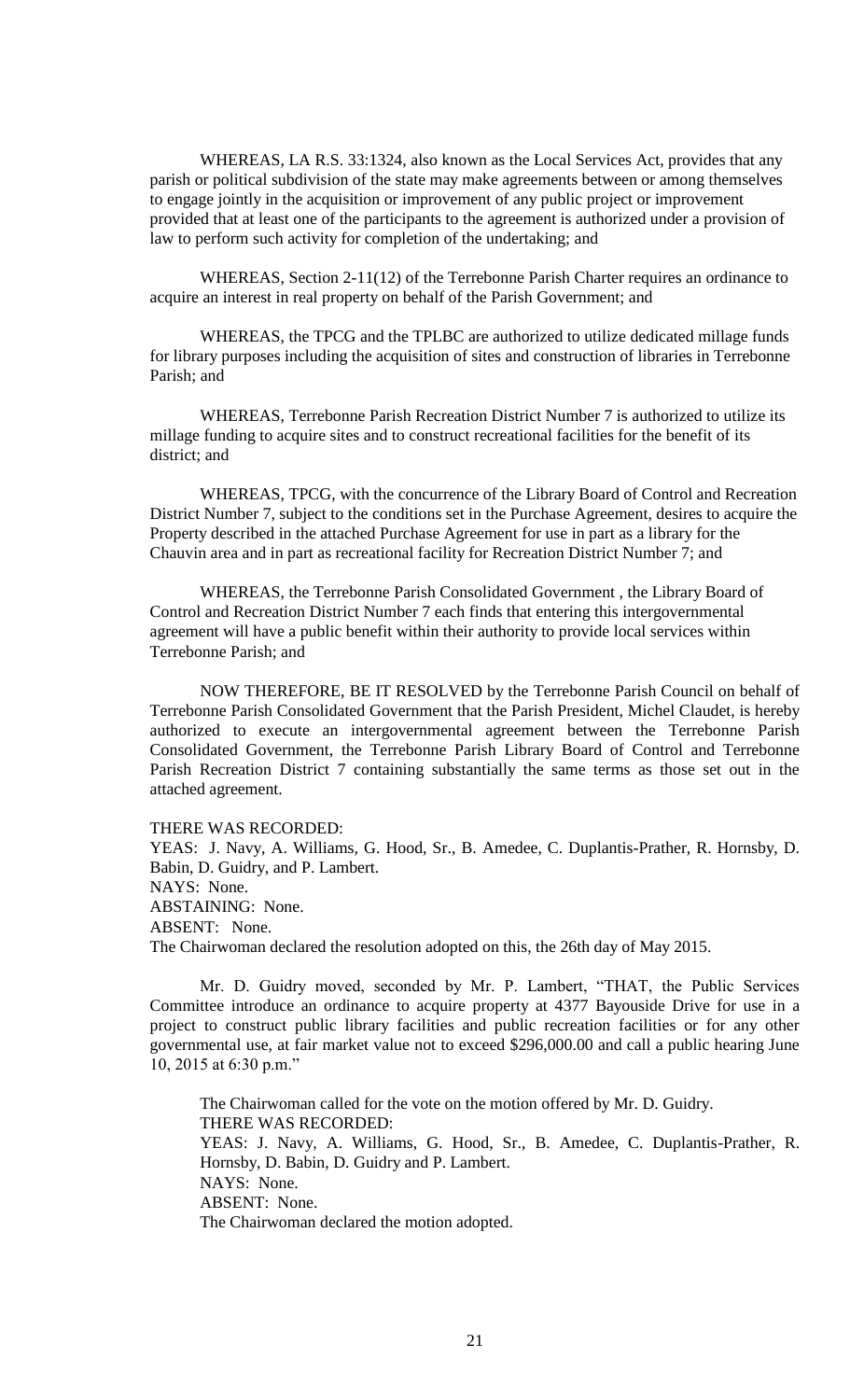| <b>OFFERED BY:</b> | Mr. D. Babin   |
|--------------------|----------------|
| SECONDED:          | Mr. P. Lambert |

#### RESOLUTION NO. 15-306

A resolution authorizing the execution of Change Order No. 2 (Balancing) for the Construction Agreement for Parish Project No. 10-CDBG-R-34, Shrimper's Row Drainage Pump Station, Terrebonne Parish, Louisiana.

WHEREAS, the Terrebonne Parish Consolidated Government entered into a contract dated October 2, 2013 with Sealevel Construction, Inc., Recordation Number 1438428, for Parish Project No. 10-CDBG-R-34, Shrimper's Row Drainage Pump Station, Terrebonne Parish, Louisiana, and

WHEREAS, this change order has been recommended so as to adjust the estimated contract item quantities for the completion of the project described on the attached Change Order No. 2 for the above referenced project, and

WHEREAS, this change order will decrease the overall contract price by Twenty-Four Thousand Five Hundred Twenty-Nine Dollars and Thirty-Six Cents (\$24,529.36), and

WHEREAS, the contractor is requesting a total of Five (5) calendar days because of inclement weather throughout the contract, and

WHEREAS, Change Order No. 2 (Balancing) have been reviewed and approved by OCD, and

WHEREAS, this Change Order No. 2 (Balancing) had been recommended by the Engineer, Providence/GSE Associates, LLC, for this project.

NOW, THEREFORE BE IT RESOLVED that the Terrebonne Parish Council on behalf of the Terrebonne Parish Consolidated Government, does hereby approve and authorize the execution by Terrebonne Parish President Michel Claudet of Change Order No. 2 (Balancing) to the construction agreement with Sealevel Construction, Inc. for Parish Project No. 10-CDBG-R-34, Shrimper's Row Drainage Pump Station, Terrebonne Parish, Louisiana, for an decrease to the contract amount in the amount of Twenty-Four Thousand Five Hundred Twenty-Nine Dollars and Thirty-Six Cents (\$24,529.36) and an increase of five (5) calendar days to the contract, and

BE IT FURTHER RESOLVED that a certified copy of the resolution be forwarded to Engineer, Providence/GSE Associates, LLC.

#### THERE WAS RECORDED:

YEAS: J. Navy, A. Williams, G. Hood, Sr., B. Amedee, C. Duplantis-Prather, R. Hornsby, D. Babin, D. Guidry, and P. Lambert. NAYS: None. ABSTAINING: None. ABSENT: None. The Chairwoman declared the resolution adopted on this, the 26th day of May 2015.

OFFERED BY: Mr. D. Guidry SECONDED: Mr. D. Babin and Mr. R. Hornsby

# RESOLUTION NO. 15-307

A resolution authorizing the execution of Change Order No. 2 for the Construction Agreement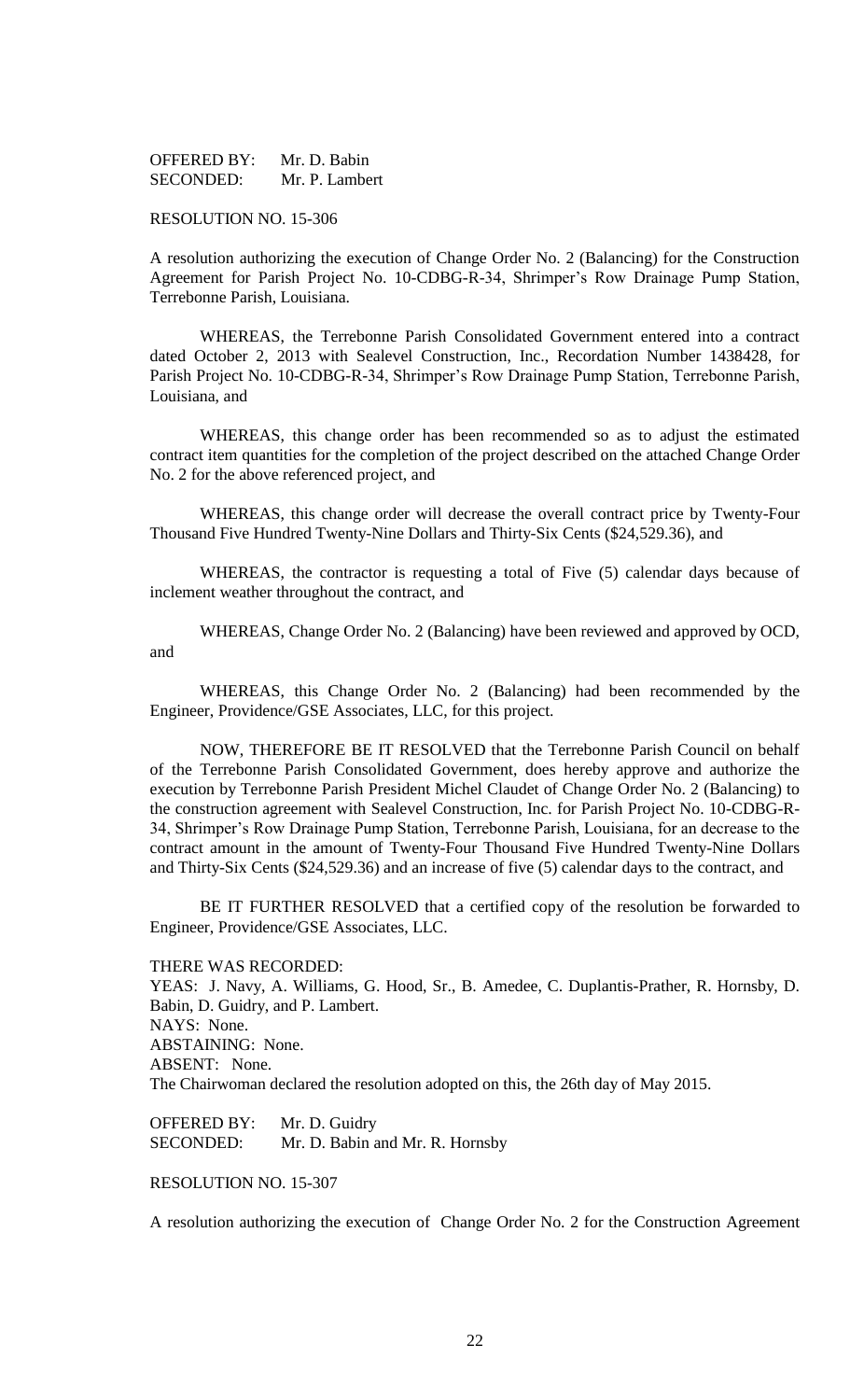for Parish Project No. 10-CDBG-R-LEV-63; Ward 7 Levee Improvements & Extension Phase I, Bayou Neuf to East Houma Surge Levee Project, Terrebonne Parish, Louisiana.

WHEREAS, the Terrebonne Parish Consolidated Government entered into a contract dated May 7, 2014, with Apeck Construction, LLC, for the Ward 7 Levee Improvements & Extension Phase I, Bayou Neuf to East Houma Surge Levee, Parish Project No. 10-CDBG-R-LEV-63, Terrebonne Parish, Louisiana, and

WHEREAS, TPCG desires to complete the construction of Ward 7 Levee Phase 2, and

WHEREAS, this change order has been recommended so as to add pay items as described in Change Order No. 2, and

WHEREAS, this change order is also required to increase contract time by Ninety-Eight (98) calendar days, and

WHEREAS, this change order will increase the overall contract by Seventy-Three Thousand, One Hundred Eighteen Dollars and Fifty Cents (\$73,118.50), and

WHEREAS, this change order has been approved by the Louisiana Office of Community Development (OCD), and

WHEREAS, this Change Order No. 2 has been recommended by the ENGINEER for this project, CB&I Coastal, Inc.

NOW, THEREFORE BE IT RESOLVED that the Terrebonne Parish Council, on behalf of the Terrebonne Parish Consolidated Government, does hereby approve and authorize the execution by Terrebonne Parish President Michel Claudet of Change Order No. 2 to the construction agreement with Apeck Construction, LLC, increases the construction time by Ninety-Eight (98) calendar days and increases the contract amount by Seventy-Three Thousand One Hundred and Eighteen Dollars and Fifty Cents (\$73,118.50), and

BE IT FURTHER RESOLVED that a certified copy of the resolution be forwarded to the Engineer, CB&I Coastal, Inc.

THERE WAS RECORDED:

YEAS: J. Navy, A. Williams, G. Hood, Sr., B. Amedee, C. Duplantis-Prather, R. Hornsby, D. Babin, D. Guidry, and P. Lambert. NAYS: None. ABSTAINING: None. ABSENT: None. The Chairwoman declared the resolution adopted on this, the 26th day of May 2015.

OFFERED BY: Mr. D. Babin SECONDED: Ms. C. Duplantis-Prather

RESOLUTION NO. 15-308

A Resolution authorizing the award and signing of the Construction Contract for Criminal Justice Complex Mechanical Renovations, Parish Project No. 11-JAIL-34, Terrebonne Parish, Louisiana, and authorizing the issuance of Notice to Proceed.

WHEREAS, the Terrebonne Parish Consolidated Government received construction bids on Parish Project No. 11-JAIL-34, Criminal Justice Complex Mechanical Renovations, and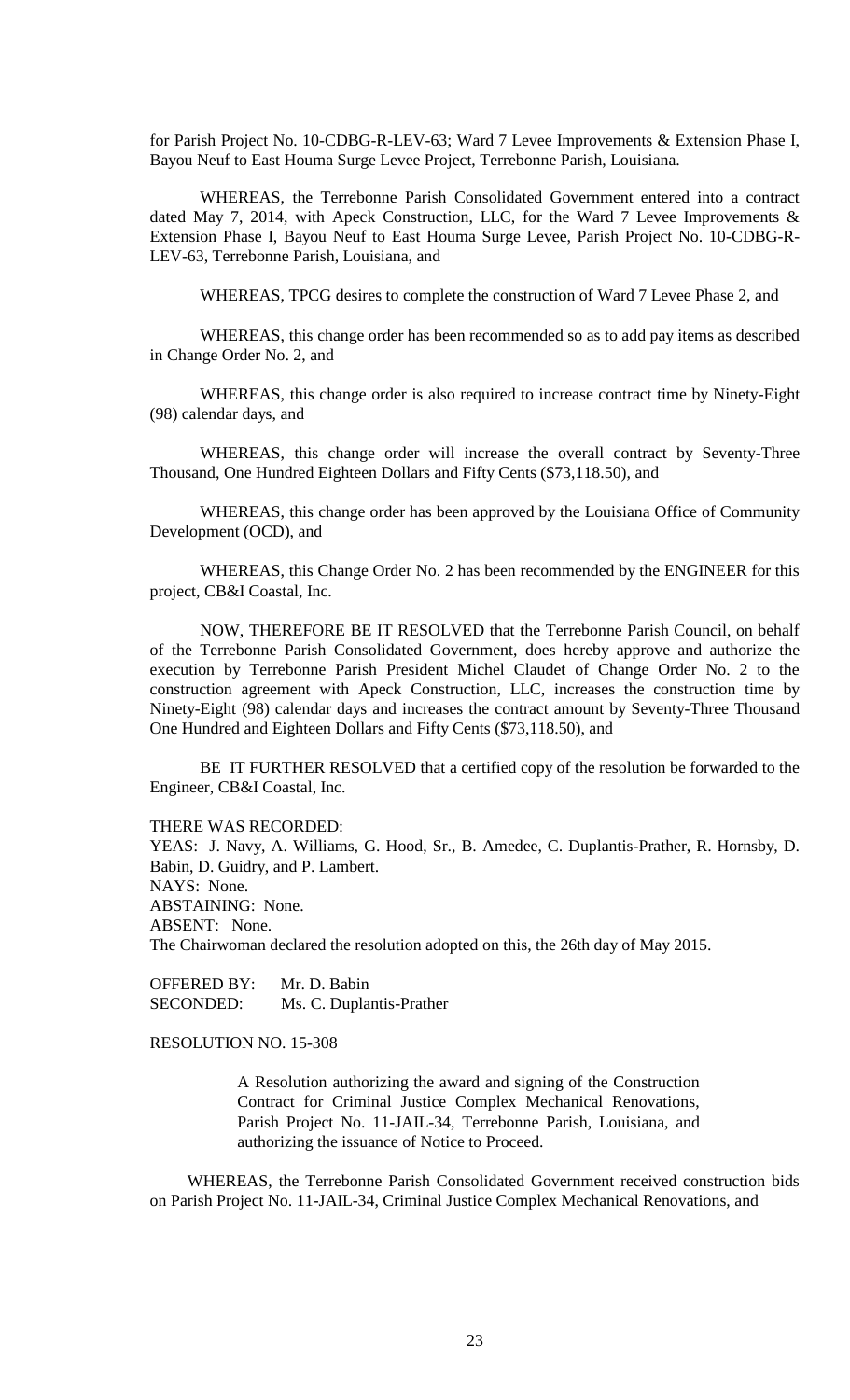WHEREAS, the lowest and best bid was that submitted Gallo Mechanical, L.L.C., with the total bid in the amount of \$943,000.00, and

WHEREAS, the Consultant Engineer for this project, the firm of Castagnos Goodwin Utley Engineers, L.L.C. has recommended that the award of the contract for construction of this project be made to the firm of Gallo Mechanical, L.L.C., and

NOW, THEREFORE, BE IT RESOLVED that the Terrebonne Parish Consolidated Government award the construction contract to Gallo Mechanical, L.L.C. in the overall amount of \$943,000.00, and

BE IT FURTHER RESOLVED that the President of Terrebonne Parish Consolidated Government, is hereby authorized and empowered to sign a construction contract for and on behalf of the Terrebonne Parish Consolidated Government with Gallo Mechanical, L.L.C., upon receipt of the performance bond in the amount of the contract price, and

BE IT FURTHER RESOLVED that upon receipt of required certificates of insurance evidencing coverage as provided in the project specifications and upon execution and recordation of all contract documents, that the Architect is hereby authorized to issue the Notice to Proceed to the Contractor to commence construction of the project.

THERE WAS RECORDED:

YEAS: J. Navy, A. Williams, G. Hood, Sr., B. Amedee, C. Duplantis-Prather, R. Hornsby, D. Babin, D. Guidry, and P. Lambert. NAYS: None. ABSTAINING: None. ABSENT: None. The Chairwoman declared the resolution adopted on this, the 26th day of May 2015.

OFFERED BY: Mr. R. Hornsby SECONDED: Mr. D. Guidry and Mr. D. Babin

RESOLUTION NO. 15-309

A resolution providing for the acceptance of work performed by Byron E. Talbot Contractor, Inc., in accordance with the Certificate of Substantial Completion for Parish Project 14-ROAD-06, Hollywood Road Widening (LA 311 to Valhi Blvd.), Terrebonne Parish, Louisiana.

WHEREAS, the Terrebonne Parish Consolidated Government entered into a contract dated November 18, 2014 with Byron E. Talbot Contractor, Inc., for Parish Project 14-ROAD-06, Hollywood Road Widening (LA 311 to Valhi Blvd.), Terrebonne Parish, Louisiana, as will be seen by reference to said contract which is recorded under Entry No. 1468131 of the records of Terrebonne Parish, and

WHEREAS, the work performed has been inspected by authorized representatives of the Owner, Engineer, and Contractor and found to be substantially complete, and

WHEREAS, the Engineer for this project, Providence/GSE Associates, LLC, recommends the acceptance of the substantial completion,

NOW, THEREFORE BE IT RESOLVED that the Terrebonne Parish Council, on behalf of the Terrebonne Parish Consolidated Government, does hereby accept the work performed, effective as of the date of recording of this resolution, and does authorize and direct the Clerk of Court and Ex-Officio Recorder of Mortgages of Terrebonne Parish to note this acceptance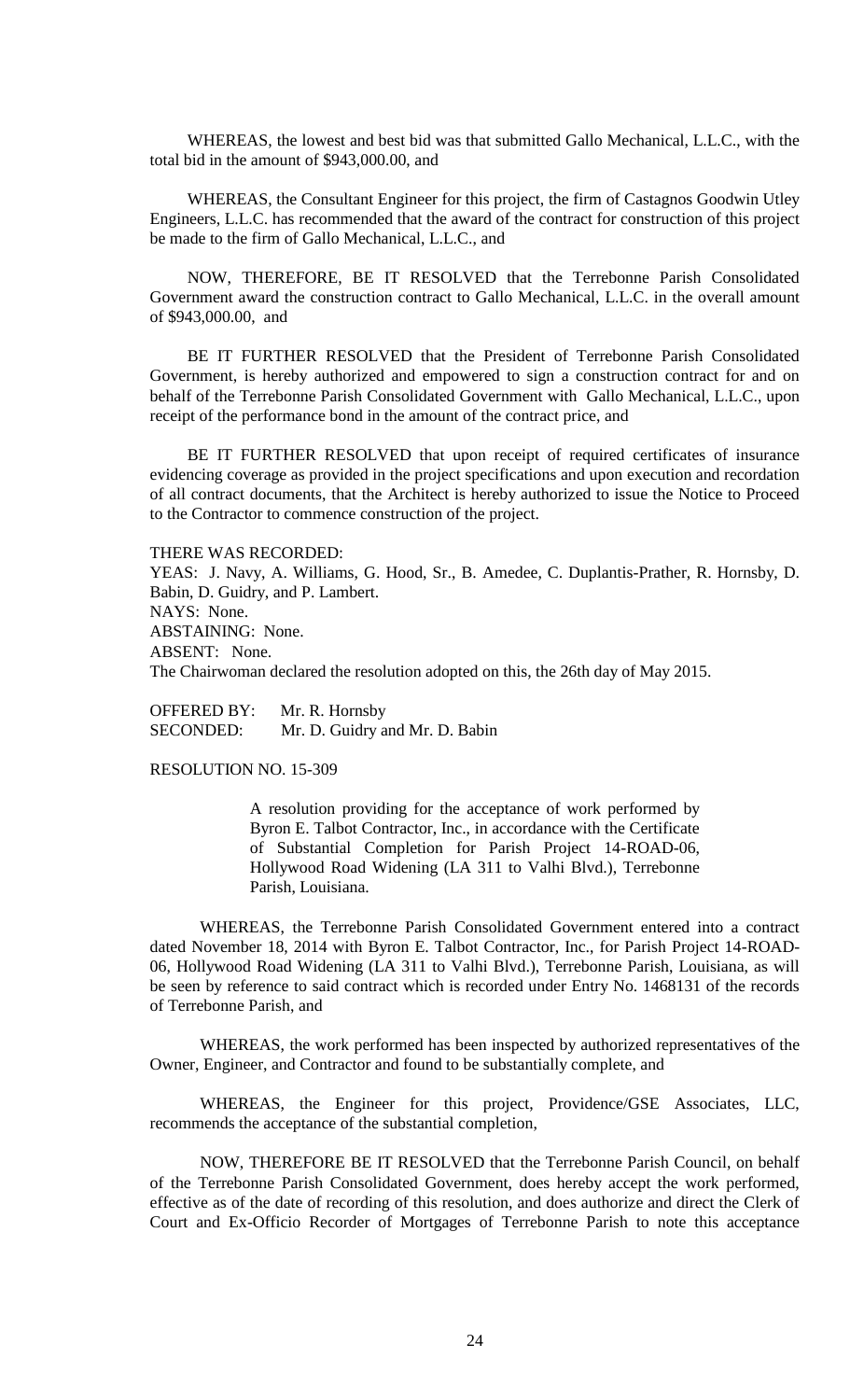thereof in the margin of the inscription of said contract under Entry No. 1468131 of the Records of Terrebonne Parish, Louisiana, and

BE IT FURTHER RESOLVED that a certified copy of the resolution be forwarded to the Engineer Providence/GSE Associates, LLC, and

BE IT FURTHER RESOLVED that a certified copy of the resolution be recorded in the office of the Clerk of Court of Terrebonne Parish to commence a 45-day clear lien period, and

BE IT FURTHER RESOLVED that the Administration is authorized to make payment of retainage upon the presentation of a Clear Lien Certificate.

THERE WAS RECORDED:

YEAS: J. Navy, A. Williams, G. Hood, Sr., B. Amedee, C. Duplantis-Prather, R. Hornsby, D. Babin, D. Guidry, and P. Lambert. NAYS: None. ABSTAINING: None. ABSENT: None. The Chairwoman declared the resolution adopted on this, the 26th day of May 2015.

OFFERED BY: Mr. G. Hood, Sr. SECONDED: Mr. J. Navy and Mr. P. Lambert

## RESOLUTION NO. 15-310

A resolution providing for the acceptance of work performed by Byron E. Talbot Contractor, Inc., in accordance with the Certificate of Substantial Completion for Parish Project 13-EXT-13, Westside Blvd., Phase III, Martin Luther King Blvd. to LA Hwy 311, Pre-Load Plan, Terrebonne Parish, Louisiana.

WHEREAS, the Terrebonne Parish Consolidated Government entered into a contract dated October 27, 2014 with Byron E. Talbot Contractor, Inc., for Parish Project 13-EXT-13, Westside Blvd., Phase III, Martin Luther King Blvd. to LA Hwy 311, Pre-Load Plan, Terrebonne Parish, Louisiana, as will be seen by reference to said contract which is recorded under Entry No. 1466421 of the records of Terrebonne Parish, and

WHEREAS, the work performed has been inspected by authorized representatives of the Owner, Engineer, and Contractor and found to be substantially complete, and

WHEREAS, the Engineer for this project, Providence/GSE Associates, LLC, recommends the acceptance of the substantial completion,

NOW, THEREFORE BE IT RESOLVED that the Terrebonne Parish Council, on behalf of the Terrebonne Parish Consolidated Government, does hereby accept the work performed, effective as of the date of recording of this resolution, and does authorize and direct the Clerk of Court and Ex-Officio Recorder of Mortgages of Terrebonne Parish to note this acceptance thereof in the margin of the inscription of said contract under Entry No. 1466421 of the Records of Terrebonne Parish, Louisiana, and

BE IT FURTHER RESOLVED that a certified copy of the resolution be forwarded to the Engineer Providence/GSE Associates, LLC, and

BE IT FURTHER RESOLVED that a certified copy of the resolution be recorded in the office of the Clerk of Court of Terrebonne Parish to commence a 45-day clear lien period, and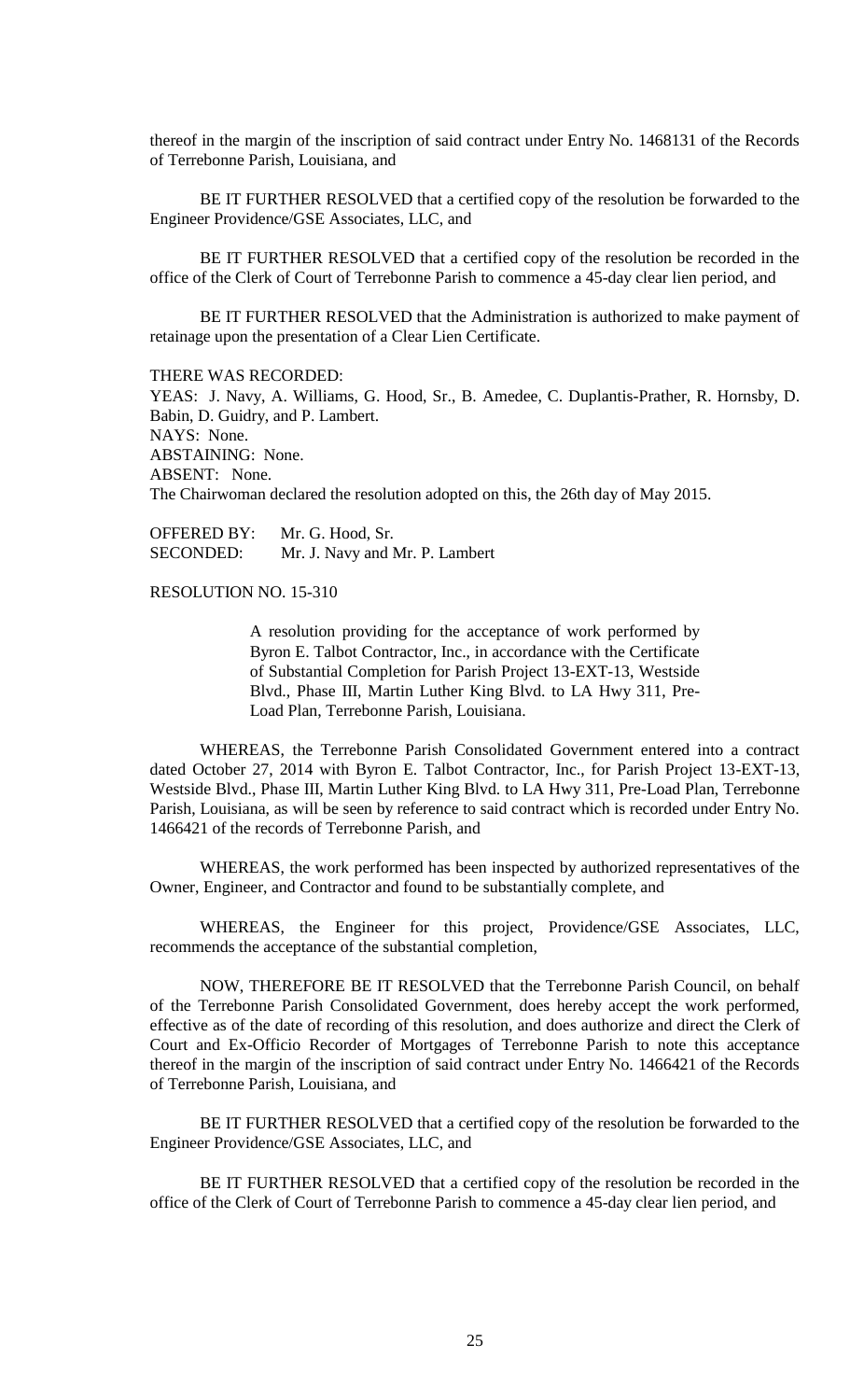BE IT FURTHER RESOLVED that the Administration is authorized to make payment of retainage upon the presentation of a Clear Lien Certificate.

THERE WAS RECORDED: YEAS: J. Navy, A. Williams, G. Hood, Sr., B. Amedee, C. Duplantis-Prather, R. Hornsby, D. Babin, D. Guidry, and P. Lambert. NAYS: None. ABSTAINING: None. ABSENT: None. The Chairwoman declared the resolution adopted on this, the 26th day of May 2015.

OFFERED BY: Mr. G. Hood, Sr. SECONDED: Mr. P. Lambert

RESOLUTION NO. 15-311

A resolution authorizing the execution of Change Order No. 1 (Balancing) for the Construction Agreement for Parish Project No. 13-EXT-13, Westside Blvd., Phase III, Martin Luther King Blvd. to LA Hwy 311, Pre-Load Plan, Terrebonne Parish, Louisiana.

WHEREAS, the Terrebonne Parish Consolidated Government awarded the construction to Byron E. Talbot Contractor, Inc., for Parish Project No. 13-EXT-13, Westside Blvd., Phase III, Martin Luther King Blvd. to LA Hwy 311, Pre-Load Plan, Terrebonne Parish, Louisiana, and

WHEREAS, this change order has been recommended so as to adjust the estimated contract item quantities for the completion of the project described on the attached Change Order No. 1 (Balancing) for the above referenced project, and

WHEREAS, this change order will decrease the overall contract price by Three Hundred Ninety-Nine Thousand Six Hundred Ninety-Five Dollars and Thirty-Two Cents (\$399,695.32), and

WHEREAS, Change Order No. 1 (Balancing) had been recommended by the Engineer, Providence/GSE Associates, LLC, for this project.

NOW, THEREFORE BE IT RESOLVED that the Terrebonne Parish Council on behalf of the Terrebonne Parish Consolidated Government, does hereby approve and authorize the execution by Terrebonne Parish President Michel Claudet of Change Order No. 1 (Balancing) to the construction agreement with Byron E. Talbot Contractor, Inc. for Parish Project No. 13-EXT-13, Westside Blvd., Phase III, Martin Luther King Blvd. to LA Hwy 311, Pre-Load Plan, Terrebonne Parish, Louisiana, for a decrease in the overall contract price of Three Hundred Ninety-Nine Thousand Six Hundred Ninety-Five Dollars and Thirty-Two Cents (\$399,695.32), and

BE IT FURTHER RESOLVED that a certified copy of the resolution be forwarded to Engineer, Providence/GSE Associates, LLC.

THERE WAS RECORDED:

YEAS: J. Navy, A. Williams, G. Hood, Sr., B. Amedee, C. Duplantis-Prather, R. Hornsby, D. Babin, D. Guidry, and P. Lambert. NAYS: None. ABSTAINING: None. ABSENT: None. The Chairwoman declared the resolution adopted on this, the 26th day of May 2015.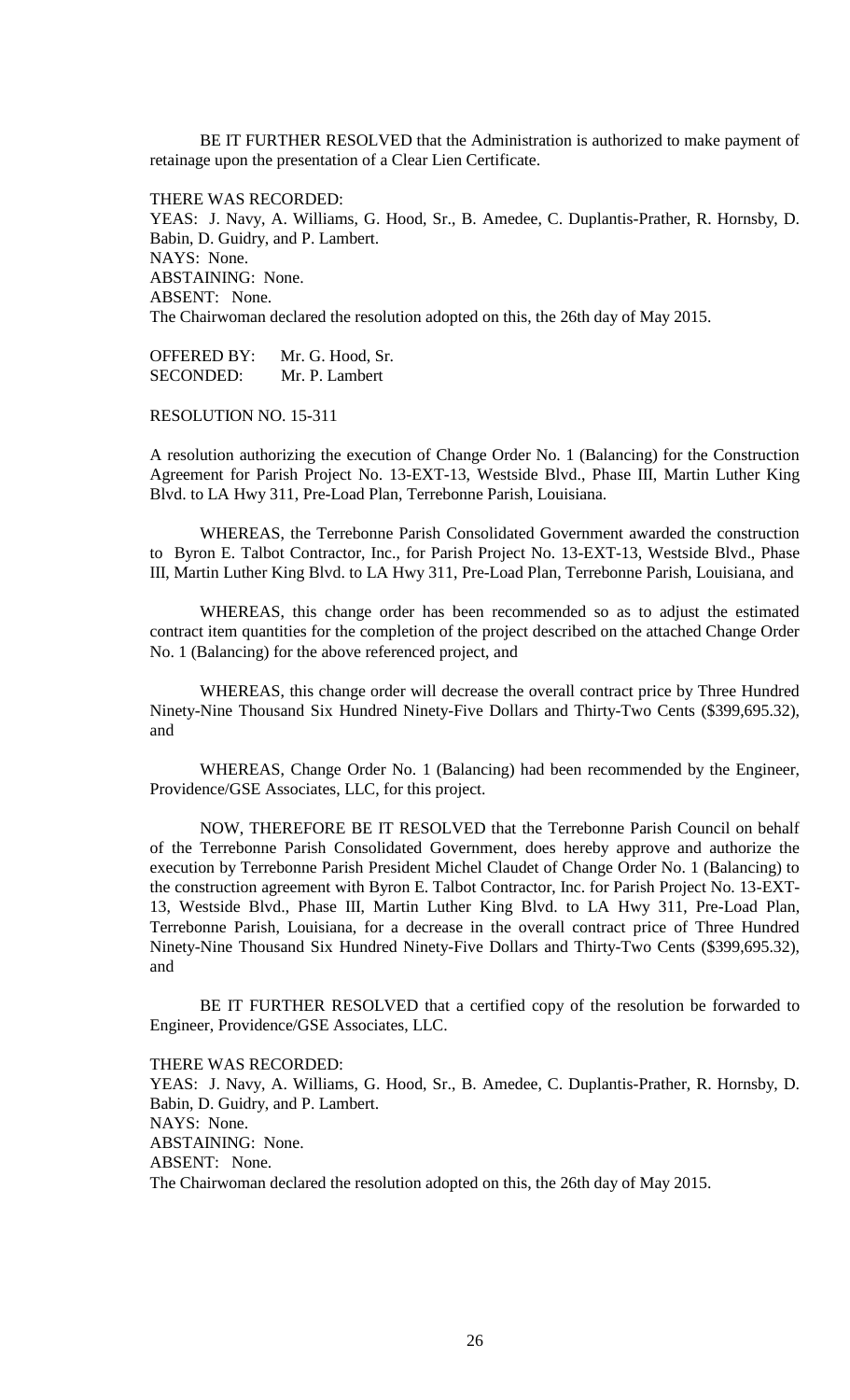OFFERED BY: Mr. R. Hornsby SECONDED: Mr. D. Guidry

## RESOLUTION NO. 15-312

A resolution authorizing the execution of Change Order No. 1 (Balancing) for the Construction Agreement for Parish Project No. 14-ROAD-06, Hollywood Road Widening (LA 311 to Valhi Blvd.), Terrebonne Parish, Louisiana.

WHEREAS, the Terrebonne Parish Consolidated Government awarded the construction to Byron E. Talbot Contractor, Inc., for Parish Project No. 14-ROAD-06, Hollywood Road Widening (Hwy 311 to Valhi Blvd), Terrebonne Parish, Louisiana, and

WHEREAS, this change order has been recommended so as to adjust the estimated contract item quantities for the completion of the project described on the attached Change Order No. 1 (Balancing) for the above referenced project, and

WHEREAS, this change order will increase the overall contract price by Eight Thousand Eight Hundred Twenty-Two Dollars and Eighty-Six Cents (\$8,822.86), and

WHEREAS, the contractor is requesting a total of Twenty-Seven (27) calendar days because of inclement weather throughout the contract, and

WHEREAS, Change Order No. 1 (Balancing) had been recommended by the Engineer, Providence/GSE Associates, LLC, for this project.

NOW, THEREFORE BE IT RESOLVED that the Terrebonne Parish Council on behalf of the Terrebonne Parish Consolidated Government, does hereby approve and authorize the execution by Terrebonne Parish President Michel Claudet of Change Order No. 1 (Balancing) to the construction agreement with Byron E. Talbot Contractor, Inc. for Parish Project No. 14- ROAD-06, Hollywood Road Widening (Hwy 311 to Valhi Blvd), Terrebonne Parish, Louisiana, for a increase in the overall contract price of Eight Thousand Eight Hundred Twenty-Two Dollars and Eighty-Six Cents (\$8,822.86) and an increase of Twenty-Seven (27) calendar days to the project, and

BE IT FURTHER RESOLVED that a certified copy of the resolution be forwarded to Engineer, Providence/GSE Associates, LLC.

THERE WAS RECORDED:

YEAS: J. Navy, A. Williams, G. Hood, Sr., B. Amedee, C. Duplantis-Prather, R. Hornsby, D. Babin, D. Guidry, and P. Lambert. NAYS: None. ABSTAINING: None. ABSENT: None.

The Chairwoman declared the resolution adopted on this, the 26th day of May 2015.

Mr. G. Hood, Sr. moved, seconded by Mr. D. Guidry, "THAT, the Public Services Committee introduce an ordinance to revoke a portion of the right-of-way granted to the Terrebonne Parish Police Jury by Richard F. Mills, Et Al across property at 224 Michael Street and call a public hearing on June 10, 2015 at 6:30 p.m."

The Chairwoman called for the vote on the motion offered by Mr. G. Hood, Sr. THERE WAS RECORDED: YEAS: J. Navy, A. Williams, G. Hood, Sr., B. Amedee, C. Duplantis-Prather, R.

Hornsby, D. Babin, D. Guidry and P. Lambert. NAYS: None.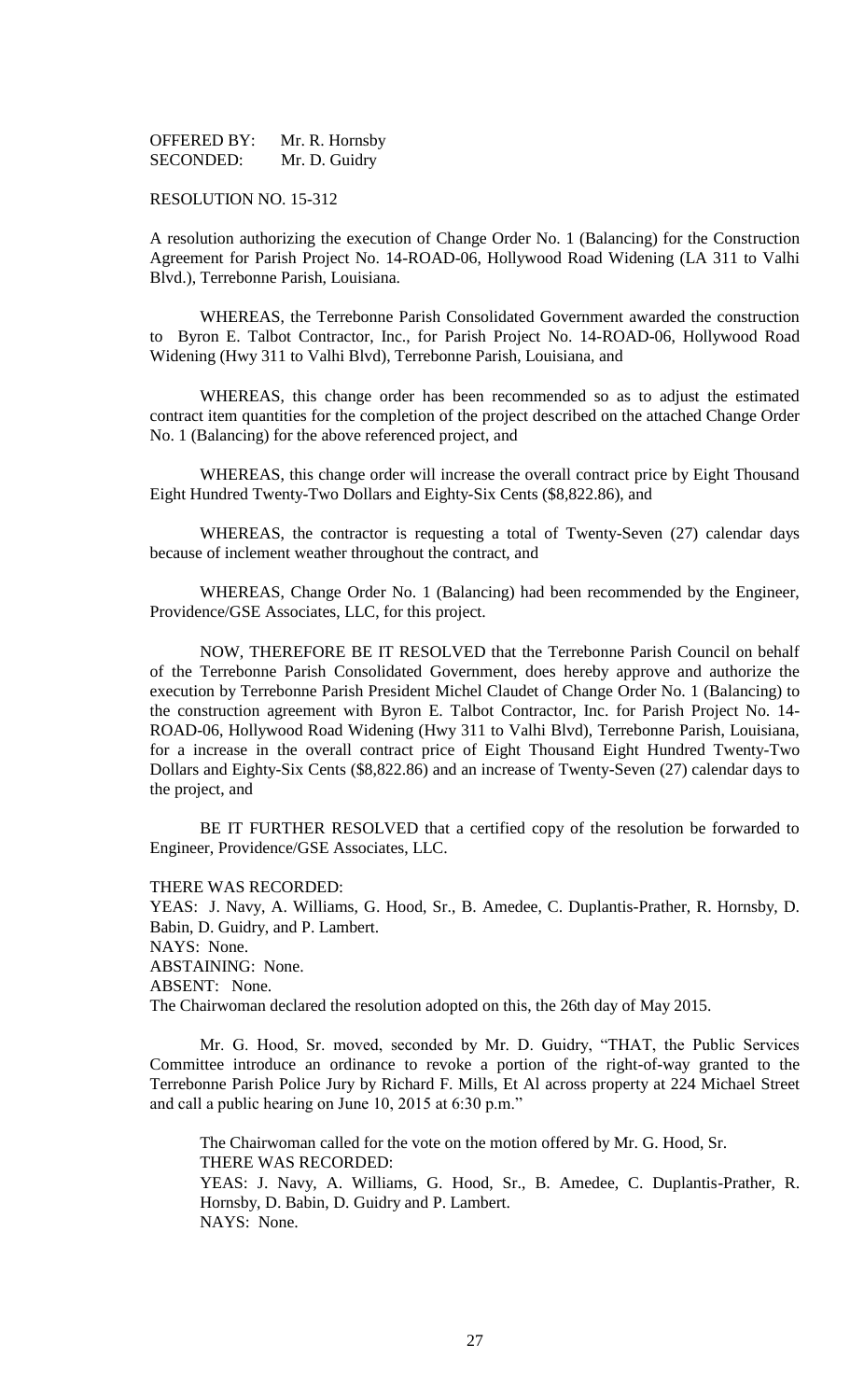ABSENT: None. The Chairwoman declared the motion adopted.

OFFERED BY: Mr. D. Babin SECONDED: Ms. C. Duplantis-Prather

# RESOLUTION NO. 15-313

A resolution authorizing an intergovernmental agreement with the Terrebonne Parish Consolidated Waterworks District No. 1 relative to the demolition and removal of two steel storage tanks located at the site of the Houma Generating Station.

WHEREAS, the Terrebonne Parish Consolidated Waterworks District No. 1 (TP CWWD) has engaged All South Consulting, LLC in connection with the demolition and replacement of water storage tanks near the Houma Water Plant No. 3 located on Munson Drive, in the vicinity of the Houma Generating Station; and

WHEREAS, the Terrebonne Parish Consolidated Government (TPCG) Department of Utilities (the Department) is desirous of demolishing two steel storage tanks located at the site of the Houma Generating Station (HGS) at 1551 Barrow Street in Houma, being a one million gallon potable water storage tank and a 10,000 barrel fuel oil storage tank, and

WHEREAS, TP CWWD has offered to include demolition and removal of the TPCG tanks located at the HGS as line items in their public bid for demolition and replacement of water storage tanks near the Houma Water Plant No. 3, provided TPCG agrees to reimburse TP CWWD the costs identified in the bid and incurred for demolition and removal of these tanks; and

NOW THEREFORE BE IT RESOLVED, by the Terrebonne Parish Council on behalf of the Terrebonne Parish Consolidated Government that an intergovernmental agreement with the Terrebonne Parish Consolidated Waterworks District No. 1 relative to the demolition and removal of two steel storage tanks located at the site of the Houma Generating Station be, and is hereby, authorized.

BE IT FURTHER RESOLVED, that the Parish President and all other appropriate parties be, and they are hereby authorized to execute any and all contract documents associated therewith.

### THERE WAS RECORDED:

YEAS: J. Navy, A. Williams, G. Hood, Sr., B. Amedee, C. Duplantis-Prather, R. Hornsby, D. Babin, D. Guidry, and P. Lambert. NAYS: None. ABSTAINING: None. ABSENT: None. The Chairwoman declared the resolution adopted on this, the 26th day of May 2015.

\* \* \* \* \* \* \* \* \*

Committee member G. Hood, Sr. explained that after reviewing the feasibility of speed and red light cameras in Terrebonne Parish, he has concluded, in his opinion, that is it not cost effective for the parish. He further explained that the use of the cameras is a profit-making mechanism for the companies that provide these services; that it takes away from the digression of the public; and that it is not economically wise.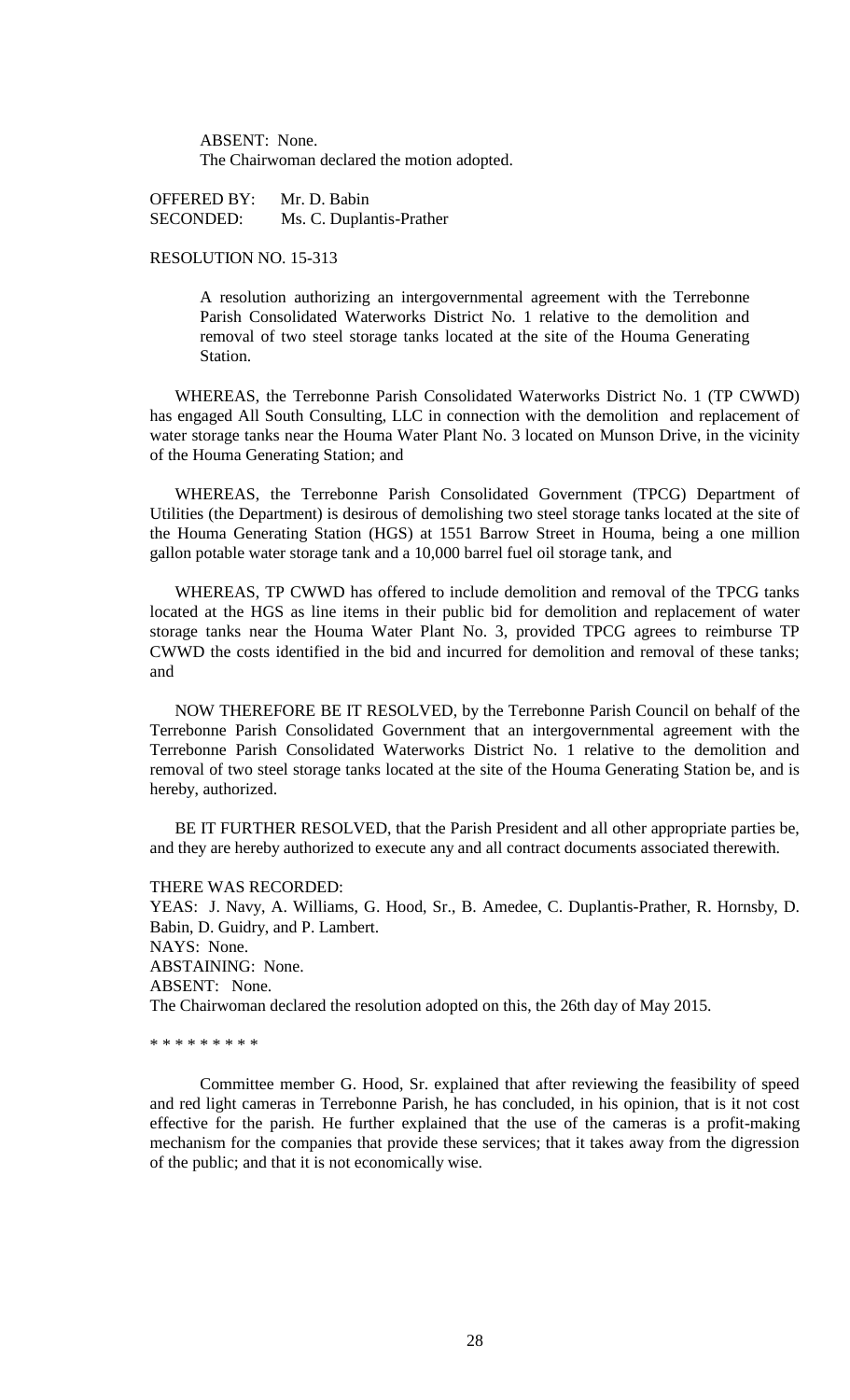Discussion continued with several committee members expressing their concerns with regards to speeding in their respective districts and the opposition of utilizing speed and red light cameras.

Upon questioning, Lt. Bobbie O'Bryan explained that the Houma Police Department has constructed their own radar trailer that is used as an alternative to the speed and red light cameras. He explained that it is in the "infancy" stage and at this time they are using it in one centralized location to see how well it works; noted that with the device is being used as a compliancy tool to help individuals slow down, and that the data obtained is used research complaints from the area neighborhood watch groups, using the appropriate data from the device to help substantiate their complaints. Lt. O'Bryan continued and explained that this particular radar device calculates reports and/or graphs and sends the information directly to a computer, every three hours, where it can be monitored and/or studied; and noted that the previous radar trailer was not as effective as this one as it relates to the accuracy of monitoring traffic in high speeding areas.

Upon questioning, Planning and Zoning Director Patrick Gordon explained that the use of speed bumps and speed humps has caused safety issues for the Parish; and stated that these devices can throw vehicles out of alignment and cause houses and buildings to vibrate when buses, garbage trucks and other emergency vehicles are passing down the streets. He noted that in several parishes across Louisiana, lawsuits have been filed because of speed bumps and/or humps. Mr. Gordon suggested that if someone is speeding in a residential area that individuals should contact the law enforcement to report the speeding as soon as possible. He stated that Administration would look into the use of the rubber speed humps and report back to the Committee. He stated it would be his recommendation to utilize choke down intersections, meandering streets in new subdivisions and roundabouts to slow down traffic.

Discussion continued with several committee members expressing the pros and cons of using speed and red light cameras and whether one radar trailer of this magnitude is enough to deter speeding throughout the parish. The Committee thanked the Houma Police Department for using this alternative measure to reduce the number of speeding vehicles in Terrebonne Parish.

Mr. D. Babin, seconded by Mr. G. Hood, Sr., "THAT, the Public Services Committee table the discussion of speed and red light cameras and that the Houma Police Department report back to the Committee in 60 to 90 days with results of the studies conducted with the radar trailer." *(\*MOTION ADOPTED AFTER DISCUSSION)*

Further discussion ensued relative to how well the radar trailer the Houma Police Department constructed works in deterring speeders and additional testing it to see if it will be feasible.

\*The Chairwoman called for the vote on the motion offered by Mr. D. Babin. THERE WAS RECORDED: YEAS: J. Navy, A. Williams, G. Hood, Sr., B. Amedee, C. Duplantis-Prather, R. Hornsby, D. Babin, D. Guidry and P. Lambert. NAYS: None. ABSENT: None. The Chairwoman declared the motion adopted.

OFFERED BY: Ms. C. Duplantis-Prather SECONDED: Mr. G. Hood, Sr.

RESOLUTION NO. 15-314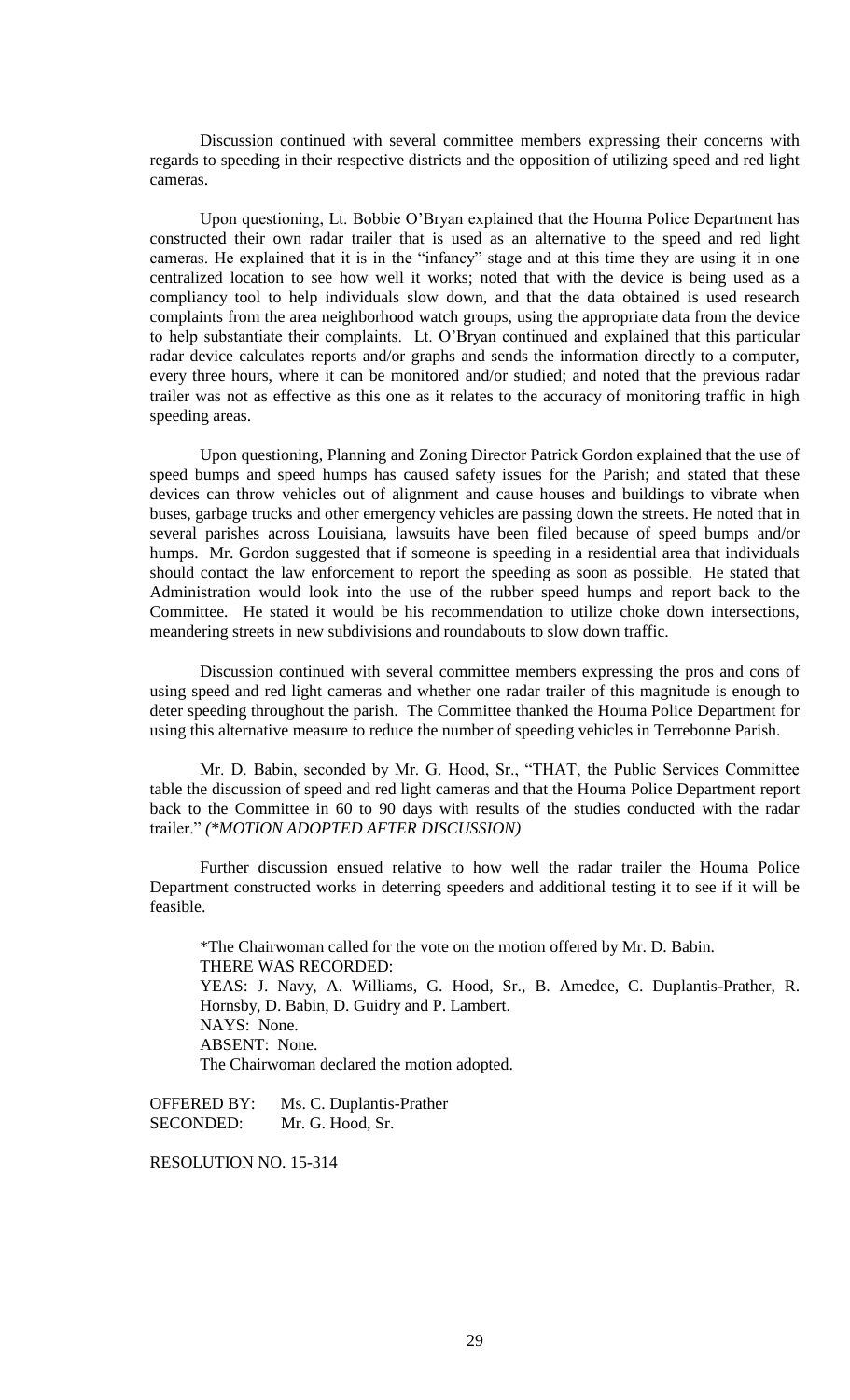WHEREAS, traffic along East Main Street and East Park Avenue (LA Highway 24 North and South) is extremely heavy during most parts of the day and evening hours due, in part to the large number of retail businesses and increased vehicular traffic in the area, and

WHEREAS, it has been proposed that the Louisiana Department of Transportation and Development (LADOTD) and South Central Planning & Development Commission explore the possibility of continuing the LA Highway 24 Couplet System (One Way) along East Park Avenue (north) and East Main Street (south) across the Twin Spans ending at Howard Avenue, and

WHEREAS, when new transportation projects are proposed it is customary to hold public meetings in the affected area in order to inform residents, business owners and the general public, and

WHEREAS, these public meetings are helpful in that they provide everyone an opportunity to voice concerns, show support and convey ideas about a project "on the record" before it begins the transportation planning process, and

WHEREAS, the Terrebonne Parish Council desires to receive and acknowledge public opinion of the proposed Couplet System.

NOW, THEREFORE BE IT RESOLVED by the Terrebonne Parish Council (Public Services Committee), on behalf of the Terrebonne Parish Consolidated Government, that the Terrebonne Parish Council goes on record in support of LADOTD and SCP&DC conducting a public hearing to explore the possibility of continuing the LA 24 Couplet System (One Way) along East Park Avenue and East Main Street across the Twin Spans ending at Howard Avenue.

THERE WAS RECORDED:

YEAS: J. Navy, A. Williams, G. Hood, Sr., B. Amedee, C. Duplantis-Prather, R. Hornsby, D. Babin, D. Guidry, and P. Lambert. NAYS: None. ABSTAINING: None. ABSENT: None. The Chairwoman declared the resolution adopted on this, the 26th day of May 2015.

Committee member C. Duplantis- Prather explained that a revised resolution was drafted to change the verbiage in the aforementioned resolution to included ending at Howard Ave., and that if LA DOTD chooses to include continuing the couplet to Prospect Street in the future LA DOTD it could do so in Phase II.

OFFERED BY: Ms. C. Duplantis-Prather SECONDED: Mr. G. Hood, Sr.

# RESOLUTION NO. 15-315

A resolution authorizing a cooperative endeavor agreement with the Houma Downtown Development Corporation relative to lighting of three parking lots.

WHEREAS, the Terrebonne Parish Consolidated Government (TPCG) has engaged Providence Engineering & Environmental for the engineering, bid administration, and construction administration of a decorative lighting system for downtown Houma, the placement of which system is to be on and along LA Highway 24 south (Main Street) between Barataria Boulevard and New Orleans Boulevard; and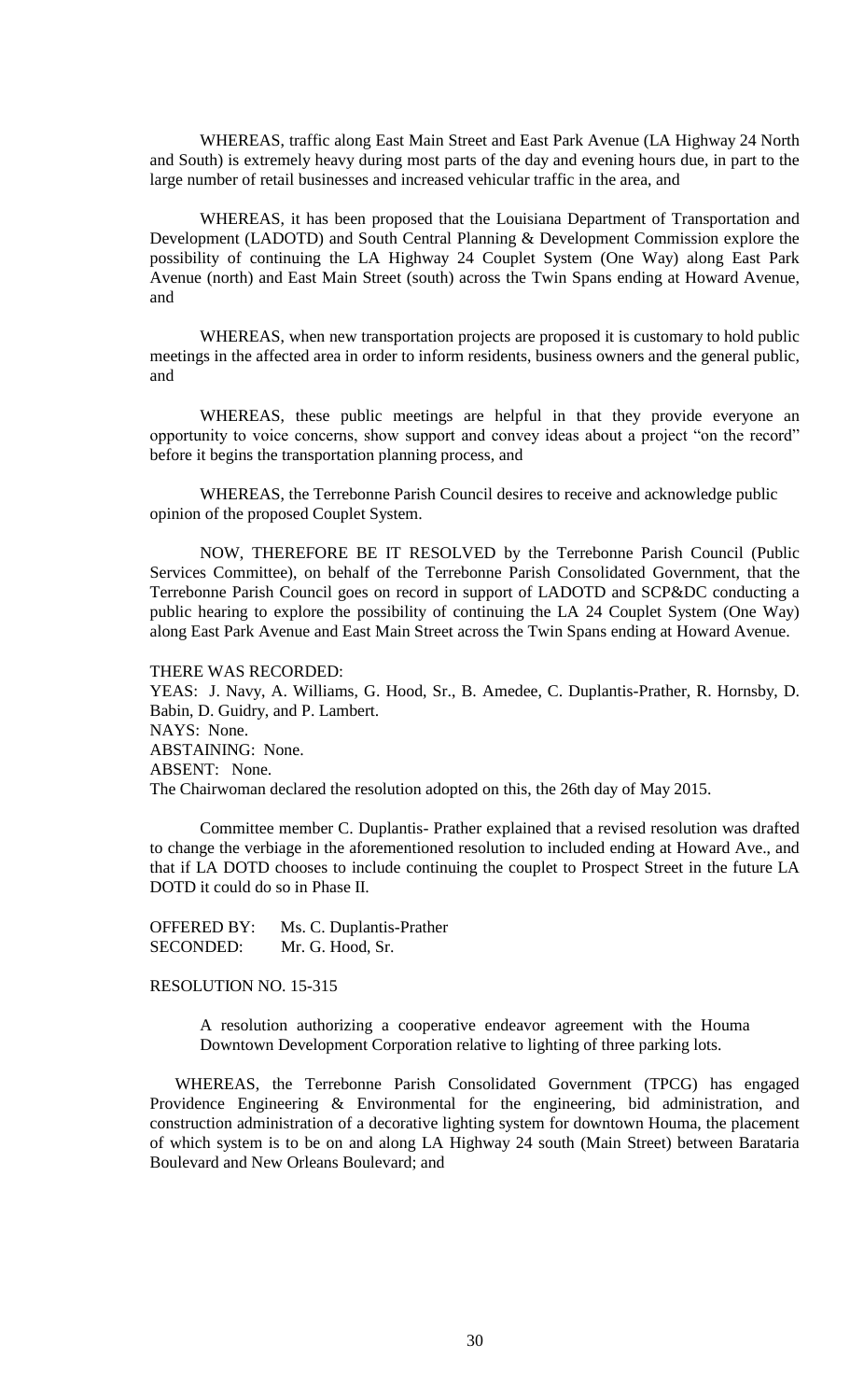WHEREAS, the Houma Downtown Development Corporation (DDC) has expressed interest in the addition of decorative lighting in and around three parking lots situated on LA Highway 24 North (Park Avenue), being

- The annex to the Bayou Terrebonne Waterlife Museum parking lot at or near 7924 Park Avenue,
- The Ellender parking lot located at the intersection of LA Highway 24 North (Park Avenue) and Roussell Street at or near 7870 Park Avenue, and
- The La Petite Theater parking lot located on the north batture of Bayou Terrebonne, north of Grinage Street, at or near 7820 Park Avenue, and

WHEREAS, the Houma Downtown Development Corporation (DDC) has agreed to fund all of TPCG's costs associated with these parking lot lighting improvements, including all related engineering and constructions costs.

NOW THEREFORE BE IT RESOLVED, by the Terrebonne Parish Council on behalf of the Terrebonne Parish Consolidated Government that a cooperative endeavor agreement with the Houma Downtown Development Corporation relative to engineering and construction of lighting improvements for three parking lots along Park Avenue in downtown Houma be, and is hereby, authorized.

BE IT FURTHER RESOLVED, that the Parish President and all other appropriate parties be, and they are hereby authorized to execute any and all contract documents associated therewith.

THERE WAS RECORDED: YEAS: J. Navy, A. Williams, G. Hood, Sr., B. Amedee, C. Duplantis-Prather, R. Hornsby, D. Babin, D. Guidry, and P. Lambert. NAYS: None. ABSTAINING: None. ABSENT: None. The Chairwoman declared the resolution adopted on this, the 26th day of May 2015.

OFFERED BY: Mr. G. Hood, Sr. SECONDED: Mr. D. Babin

RESOLUTION NO. 15-316

A resolution to support preparation and submittal of various applications for funding through the Division of Administration Community Water Enrichment Fund (CWEF) and authorizes the TPCG and Recreation District 2,3 to enter into a Cooperative Endeavor Agreement for projects, Terrebonne Parish, Louisiana.

WHEREAS, the Office of Community Development is accepting applications for funding for the Community Water Enrichment Fund for FY 2014-2015, and

WHEREAS, the Terrebonne Parish Council supports the continued improvement and expansion of the public water system for the benefit of the residents of the parish, and

WHEREAS, the Parish President being the chief executive officer of the Terrebonne Parish Consolidated Government, is hereby authorized to be the authorized representative for the projects and as such is authorized to commit funding and authorize all associated documentation for the Office of Community Development Community Water Enrichment Fund and to enter into an CEA with Recreation District 2,3 on behalf of the Terrebonne Parish Consolidated Government with full authority to execute all documents pertaining to the projects.

NOW, THEREFORE BE IT RESOLVED that the Terrebonne Parish Council (Public Services Committee), on behalf of the Terrebonne Parish Consolidated Government, does hereby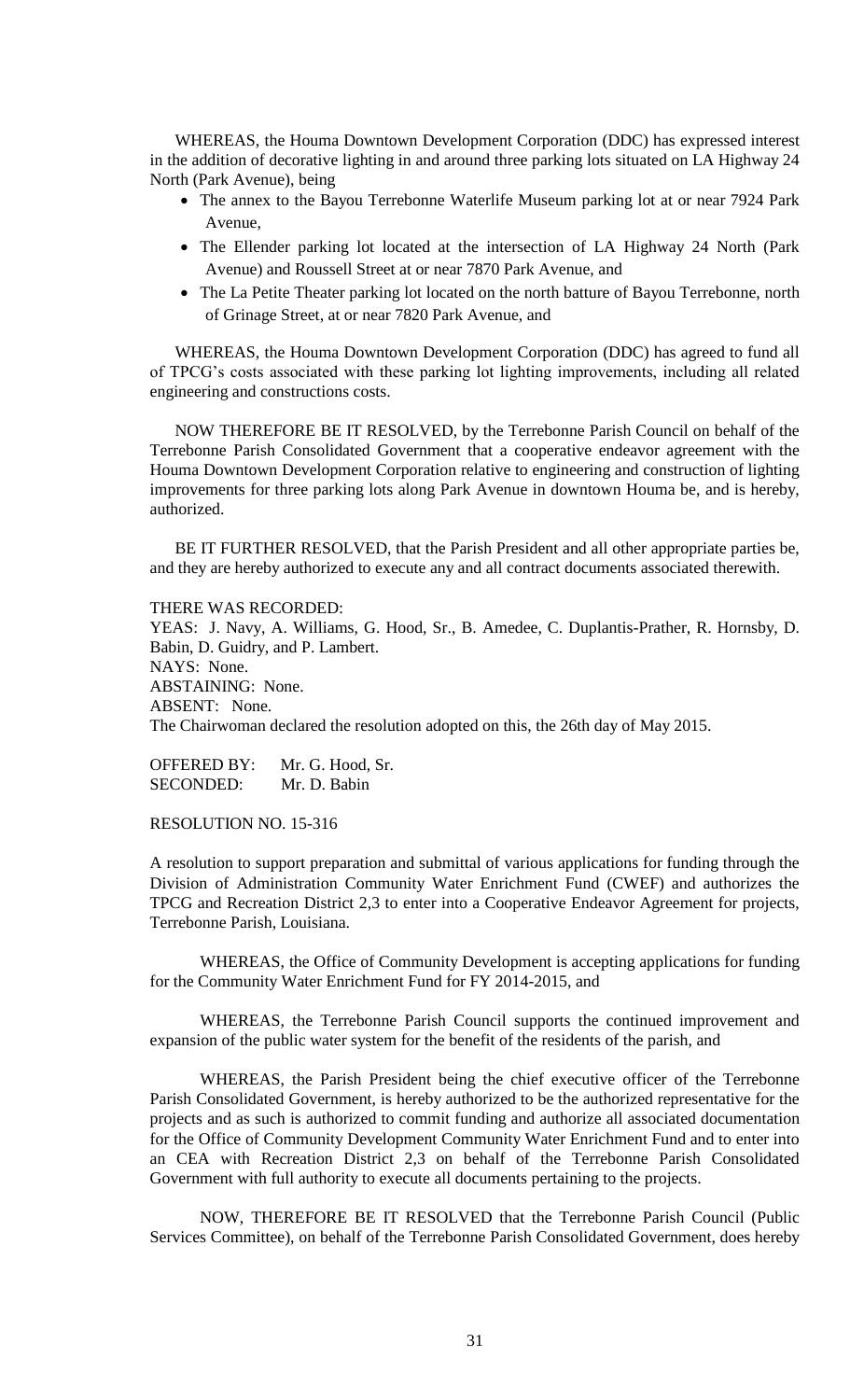support the preparation and submittal of applications for funding of the installation of an 8" waterline to service a public recreational area project through the Office of Community Development for grants for the FY 2014-2015 and authorizes the TPCG and Rec 2,3 to enter into an Cooperative Endeavor Agreement for the installation of an 8' waterline to service a public recreational area.

THERE WAS RECORDED:

YEAS: J. Navy, A. Williams, G. Hood, Sr., B. Amedee, C. Duplantis-Prather, R. Hornsby, D. Babin, D. Guidry, and P. Lambert. NAYS: None. ABSTAINING: None. ABSENT: None. The Chairwoman declared the resolution adopted on this, the 26th day of May 2015.

Mr. G. Hood, Sr. moved, seconded by Mr. R. Hornsby, "THAT, there being no further business to come before the Public Services Committee, the meeting be adjourned."

The Chairwoman called for the vote on the motion offered by Mr. G. Hood, Sr. THERE WAS RECORDED:

YEAS: J. Navy, A. Williams, G. Hood, Sr., B. Amedee, C. Duplantis-Prather, R. Hornsby, D. Babin, D. Guidry and P. Lambert. NAYS: None.

ABSENT: None.

The Chairwoman declared the motion adopted and the meeting was adjourned at 6:14 p.m.

Arlanda Williams, Chairwoman

Tammy E. Triggs, Minute Clerk

Ms. A. Williams moved, seconded by Ms. C. Duplantis-Prather, "THAT, the Council accept and ratify the minutes of the Public Services Committee meeting held on 05/26/15."

The Chairman called for a vote on the motion offered by Ms. A. Williams. THERE WAS RECORDED: YEAS: J. Navy, A. Williams, G. Hood, Sr., B. Amedee, C. Duplantis-Prather, R. Hornsby, D. Babin, D. Guidry and P. Lambert. NAYS: None. ABSENT: None. The Chairman declared the motion adopted.

The Chairman called for a report on the Community Development and Planning Committee meeting held on 05/26/15, whereupon the Committee Chairwoman rendered the following:

## COMMUNITY DEVELOPMENT & PLANNING COMMITTEE

## MAY 26, 2015

The Chairwoman, C. Duplantis-Prather, called the Community Development & Planning Committee meeting to order at 6:16 p. m. in the Terrebonne Parish Council Meeting Room with an Invocation offered by Committee member A. Williams and the Pledge of Allegiance by Committee member P. Lambert. Upon roll call, Committee Members recorded as present were: J. Navy, A. Williams, Capt. G. Hood, Sr., B. Amedee, C. Duplantis-Prather, R. Hornsby, D. Babin, D. Guidry and P. Lambert. A quorum was declared present.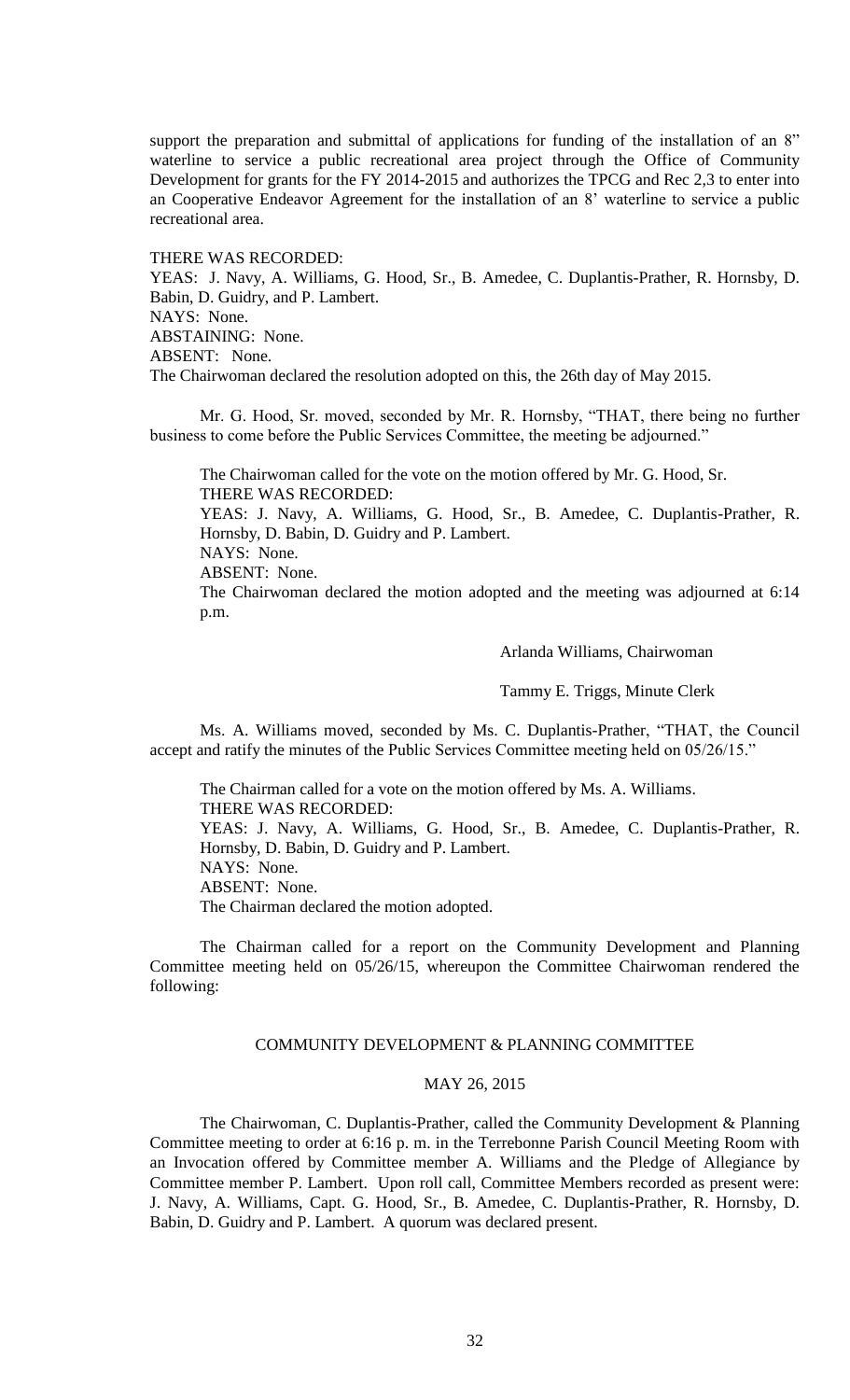OFFERED BY: Mr. P. Lambert SECONDED: Mr. D. Guidry

### RESOLUTION NO. 15-317

A RESOLUTION OBLIGATING THE NECESSARY FUNDING UNDER THE TERREBONNE PARISH 2012 SEVERE REPETITIVE LOSS PROGRAM TO COMPLETE THE STRUCTURE ELEVATION OF 2390 HIGHWAY 665, MONTEGUT, LA 70377.

WHEREAS, THE TERREBONNE PARISH CONSOLIDATED GOVERNMENT HAS BEEN FORMALLY NOTIFIED BY FEMA THAT THE SEVERE REPETITIVE LOSS PROGRAM (SRL), PROJECT NO. SRL-PJ-06-LA-2012-004 CAN PROCEED WITH THE MITIGATION OF THE FOLLOWING PROPERTY:

## ADDRESS: 2390 HIGHWAY 665 MONTEGUT, LA 70377

#### OWNED BY: ALBERTINE LEVRON

WHEREAS, UNDER THE ADMINISTRATIVE GUIDANCE OF SOLUTIENT, THE REQUIRED "ELEVATION PACKET" HAS BEEN PREPARED AND EXECUTED FOR THE PROPERTY OWNER RECOMMENDING ELEVATION THROUGH THE SRL PROGRAM.

NOW, THEREFORE, BE IT RESOLVED, BY THE TERREBONNE PARISH COUNCIL THAT, THE NECESSARY FUNDING UNDER THE TERREBONNE PARISH SEVERE REPETITIVE LOSS PROGRAM, PROJECT NO. SRL-PJ-06-LA-2012-004, BE HEREBY OBLIGATED TO MITIGATE THE PROPERTY ABOVE.

#### THERE WAS RECORDED:

YEAS: J. Navy, A. Williams, G. Hood, Sr., B. Amedee, C. Duplantis-Prather, R. Hornsby, D. Babin, D. Guidry, and P. Lambert. NAYS: None. ABSTAINING: None. ABSENT: None. The Chairwoman declared the resolution adopted on this, the 26th day of May 2015.

Mr. G. Hood, Sr. moved, seconded by Ms. A. Williams, "THAT, there being no further business to come before the Community Development & Planning Committee, the meeting be adjourned."

The Chairwoman called for the vote on the motion offered by Mr. G. Hood, Sr. THERE WAS RECORDED: YEAS: J. Navy, A. Williams, G. Hood, Sr., B. Amedee, C. Duplantis-Prather, R. Hornsby, D. Babin, D. Guidry and P. Lambert. NAYS: None. ABSENT: None. The Chairwoman declared the motion adopted and the meeting was adjourned at 6:17 p. m.

C. Duplantis-Prather, Chairwoman

Tammy E. Triggs, Minute Clerk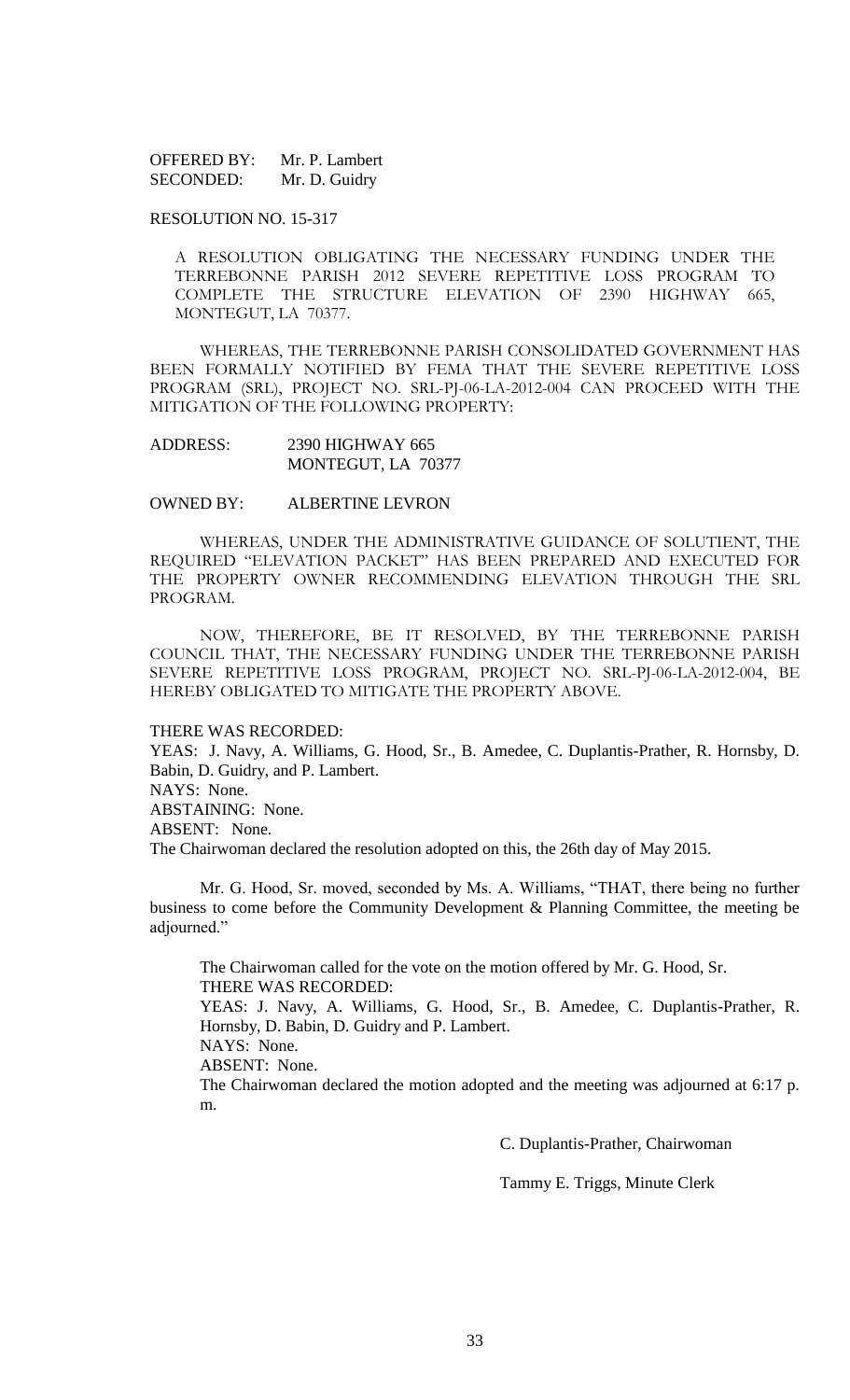Ms. C. Duplantis-Prather moved, seconded by Mr. G. Hood, Sr., "THAT, the Council accept and ratify the minutes of the Community Development and Planning Committee meeting held on 05/26/15."

The Chairman called for a vote on the motion offered by Ms. C. Duplantis-Prather. THERE WAS RECORDED: YEAS: J. Navy, A. Williams, G. Hood, Sr., B. Amedee, C. Duplantis-Prather, R. Hornsby, D. Babin, D. Guidry and P. Lambert. NAYS: None. ABSENT: None. The Chairman declared the motion adopted.

The Chairman called for a report on the Budget and Finance Committee meeting held on 05/26/15, whereupon the Committee Chairman noting ratification of minutes calls public hearings on June 10, 2015 at 6:30 p.m. rendered the following:

## BUDGET & FINANCE COMMITTEE

#### MAY 26, 2015

The Chairman, John Navy, called the Budget & Finance Committee meeting to order at 6:20 p. m. in the Terrebonne Parish Council Meeting Room with an Invocation offered by Committee member A. Williams and the Pledge of Allegiance by Committee member G. Hood, Sr. Upon roll call, Committee Members recorded as present were: J. Navy, A. Williams, Capt. G. Hood, Sr., B. Amedee, C. Duplantis-Prather, R. Hornsby, D. Babin, D. Guidry and P. Lambert. A quorum was declared present.

OFFERED BY: Ms. C. Duplantis-Prather SECONDED: Mr. G. Hood, Sr. and Mr. P. Lambert

RESOLUTION NO. 15-318

WHEREAS, on April 22, 2015 bids were received by the Terrebonne Parish Consolidated Government for Bid No. 14-WHSE-40 (Partial Re-Bid 2) Purchase of New/Unused Gas Material for Departmental Use (6-Month Requirements Contract) for Warehouse Inventory, and

WHEREAS, after careful review by Mary Crochet, Warehouse Manager it has been determined that Louisiana Utilities Supply, Co. and John H. Carter, Co. has the lowest qualified bids on various items, and

WHEREAS, should the awarded vendor be unable to supply the Warehouse Division with the required gas material, the Warehouse Division shall be authorized to award the item(s) to the next lowest qualified bidder, and

WHEREAS, Parish Administration has concurred with the recommendation that the bids of Louisiana Utilities Supply, Co. and John H. Cater, Co. be accepted as per the attached documents, and

NOW, THEREFORE BE IT RESOLVED by the Terrebonne Parish Council (Budget & Finance Committee), on behalf of the Terrebonne Parish Consolidated Government that the recommendation of Parish Administration be accepted for the purchase of gas materials, as per attached documents

# THERE WAS RECORDED:

YEAS: J. Navy, A. Williams, G. Hood, Sr., B. Amedee, C. Duplantis-Prather, R. Hornsby, D. Babin, D. Guidry, and P. Lambert.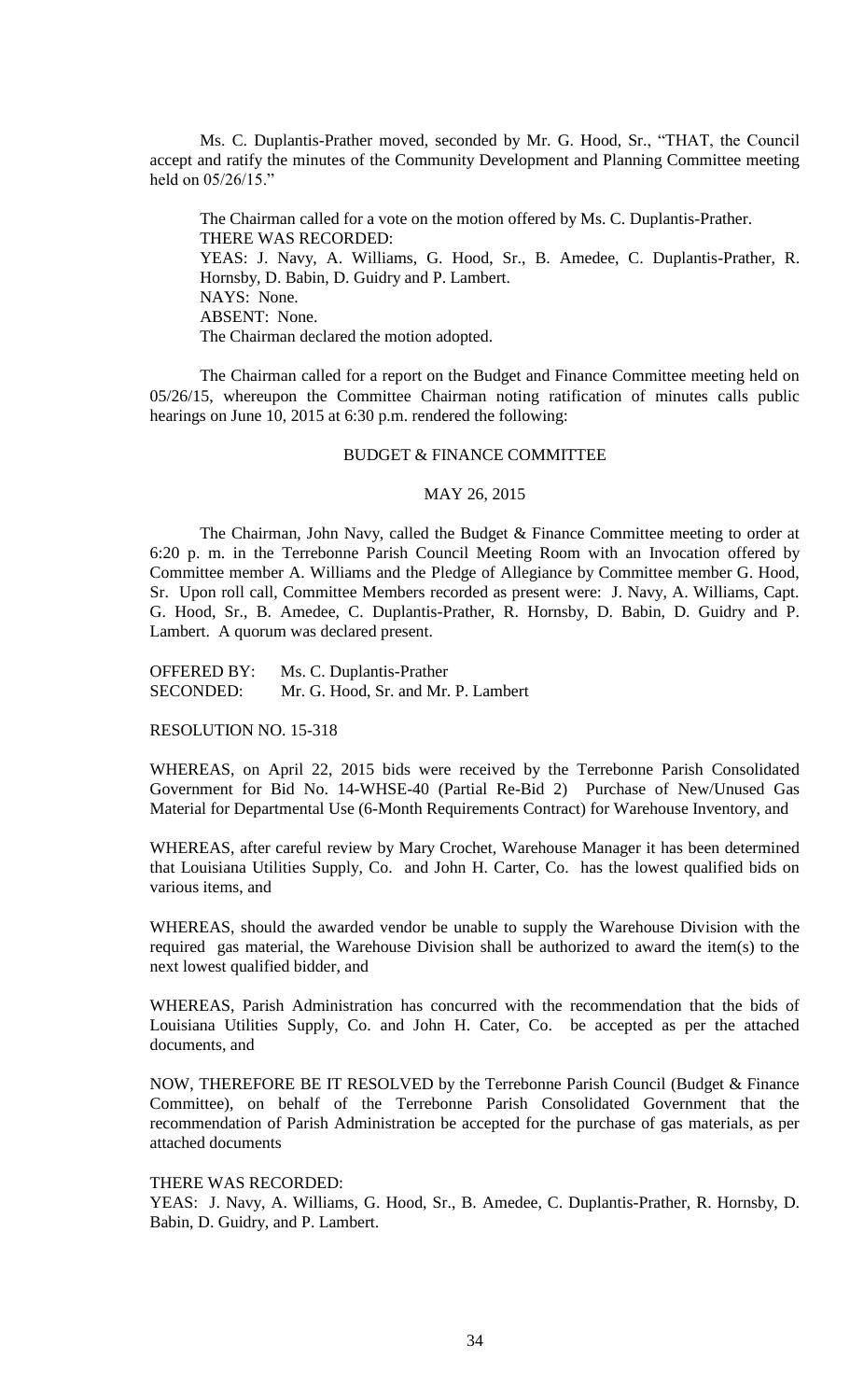NAYS: None. ABSTAINING: None. ABSENT: None. The Chairman declared the resolution adopted on this, the 26th day of May 2015.

OFFERED BY: Mr. P. Lambert SECONDED: Mr. G. Hood, Sr. and Ms. C. Duplantis-Prather

## RESOLUTION NO. 15-319

WHEREAS, Louisiana Statutory Law provides for the disposal of surplus movable property having a value of \$5,000.00 or less, in addition to other legally permissible means, at private sale which is, in the opinion of the governing authority, not needed for public purposes; and

WHEREAS, the movable property listed in the attached Exhibit A each have a valued of \$5,000.00 or less, as indicated by the values set out next to each item on the attached Exhibit A; and

WHEREAS, the parish administration has recommended that the movable property listed in the attached Exhibit A be declared surplus as the items are no longer useful, nor do they serve a public purpose and authorizes immediate award to the highest bidder for all items, including those where the highest bid exceeds \$5,000.00; and

NOW THEREFORE, BE IT RESOLOVED by the Terrebonne Parish Council that the movable property listed in the attached Exhibit A be declared surplus and grants authorization to dispose of said items by private sale or by any other legally approved method to the highest bidder pursuant to statutory law, including those where the highest bid exceeds \$5,000.00.

#### THERE WAS RECORDED:

YEAS: J. Navy, A. Williams, G. Hood, Sr., B. Amedee, C. Duplantis-Prather, R. Hornsby, D. Babin, D. Guidry, and P. Lambert. NAYS: None. ABSTAINING: None. ABSENT: None. The Chairman declared the resolution adopted on this, the 26th day of May 2015.

> Exhibit "A" May 2015 Surplus List

Animal Shelter: 1 - Dual Speed Hub / \$10.00 11 - Cat5 Cables / \$11.00 2 - Cable lines / \$2.00 1 - Toshiba Phone / \$3.00 1 - Computer Monitor Holder / \$1.00 1 - Keyboard / \$1.00

1 - Surge Protector / \$1.00

Fire:

1 - Kitchen Table / \$50.00

3 - Kitchen Chairs / \$15.00

#### Gas:

1 - Utility Line Locator / \$20.00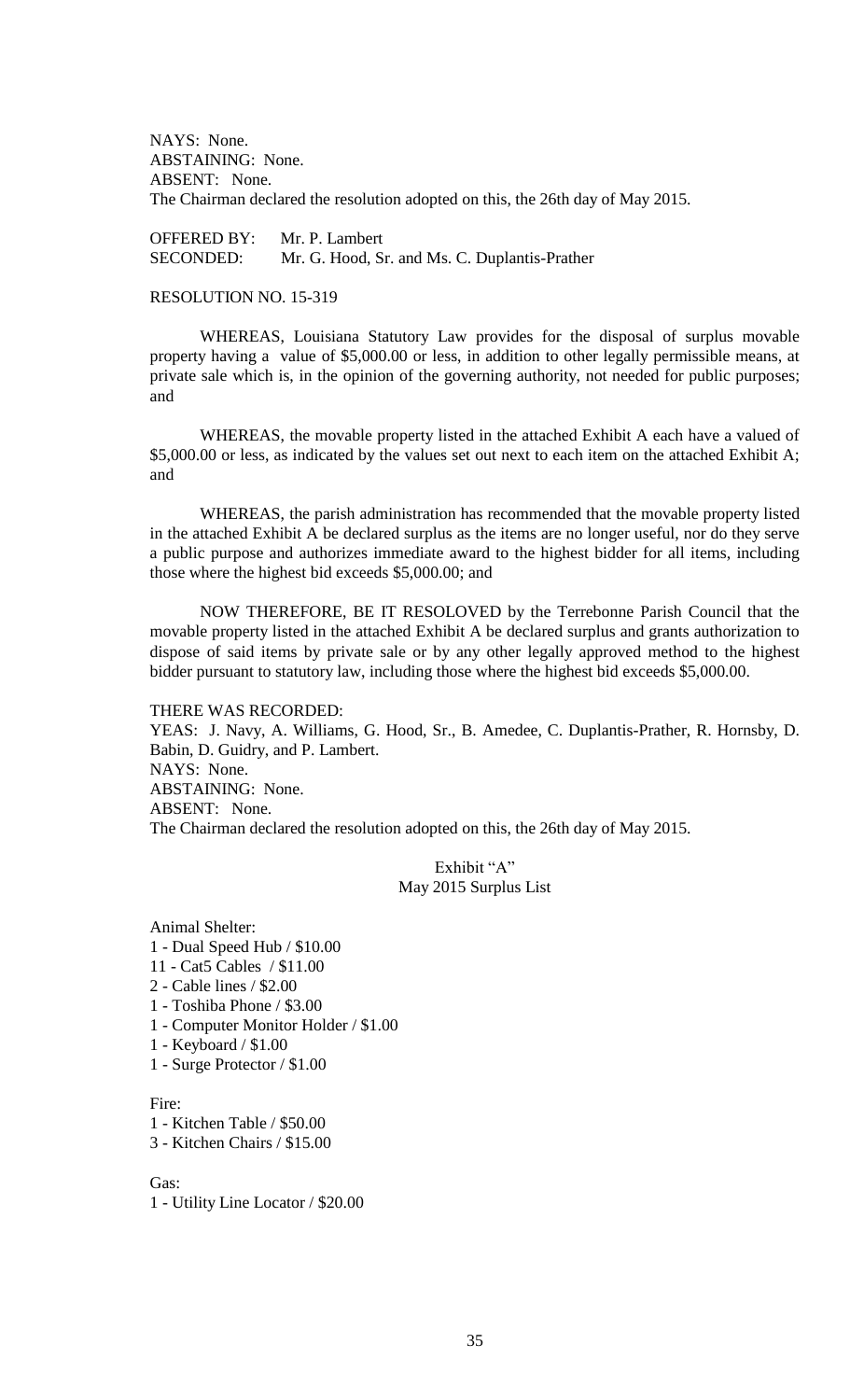Housing & Human Service: 1 - Desktop Computer with Monitor, Keyboard and Mouse / \$8.00

Jail: 11 - CPU / \$33.00 4 - Monitors / \$4.00 5 - Keyboards / \$5.00 3 - Mice / \$1.50 553 - Plastic Food Trays / \$0.00 4 - Federal Civil / Criminal Code Books / \$0.00

OEP: 1 - CPU / \$3.00

Planning (Waterlife Museum): 1 - Ice Maker, Broken / \$50.00

Purchasing: 1 - Avaya Phone / \$1.00 1 - Monitor / \$1.00

Registrar of Voters: 1 - Desk Chair / \$1.00 1 - Water Cooler / \$15.00

Risk Management: 1 - Broken Printer / \$0.00 1 - CPU with Monitor, Keyboard & Mouse / \$8.00

Mr. R. Hornsby moved, seconded unanimously, "THAT, the Budget & Finance Committee introduce an ordinance that will adjust the salary of Council Minute Clerk Kimberly Cologne to the 2015 Segal-Waters Compensation Study's entry level position of Minute Clerk, setting an effective date and call a public hearing on June 10, 2015 at 6:30 p.m."

The Chairman called for the vote on the motion offered by Mr. R. Hornsby. THERE WAS RECORDED: YEAS: J. Navy, A. Williams, G. Hood, Sr., B. Amedee, C. Duplantis-Prather, R. Hornsby, D. Babin, D. Guidry and P. Lambert. NAYS: None. ABSENT: None. The Chairman declared the motion adopted.

OFFERED BY: Ms. A. Williams SECONDED: Mr. D. Babin and Ms. B. Amedee

RESOLUTION NO. 15-320

WHEREAS, bids were received on March 27, 2015 for Bid 14-OEPEMG-17 (Partial Re-Bid) Sanitary Services in Support of Emergency Operations, and

WHEREAS, after careful review by Angela Guidry, Purchasing Manager and Earl Eues, Director of the Office Homeland Security and Emergency Preparedness it was determined that the sole bid of Active Deployment Systems, Inc. should be rejected due to lack of competition, and

WHEREAS, Parish Administration concurs with the recommendation to reject the sole bid of Active Deployment for Bid 14-OEPEMG-17 (Partial Re-Bid) Sanitary Services in Support of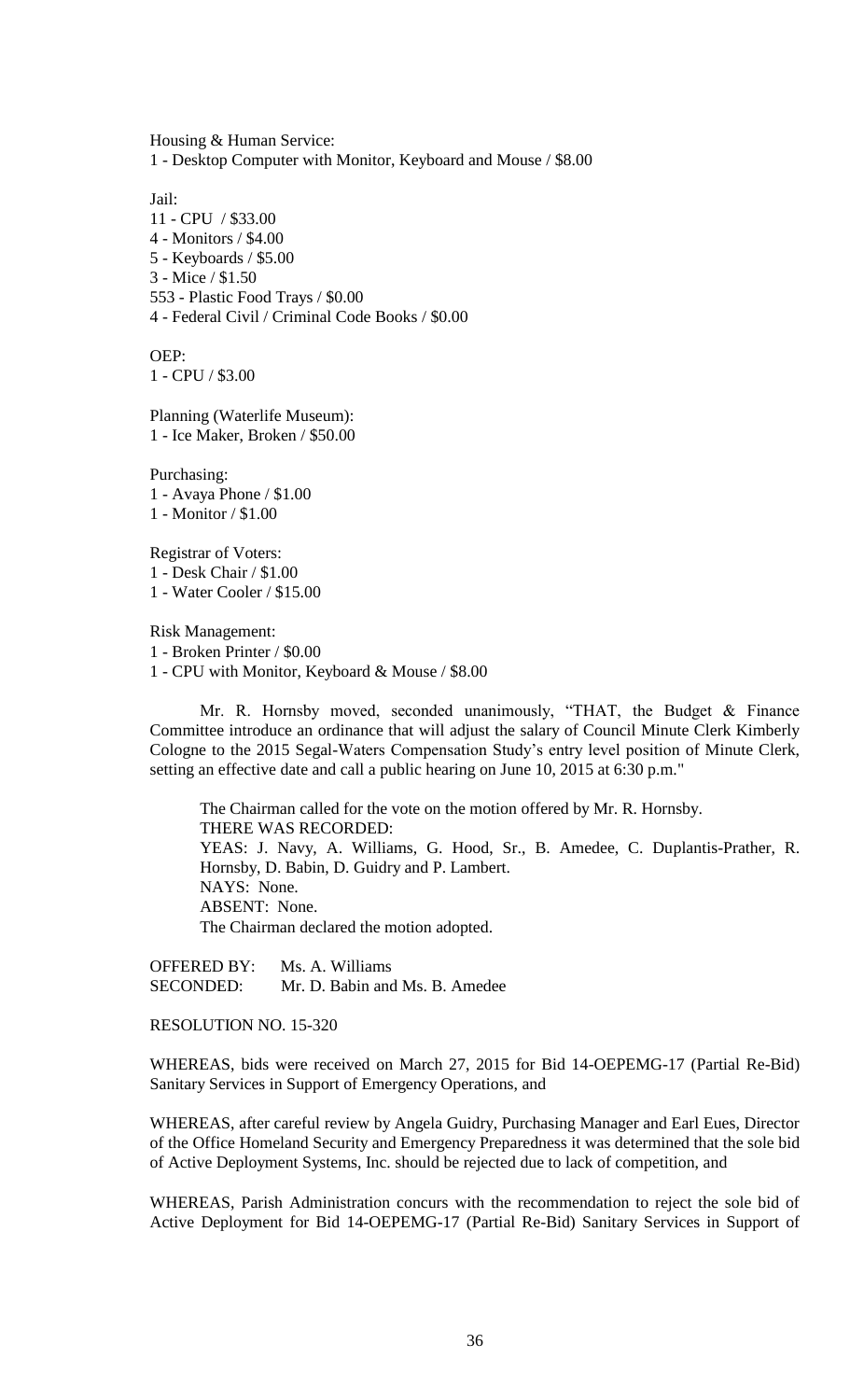Emergency Operations, and

NOW, THEREFORE BE IT RESOLVED, by the Terrebonne Parish Council, on behalf of the Terrebonne Parish Consolidated Government, that the recommendation of the Parish Administration be accepted for the partial re-bid of sanitary services

THERE WAS RECORDED: YEAS: J. Navy, A. Williams, G. Hood, Sr., B. Amedee, C. Duplantis-Prather, R. Hornsby, D. Babin, D. Guidry, and P. Lambert. NAYS: None. ABSTAINING: None. ABSENT: None. The Chairwoman declared the resolution adopted on this, the 26th day of May 2015.

\* \* \* \* \* \* \* \* \*

The resolution was adopted.

Ms. A. Williams moved, seconded by Mr. P. Lambert and Mr. D. Babin, "THAT, the Budget and Finance Committee introduce an ordinance authorizing the oil, gas and mineral lease with Pride Oil and Gas Properties, Inc, for properties located in the Gibson/Bayou Black Area of Terrebonne Parish, Louisiana and call a public hearing on June 10, 2015 at 6:30 p.m."

The Chairman called for the vote on the motion offered by Ms. A. Williams. THERE WAS RECORDED: YEAS: J. Navy, A. Williams, G. Hood, Sr., B. Amedee, C. Duplantis-Prather, R. Hornsby, D. Babin, D. Guidry and P. Lambert. NAYS: None. ABSENT: None. The Chairman declared the motion adopted.

Committee member A. Williams stated that a sub-committee met to review salaries for the Houma Police Department and Houma Fire Department and the possible review of other Parish employees' salaries. She explained that introducing a millage to the public at this time would not be a good idea; noted that the committee reviewed budgeted items, specifically, video poker and occupational taxing revenues, and that there may be some revenue sources that could be re-dedicated to give the Houma Police Department and the Houma Fire Department a possible pay increase. She stated the sub-committee suggested that Administration take into consideration an increase in funds dedicated to the Public Safety Fund which are derived from video poker and occupational license fee proceeds to provide an increase in the Houma Police Department and the Houma Fire Departments personnel salaries. She stated the sub-committee also suggested that review of all other parish employees' salaries be completed so that necessary increases can be made accordingly.

Ms. A. Williams moved, seconded by Ms. C. Duplantis-Prather, "THAT, the Budget and Finance Committee request Administration to review the possibility of increasing funds dedicated to the Public Safety Fund received from video poker and occupational licenses fee proceeds to provide a possible increase in the Houma Police Department and the Houma Fire Department personnel salaries." *(\*MOTION AMENDED AFTER DISCUSSION)*

Parish President Michel Claudet explained that Administration has not received the supplemental report from the Houma Police Department at this time; noted that the Houma Fire Department receives a mandated raise from the state and added that the retirement for the police department has increased substantially. He stated that Terrebonne Parish is "in-line" with the information that he received with regards to comparative base salaries.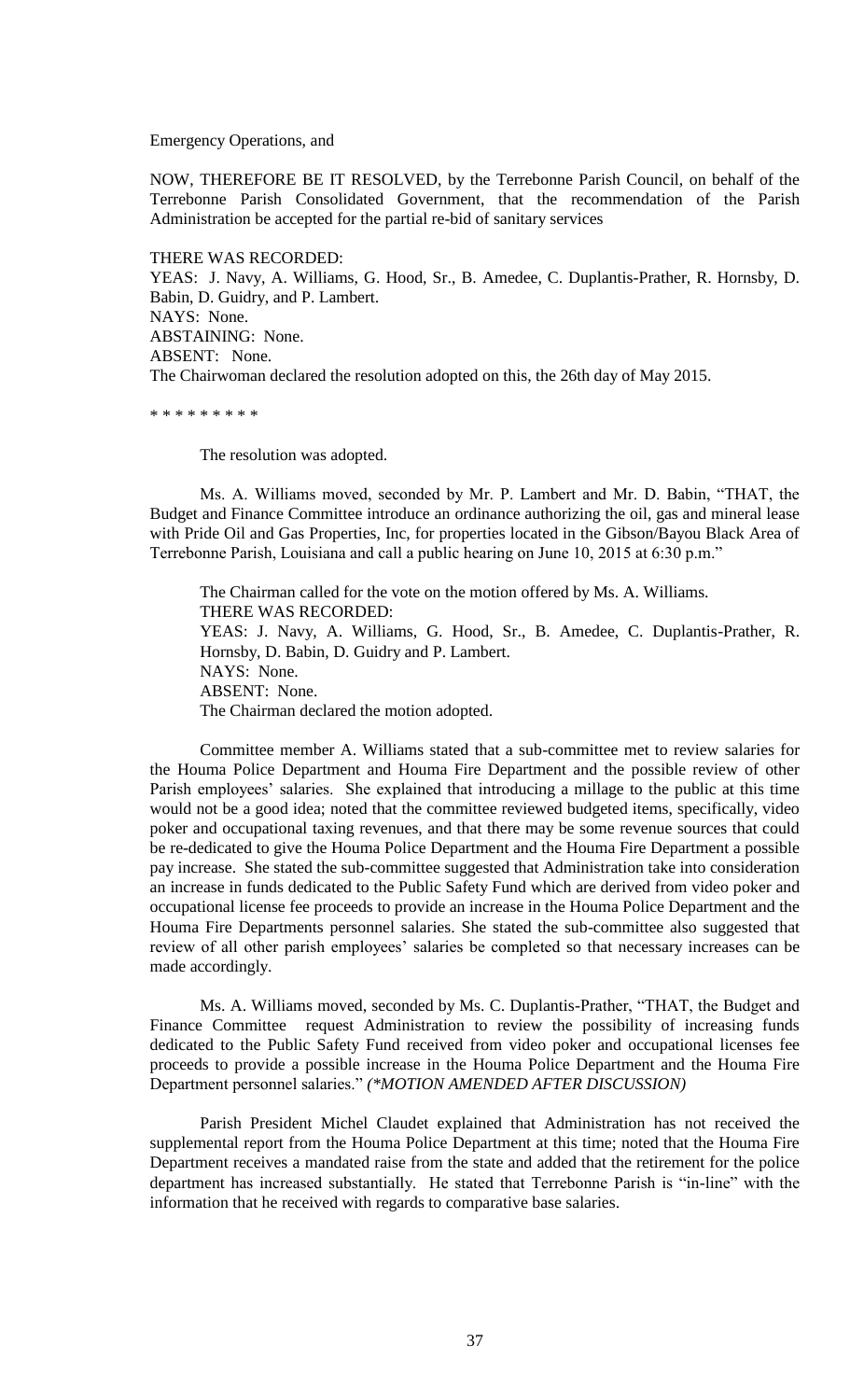Committee member P. Lambert suggested that an alternate member be placed on the subcommittee in the event that a member cannot make the scheduled meeting.

Ms. A. Williams *amended the motion*, seconded by Ms. C. Duplantis-Prather, "THAT, the Budget and Finance Committee request Administration to review the possibility of increasing funds dedicated to the Public Safety Fund from video poker and occupational licenses fee proceeds to provide a possible increase in the Houma Police Department and the Houma Fire Department personnel salaries and that the supplemental information regarding a pay study be provided to Administration for their review of this matter."

The Chairman called for the vote on the motion offered by Ms. A. Williams. THERE WAS RECORDED: YEAS: J. Navy, A. Williams, G. Hood, Sr., B. Amedee, C. Duplantis-Prather, R. Hornsby, D. Babin, D. Guidry and P. Lambert. NAYS: None. ABSENT: None. The Chairman declared the *amended* motion adopted.

Committee member G. Hood, Sr. was recorded as exiting the proceeding at this time. (6:37 p.m.)

Ms. A. Williams moved, seconded by Ms. C. Duplantis-Prather, "THAT, the Budget and Finance Committee defer action on Agenda Item No. 7 – (Convening into Executive Session in order to discuss the following lawsuit: 'Kyle Faulk vs. Todd Duplantis, et. al' until the next Budget and Finance Committee meeting on June 8, 2015."

The Chairman called for the vote on the motion offered by Ms. A. Williams. THERE WAS RECORDED: YEAS: J. Navy, A. Williams, B. Amedee, C. Duplantis-Prather, R. Hornsby, D. Babin, D. Guidry and P. Lambert. NAYS: None. ABSENT: G. Hood, Sr. The Chairman declared the motion adopted.

Ms. A. Williams moved, seconded by Ms. C. Duplantis-Prather, "THAT, there being no further business to come before the Budget & Finance Committee, the meeting be adjourned."

The Chairman called for the vote on the motion offered by Ms. A. Williams. THERE WAS RECORDED: YEAS: J. Navy, A. Williams, B. Amedee, C. Duplantis-Prather, R. Hornsby, D. Babin, D. Guidry and P. Lambert. NAYS: None. ABSENT: G. Hood, Sr. The Chairman declared the motion adopted and the meeting was adjourned at 6:37 p.m.

John Navy, Chairman

Tammy E. Triggs, Minute Clerk

Mr. J. Navy moved, seconded by Mr. G. Hood, Sr., "THAT, the Council accept and ratify the minutes of the Budget and Finance Committee meeting held on 05/26/15."

The Chairman called for a vote on the motion offered by Mr. J. Navy. THERE WAS RECORDED: YEAS: J. Navy, A. Williams, G. Hood, Sr., B. Amedee, C. Duplantis-Prather, R. Hornsby, D. Babin, D. Guidry and P. Lambert.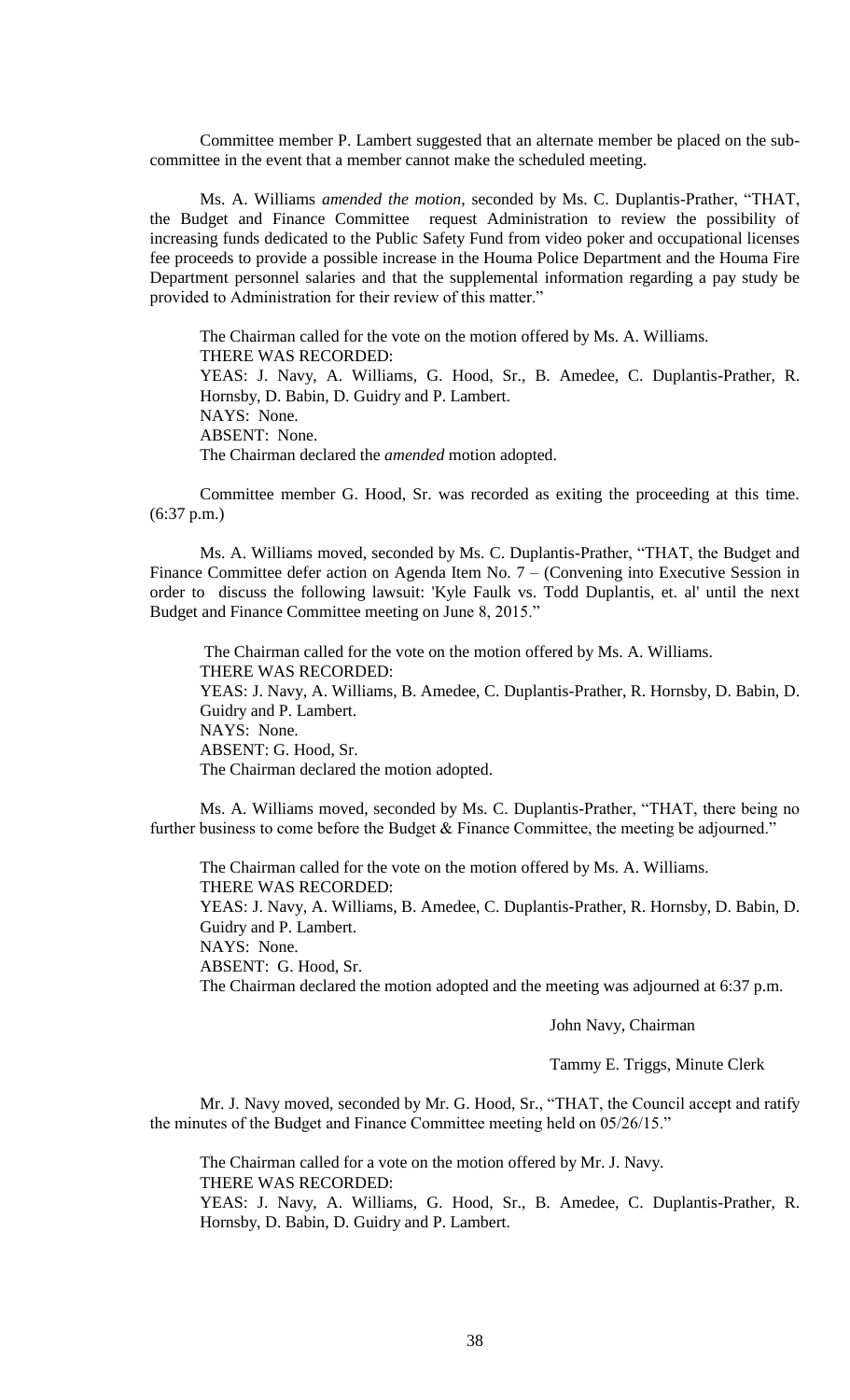NAYS: None. ABSENT: None. The Chairman declared the motion adopted.

Ms. A. Williams moved, seconded by Mr. G. Hood, Sr. and Ms. C. Duplantis-Prather, "THAT, the Council approve the following street light list:

TRANSFER BILLING TO ROAD LIGHTING DISTRICT NO. 2 OF SIX HPS STREET LIGHTS BETWEEN 1221 & 1309 VALHI BLVD. EXT. (DARRYL CHRISTEN, AGENT); RLD #2; SLECA; DISTRICT 6; RUSSELL HORNSBY."

The Chairman called for a vote on the motion offered by Ms. A. Williams. THERE WAS RECORDED: YEAS: J. Navy, A. Williams, G. Hood, Sr., B. Amedee, C. Duplantis-Prather, R. Hornsby, D. Babin, D. Guidry and P. Lambert. NAYS: None. ABSENT: None. The Chairman declared the motion adopted.

Ms. B. Amedee moved, seconded by Mr. D. Guidry, "THAT, the Council hold nominations open for the one long-standing vacancy on the Bayou Blue Fire Protection District Board until the next Council meeting."

The Chairman called for a vote on the motion offered by Ms. B. Amedee. THERE WAS RECORDED: YEAS: J. Navy, A. Williams, G. Hood, Sr., B. Amedee, C. Duplantis-Prather, R. Hornsby, D. Babin, D. Guidry and P. Lambert. NAYS: None. ABSENT: None. The Chairman declared the motion adopted.

Mr. D. Guidry moved, seconded by Ms. A. Williams, "THAT, the Council hold nominations open for the one vacancy on the Houma-Terrebonne Public Trust Financing Authority until the next Council meeting."

The Chairman called for a vote on the motion offered by Mr. D. Guidry. THERE WAS RECORDED: YEAS: J. Navy, A. Williams, G. Hood, Sr., B. Amedee, C. Duplantis-Prather, R. Hornsby, D. Babin, D. Guidry and P. Lambert. NAYS: None. ABSENT: None. The Chairman declared the motion adopted.

Mr. R. Hornsby moved, seconded by Mr. G. Hood, Sr., "THAT, the Council hold nominations open for the one vacancy on the Coastal Zone Management & Restoration Advisory Committee until the next Council meeting."

The Chairman called for a vote on the motion offered by Mr. R. Hornsby. THERE WAS RECORDED: YEAS: J. Navy, A. Williams, G. Hood, Sr., B. Amedee, C. Duplantis-Prather, R. Hornsby, D. Babin, D. Guidry and P. Lambert. NAYS: None. ABSENT: None. The Chairman declared the motion adopted.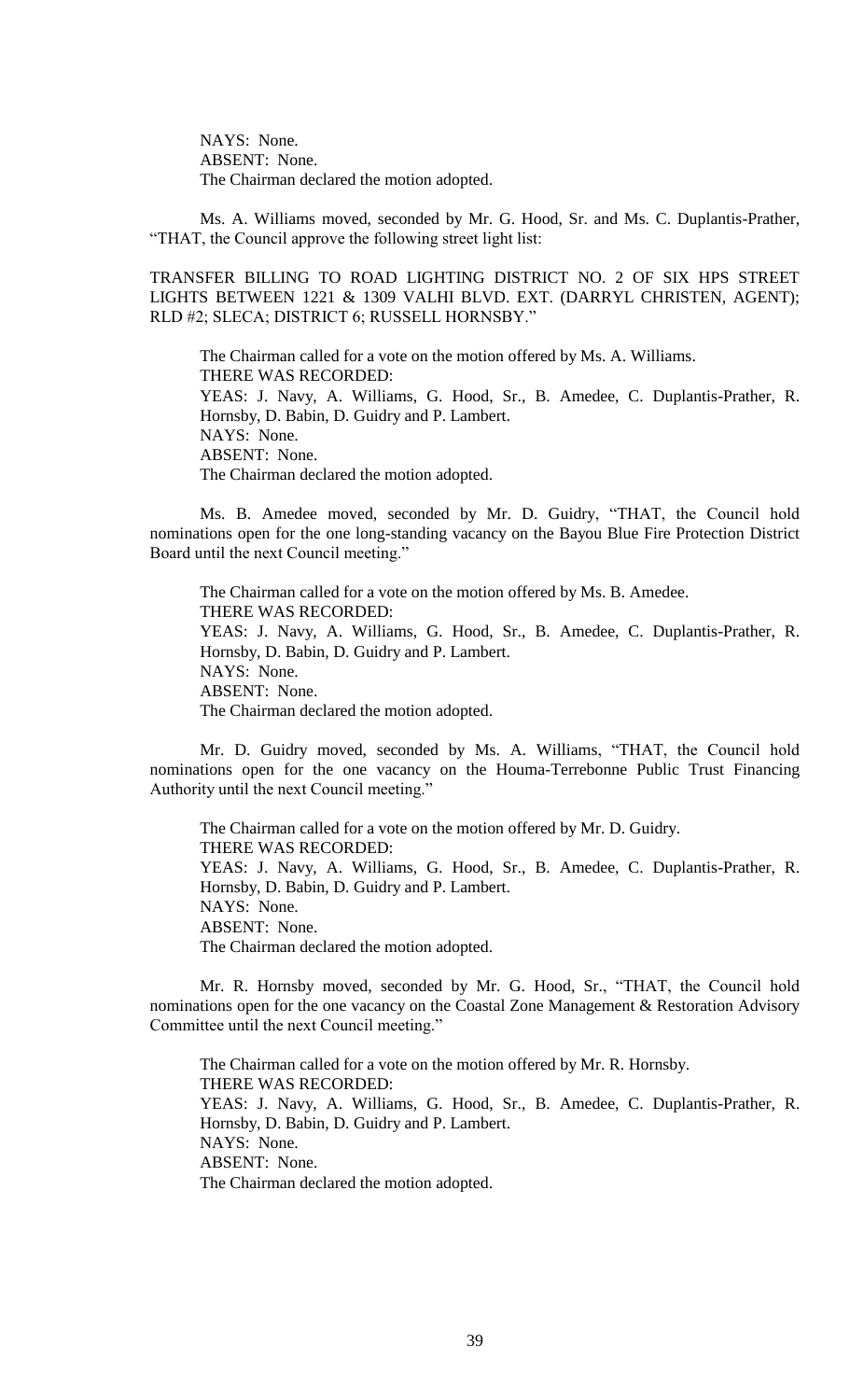The Chairman announced the following vacancies, which he noted will be handled as per usual procedure:

- One expiring term on the Recreation District No. 11 Board.
- One expiring term on the Recreation District No. 9 Board.
- One expiring term on the Consolidated Waterworks District No. 1 Board, Council District 9.
- One vacancy due to resignation on the Village East Fire Protection District Board.

Under Agenda Item 6A - Announcements, Council Members

- Councilwoman A. Williams congratulated Mr. Tyler Legnon and Ms. Sasha Patterson, who are 2 of Terrebonne Parish's Youth Advisory Council members, that have been selected, for the first time in history, to serve on the Youth Legislative Board for the state.
- Councilman G. Hood, Sr. stated that Hurricane season will be begin June 1st, which is days away; urging residents to have a plan for evacuation and to also begin cleaning up loose items around their property.
- Councilman G. Hood, Sr. warned citizens who are passing in the Broadmoor Area that the speed limit will be enforced and people will be ticketed if caught speeding.
- Councilwoman B. Amedee announced that Greyhound bus service will be available in Houma beginning June 1st. Riders will be able to travel to Baton Rouge and New Orleans.
- Councilwoman B. Amedee announced that the Library Newsletter is available which offers many activities to keep everyone busy for the summer.
- Councilwoman B. Amedee announced there are several locations throughout the parish who are offering summer swimming lessons and encouraged citizens to enroll.
- Councilwoman C. Duplantis-Prather announced to every pet owner to have their pets spayed or neutered to help control the pet population and asked that if a stray animal is found, please contact the Animal Shelter at (985) 873-6709.
- Councilwoman C. Duplantis-Prather announced that there is a law against cruelty to animals and to please report these actions to law enforcement.
- Councilwoman C. Duplantis-Prather announced that this Friday, May 29, Downtown Live After 5 will be held at the Courthouse square. The band Bandit will be performing.
- Councilman D. Babin announced that the southern districts have a lot of levee work currently being done and encouraged the citizens of Terrebonne Parish to take a drive down south to see the progress that is being made.
- Councilman D. Babin announced the Hayden's Swimming Pool Safety Awareness Month in Houma-Terrebonne candlelight vigil will be held on June 28 at the Courthouse Square at 7:00 p.m.
- Councilman D. Babin announced that if you see someone speeding, please take pictures and report to law enforcement. Also mentioning that speed bumps slows the response time for emergency responders.
- Councilman J. Navy urged citizens to ride the southern parts of the Parish to view the levee work as Councilman D. Babin suggested.
- Councilman J. Navy reported that the radar trailers have already reported 33 speeders in one hour and law enforcement was sent to monitor the area of concern.
- Councilman J. Navy announced that curfews will be enforced in the Parish for minors.
- Councilman J. Navy congratulated and wished Mr. Chris LeBlanc, of the Houma Courier, well on his new endeavors.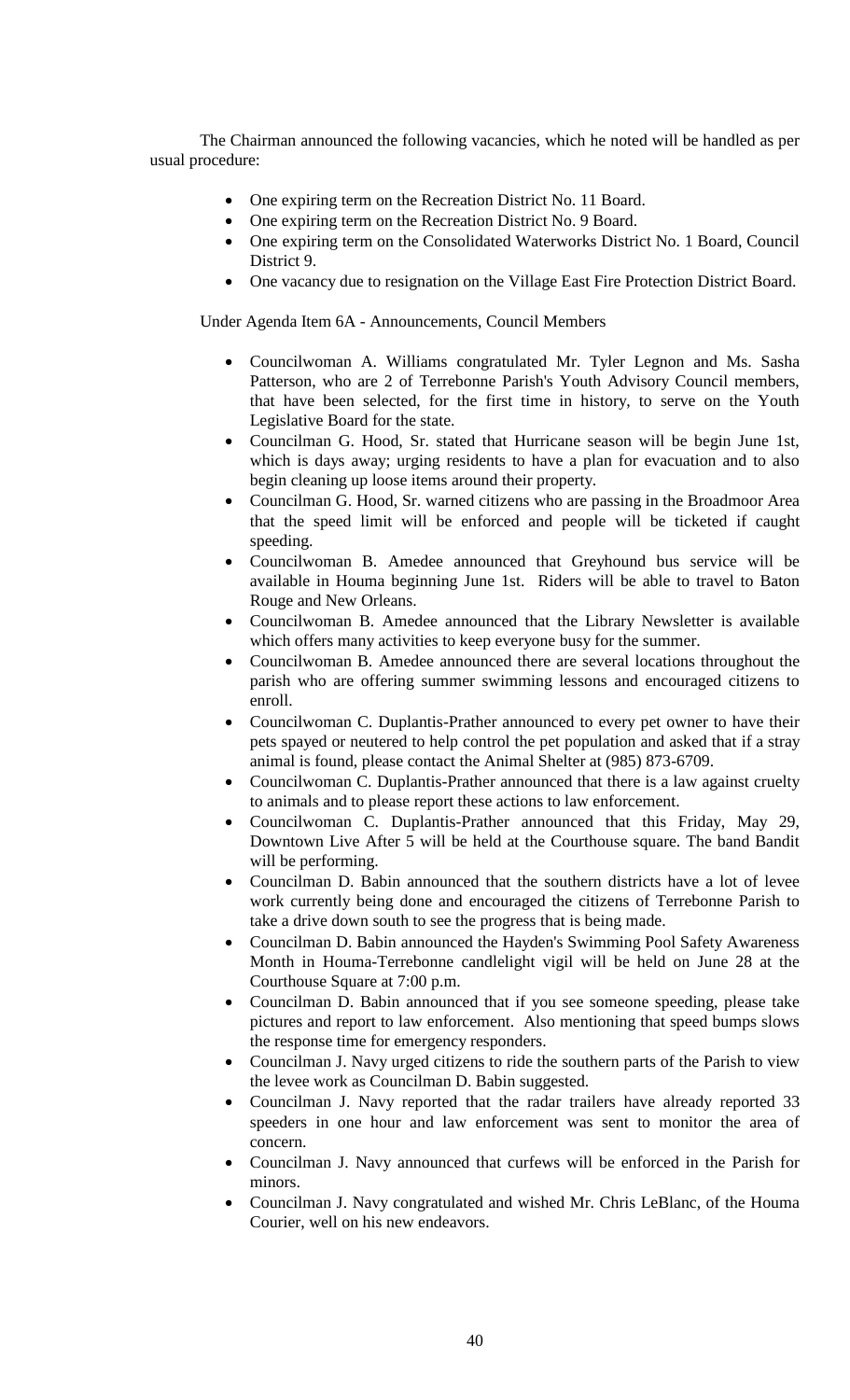- Councilman J. Navy mentioned to the Parish President that he is receiving complaints of contractors walking on tombs at Southdown Museum and asked him to notify the staff so that they can handle this matter.
- Councilman R. Hornsby announced that the Fireman's Skate and Bike Park ribbon cutting ceremony will be this Friday, May 29, at 1:30 at 161 Library Drive.
- Councilman R. Hornsby announced and thanked Chevron who is sponsoring the Rougarou Festival this year.
- Councilman G. Hood, Sr. acknowledged Ms. Valerie Robinson, manager of the Terrebonne Parish Animal Shelter, who was in the audience at tonight's proceedings.

Upon questioning from Councilman G. Hood, Sr. and Councilwoman A. Williams, Ms. Robinson stated that an animal, dog or cat, by Parish law has to be restrained within the confines of the owners yard. Ms. Robinson briefly discussed other parish laws concerning animals; and mentioned that students are able to volunteer at the shelter and for more information regarding these matters to visit tpcg.org/animalshelter.

- Councilwoman C. Duplantis-Prather announced that on June 18, 2015, there will be a public hearing at the East Park Recreation Center at 6:00 p.m. to explore the possibility of continuing the LA Highway 24 Couplet System (One-Way) along East Park Avenue (north) and East Main Street (south) across the Twin Spans ending at Howard Avenue (LA Highway 661).
- Councilwoman C. Duplantis-Prather acknowledged the Council on Aging members who were in the audience at tonight's proceedings; stating that she had a wonderful time delivering meals to constituents.
- Councilman D. Babin announced that the Neighborhood Watch meeting calendar for the month is available and all meetings begin at 6:00 p.m.
- Councilman P. Lambert also acknowledged and thanked the Council on Aging members in the audience, stating that he had a great experience delivering meals and that the citizens are very appreciative of their work.
- Councilman P. Lambert congratulated the Bourg Fire Department on their rating inspection which remained a 3.

Under Agenda Item 6B - Announcements, Parish President

- Thanked Ms. Valerie Robinson for all her hard work and efforts she had done for the Animal Shelter and also mentioned that the ordinance passed tonight was the final thing for acceptance to allow the Animal Shelter to be constructed.
- The skate park will open at 1:30 on Friday, May 29 and that the Parish is protected by an ordinance in case of any injuries that may occur at the skate park.
- The Rougarou Festival was selected as one of the top 20 tourism events in the states of Alabama, Arkansas, Florida, Georgia, Kentucky, Louisiana, Mississippi, North Carolina, Tennessee, Virginia, and West Virginia.
- Attorney fee cost and expenses are \$88,196 for the Faulk v. Duplantis lawsuit; and the reason for the appeals were due to missed information and that it is the Parishes absolute duty to defend an employee.

Mr. G. Hood, Sr. moved, seconded by Ms. A. Williams, "THAT, there being no further business to come before the Council the meeting be adjourned."

The Chairman called for a vote on the motion offered by Mr. G. Hood, Sr. THERE WAS RECORDED: YEAS: J. Navy, A. Williams, G. Hood, Sr., B. Amedee, C. Duplantis-Prather, R. Hornsby, D. Babin, D. Guidry and P. Lambert. NAYS: None. ABSENT: None.